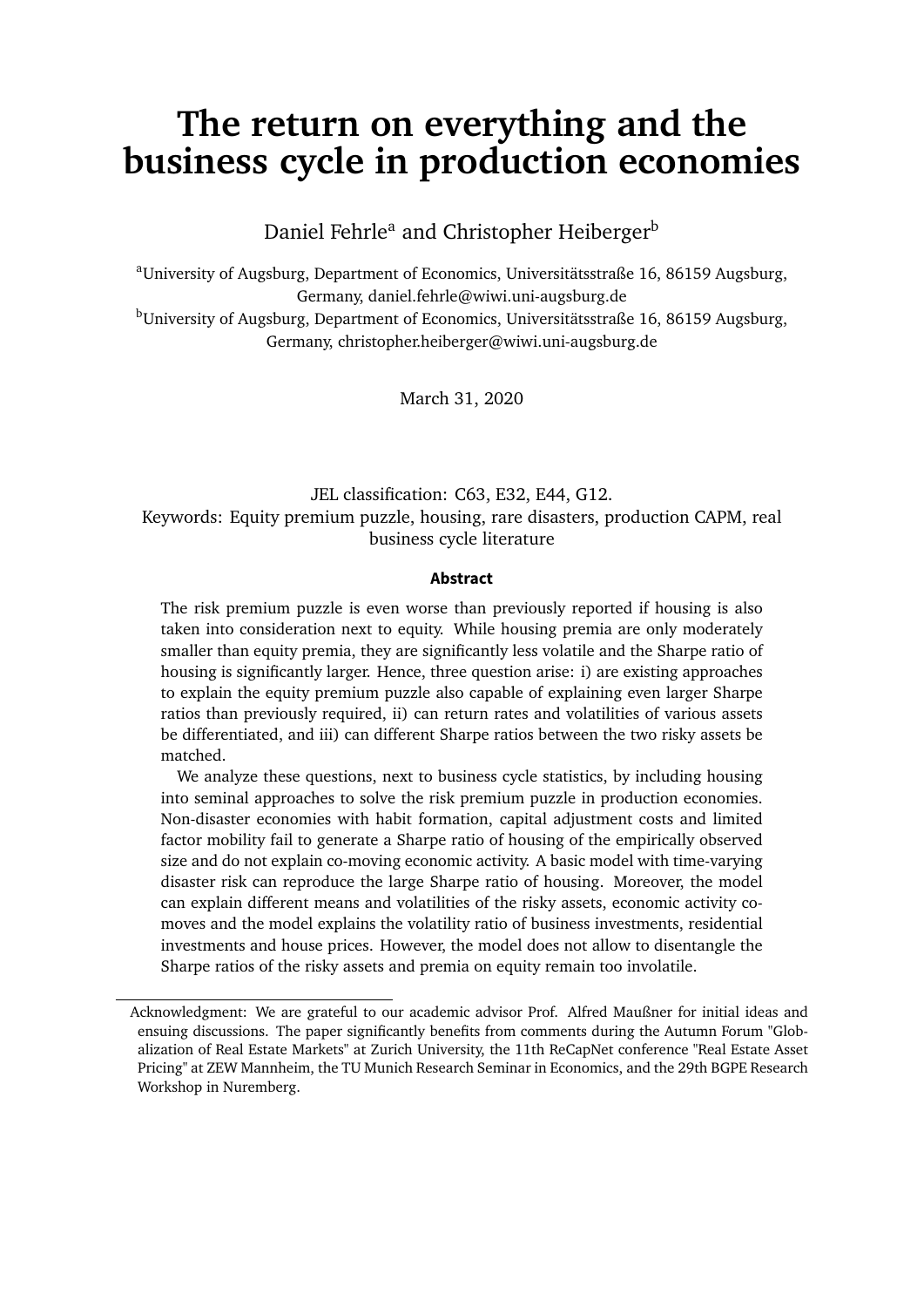#### **1 INTRODUCTION**

The seminal publications of [Mehra and Prescott](#page-36-0) [\(1985\)](#page-36-0) and [Weil](#page-36-1) [\(1989\)](#page-36-1) have issued a challenge to macroeconomic models: explaining the historically observed sizeable equity premium (excess of the return on a stock market index over the return of a relatively riskless security) together with the low risk-free rate for a reasonable degree of risk aversion. While standard real business cycle (RBC) models are successful in accounting for important stylized facts of the business cycle, they typically fail to reproduce the empirically observed characteristics of asset returns. Over the past years, different approaches have been suggested by the literature in order to solve the puzzle. To name but a few, [Jermann](#page-35-0) [\(1998\)](#page-35-0) combines modifications to the standard preference structure with frictions in the adjustment of input factors, [Boldrin et al.](#page-34-0) [\(2001\)](#page-34-0) add frictions in the allocation of input factors, and [Gourio](#page-35-1) [\(2012\)](#page-35-1) introduces a risk for rare but severe economic disasters. While these models are able to replicate the empirical risk premium on stocks, they commonly ignore an asset which, according to [Jordà, Schularick, and Taylor](#page-35-2) [\(2019\)](#page-35-2) (JST), forms roughly 50 percent of an advanced economy's total wealth, namely housing. Looking at it the other way round, the RBC literature which focuses on housing generally does not consider implications for asset returns either. In the present paper, we therefore aim to combine the two strands of the literature with the objective to mutually explain key asset pricing and business cycle statistics including housing.

The new database built by [Jordà, Knoll, Kuvshinov, Schularick, and Taylor](#page-35-3) [\(2019\)](#page-35-3) (JKKST) covers long term data on the return on equity, on the return on housing and on the return on total wealth as well as data on government bills and bonds for 16 advanced economies. Based on this new data, JST re-measure the return rates on a representative investor's total portfolio and find that the risk premium puzzle by [Mehra and Prescott](#page-36-0) [\(1985\)](#page-36-0) in fact further worsens if attention is not restricted to stocks only: the Sharpe ratio of housing is even larger than the Sharpe ratio of equity. Their result raises three questions. First, are existing approaches capable of explaining even larger Sharpe ratios than previously required for risky assets, second, can return rates and volatilities of various assets be differentiated, and third, can different Sharpe ratios between the two risky assets be matched. They show that several popular approaches which were previously shown to be successful in reproducing the return rates on stocks, turn out less successful once the return on housing and the return on total wealth are also taken into consideration. While the study of JST considers various different approaches including habit formation as in [Abel](#page-33-0) [\(1990\)](#page-33-0) and [Campbell and Cochrane](#page-34-1) [\(1999\)](#page-34-1) or disaster risk with and without recursive utility as in [Rietz](#page-36-2) [\(1988\)](#page-36-2), [Barro](#page-33-1) [\(2006\)](#page-33-1), and [Bansal and Yaron](#page-33-2) [\(2004\)](#page-33-2), they focus on endowment economies throughout.

We think that studying more general asset pricing statistics also in production economies is important for various reasons. First, the analysis of multiple assets asks for an explanation of the empirically observed differences in the mean return rates, volatilities and Sharpe ratios. For example, in the [Lucas](#page-36-3) [\(1978\)](#page-36-3) framework for asset prices, different Sharpe ratios of assets can only be realized if the correlations of the assets' returns with the model's stochastic discount factor differ. While different volatilities of returns and different correlations between return rates and consumption growth are introduced exogenously in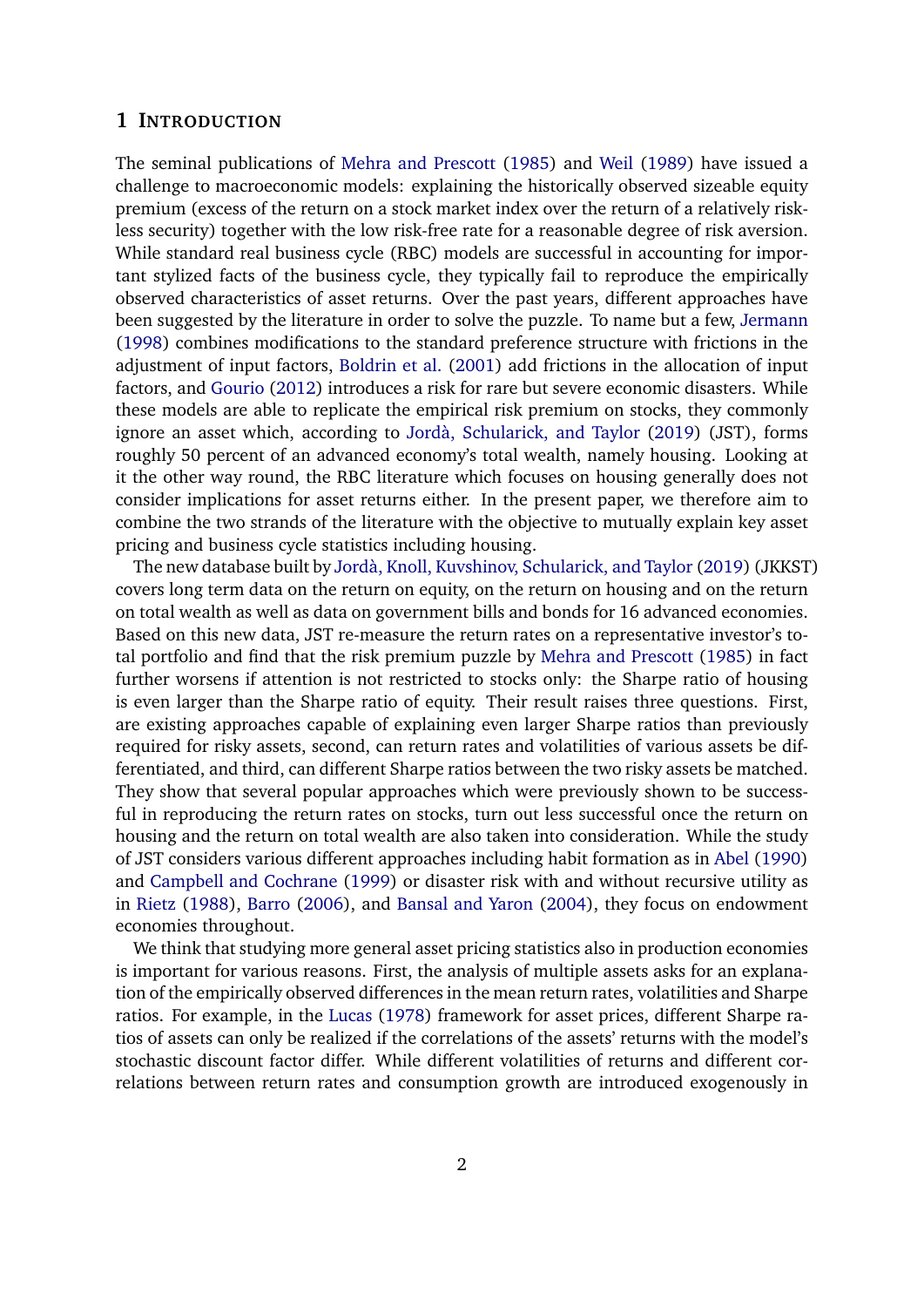endowment economies, the explanation of these features becomes an important exercise in production economies. Second, as argued by [Cochrane and Hansen](#page-34-2) [\(1992\)](#page-34-2), any friction which can help to reproduce asset pricing statistics may on the other hand have empirically counterfactual implications for business cycle statistics. Hence, the effects of such frictions on both, asset prices and business cycles, should be analyzed simultaneously within the framework of RBC models. Third, many mechanisms which can explain risk premia in endowment economies may fail in general equilibrium since the household can alter his plans to smooth consumption and thereby insure himself. Fourth, the business cycle is potentially the macroeconomic phenomenon with the largest effects on asset returns. Hence, explaining the key facts of asset return rates and the business cycle in the same internally consistent model is important in order to gain insights into this relationship. Fifth, RBC models are the backbone for a broader class of Dynamic Stochastic General Equilibrium (DSGE) models used for stabilization policy analysis. For this purpose, an unsatisfactory performance with regard to asset pricing statistics may constitute a significant shortcoming of these models. For example, high risk premia may diminish investment activities even if the riskless interest rate is low.

In our analysis we simultaneously focus on partly puzzling stylized facts of asset prices and the business cycle. These stylized facts are identified as common features from historic data which are valid for several developed countries over long time periods. Among the stylized facts which characterize asset returns are: i) a stable risk-free rate smaller than 2.25 percent, ii) return rates on equity moderately larger than returns on housing, iii) risk premia on equity, on housing and on total risk larger than 3 percent, iv) return rates and premia on equity which are at least twice as volatile as return rates and premia on housing and on total risk, and v) a Sharpe ratio of housing significantly larger than the Sharpe ratio of equity. Turning to business cycle statistics, they reveal the following important characteristics: i) residential investments are at least moderately more volatile than business investments, ii) house prices are at least twice as volatile as Gross Domestic Product (GDP), and iii) house prices, business investments as well as GDP are positively correlated with residential investments, and the correlation between house prices and GDP is also positive. [Jaimovich and Rebelo](#page-35-4) [\(2009\)](#page-35-4) designate the ability to generate correlated movements of subaggregates as a litmus test for RBC models.

The starting point of our analysis is a variation of the [Jermann](#page-35-0) [\(1998\)](#page-35-0) model with exogenous labor but extended by a separate housing stock. Following [Davis and Heathcote](#page-34-3) [\(2005\)](#page-34-3), the stock of houses differs from productive capital in two aspects. First, it enters the household's utility function whereas productive capital enters the production function and, second, houses depreciate at a lower rate. While we assume the same capital adjustment costs in line with the 'q-theory' for business investments as in [Jermann](#page-35-0) [\(1998\)](#page-35-0), convex adjustment costs for housing arise from the fact that new houses require that residential structures must be linked to land. Moreover, we first assume that business investments, residential investments and the consumption good are homogenous goods. This assumption together with the fact that the elasticity of housing in the household's consumption bundle as well as the depreciation rate of houses are both small, allows the household to conveniently smooth his consumption bundle across different states of nature through optimal adjustment of residential investments in response to technology shocks. In conse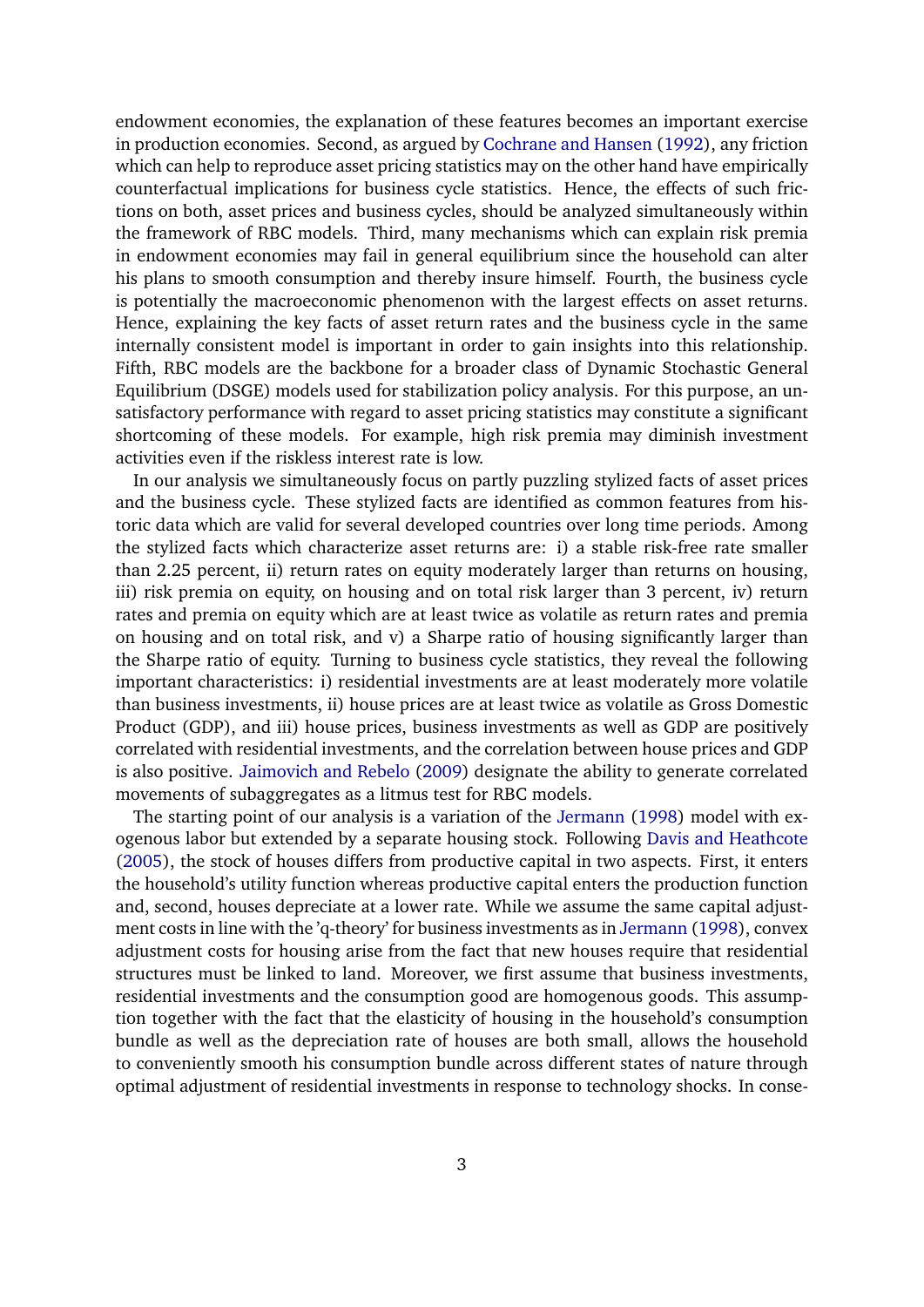quence, risk premia in the [Jermann](#page-35-0) [\(1998\)](#page-35-0) model with housing vanish even when large habits in consumption and housing are assumed. Nevertheless, the model can predict a pro-cyclical demand effect for residential investments. House prices fluctuate more than GDP and the model reproduces the observed co-movements from the data.<sup>[1](#page-3-0)</sup>

In a second step we restrain the household's option to smooth his consumption bundle after the shock's realization. We consider a two sector model where residential investments are produced in one sector whereas production of business investments and of the consumption good takes place in a second sector. The productive capital stock is sectorspecific and immobile, and subject to adjustment costs in both sectors as in [Fehrle](#page-34-4) [\(2019\)](#page-34-4). This model can be interpreted as a stripped down version of the multi-sectoral model by [Davis and Heathcote](#page-34-3) [\(2005\)](#page-34-3) and is similar to the model of [Nguyen](#page-36-4) [\(2018\)](#page-36-4). Sticking at first to the assumption of exogenous labor supply, the model can produce moderate risk premia. The model's ability to explain sizeable risk premia is lost once labor supply is determined endogenously, but can be recovered if labor mobility between the sectors is limited similar to [Boldrin et al.](#page-34-0) [\(2001\)](#page-34-0). However, the model performs worse with respect to the residential business cycle statistics and in particular fails to generate co-moving economic activity between the two sectors. In consequence, we conclude that the model cannot explain sizeable risk premia and the observed co-moving economic activity simultaneously. Further, return rates turn out far too volatile in the model. The standard deviation of the risk-free rate exceeds its empirical counterpart by a factor of 8 while the return rates on housing and on the total portfolio are more than 4 and more than 2 times, respectively, as volatile as in the data. Moreover, the model cannot explain any of the empirically observed differences between equity and housing.

Including housing into disaster economies turns out more promising. We consider an otherwise standard RBC model with housing where economic disasters are introduced through large negative shocks which reduce total factor productivity and also destroy productive capital and residential structures to the same extent. Moreover, the model features time-varying disaster risk and recursive preferences of the class introduced by [Epstein and](#page-34-5) [Zin](#page-34-5) [\(1989\)](#page-34-5). Different elasticities of Tobin's q and of house prices help to explain differences in the mean and in the volatilities between returns on unlevered equity and on housing while leverage additionally helps to differentiate the effect. Keeping the coefficient of relative risk aversion to a moderate level of 5.5, the model can explain a low return rate on government bonds of 1.31 percent on average (1.57 percent in the US data) and is able to replicate an equity premium of 6.56 percent (5.88 in the US data). In accordance with the data, return rates on housing turn out moderately lower than on equity and the housing premium in the model is 3.00 percent (compared to 4.45 percent in the US data). The total risk premium in the model turns out to be 4.98 percent and closely matches the value from the data (5.27 in the US data). Next to mean return rates and premia, the model can also match the low volatility of government bonds fairly well. Time-varying disaster risk helps to increase the volatility of the risky assets' returns and allows to closely reproduce the standard deviations of returns and premia on housing as well as on total risk.

<span id="page-3-0"></span><sup>&</sup>lt;sup>1</sup>Note that in a benchmark one sector model co-moving business and residential investments are a puzzle because the household intends to increase productive capital first. See also [Kydland et al.](#page-36-5) [\(2016\)](#page-36-5).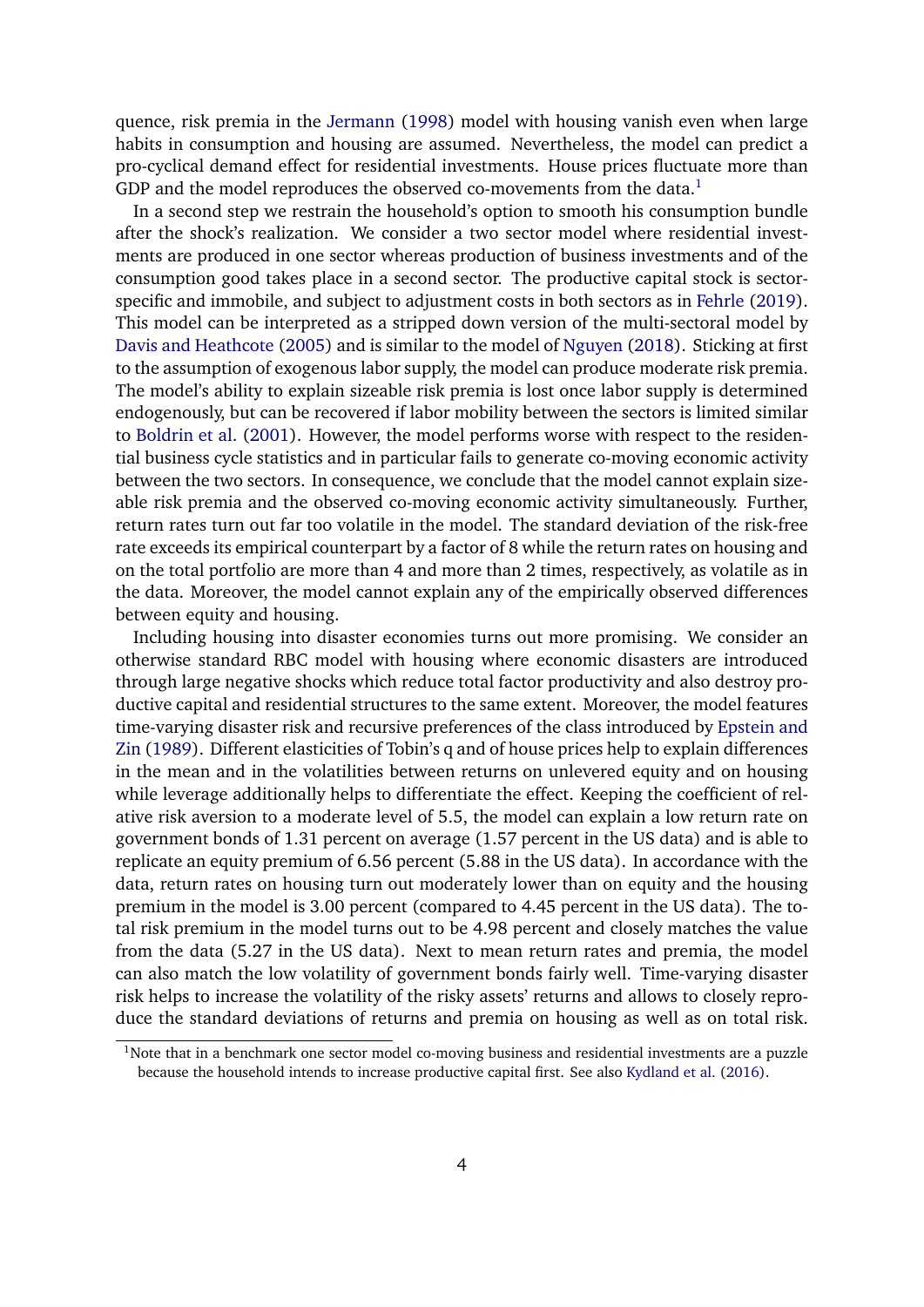However, the standard deviations of returns and premia on equity remain too small. The model can closely replicate the Sharpe ratio of housing and the Sharpe ratio of the total portfolio from the data but does not match the significantly smaller Sharpe ratio of equity. Although the premia and their volatilities differ between the two risky assets, the model cannot generate different Sharpe ratios.

The disaster model is able to generate relative volatilities of business investments, residential investments and house prices which all fit the data. Business investments are almost 3 times as volatile as GDP, residential investments are more than twice as volatile as business investments and house prices are almost twice as volatile as GDP. In line with [Dorofeenko et al.](#page-34-6) [\(2014\)](#page-34-6), we find that time-varying uncertainty is important for the latter result. The model further reproduces the empirically observed correlation between GDP and residential investments and between GDP and house prices. The correlations between residential investments and house prices and between residential investments and business investments match the data in sign but are—at odds to the data—close to one.

An earlier analysis of risk premia in a production economy with housing, habits, and adjustments costs, which is similar to our extension of the [Jermann](#page-35-0) [\(1998\)](#page-35-0) model is presented in [Jaccard](#page-35-5) [\(2011\)](#page-35-5). However, different from our work and in contrast to JKKST and [Flavin and Yamashita](#page-35-6) [\(2002\)](#page-35-6), [Jaccard](#page-35-5) [\(2011\)](#page-35-5) considers data where the return on housing is markedly smaller than the return on equity. His empirical targets are based on [Piazzesi](#page-36-6) [et al.](#page-36-6) [\(2007\)](#page-36-6) who assume that the house price index grows with the price index of residential investments, whereas [Davis and Heathcote](#page-34-7) [\(2007\)](#page-34-7) and [Knoll et al.](#page-36-7) [\(2017\)](#page-36-7) show that the main driver for increasing house prices are land prices. Moreover, different from the present paper [Jaccard](#page-35-5) [\(2011\)](#page-35-5) does not focus on returns on total risk. Lastly, [Jaccard](#page-35-5) [\(2011\)](#page-35-5) models superficial habits which have no intratemporal effect and the habit parameter is close to one.<sup>[2](#page-4-0)</sup> The economic plausibility of both assumptions is questionable.

To the best of our knowledge, more general risk premia have not been investigated in production economies with disaster risk up to this date.

[Favilukis et al.](#page-34-8) [\(2017\)](#page-34-8) study a two-sector production economy with aggregated and idiosyncratic income risk and use this framework in order to explain the boom-bust cycle in the first decade of this century. In their model, incomplete markets produce sizable risk premia for returns on equity and housing. While the model can match the Sharpe ratio of equity, the mean and the standard deviation of the return on equity turn out too small. Moreover, the return on housing is twice as large as the return on equity, which contrasts the data. Due to heterogeneity, there is no comparable measure for the volatility of returns on housing.

The risk usually associated with housing wealth is potentially of a more idiosyncratic nature than the risk from equity.<sup>[3](#page-4-1)</sup> In the present paper, we do not consider such differ-

<span id="page-4-0"></span> $^{2}$ [Jaccard](#page-35-5) [\(2011\)](#page-35-5) sets the habit parameter implicitly to one and only calibrates the habit persistence. With stationary variables the value of the habit parameter equals the reciprocal of the growth factor  $(=0.995)$ .

<span id="page-4-1"></span><sup>&</sup>lt;sup>3</sup>While JKKST report a standard deviation of 3.38 percent for the aggregated return on housing in the US data, [Flavin and Yamashita](#page-35-6) [\(2002\)](#page-35-6) as well as [Landvoigt et al.](#page-36-8) [\(2015\)](#page-36-8) find a standard deviation of the individual's return on housing of 14 percent. Hence, one potential approach to explain the different Sharpe ratios between equity and housing found in the aggregated data may be the idiosyncratic nature of the risk associated with housing.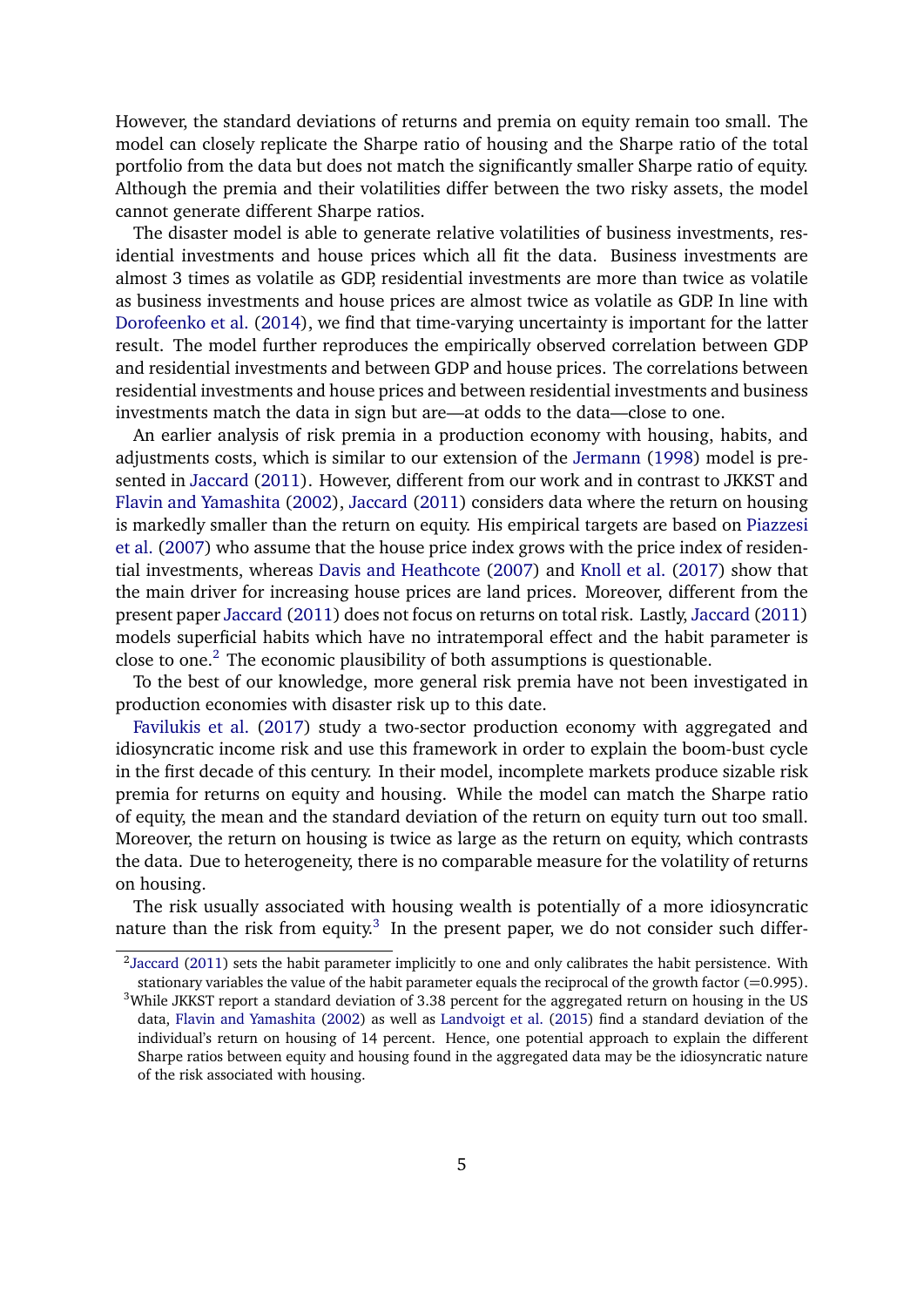ences in the typical nature of risks. Similarly, the models abstract from other asset specific characteristics such as liquidity, transaction costs and search and matching frictions. Instead, we choose to face the aggregated data from JKKST throughout with a representative agent framework with complete markets. In this regard we understand our study as a first exploration of i) the asset pricing and business cycle characteristics which can already be explained within an elementary representative agent framework with complete markets, of ii) the characteristics for which such a framework becomes insufficient, and of iii) the reasons why a more sophisticated framework which helps to further differentiate between the assets is required for the characteristics in ii). Concerning i) we find that the model with disaster risk allows us to generate a Sharpe ratio which is substantially larger than the value previously confronted with for equity and which is close to the Sharpe ratio that is observed for housing. Moreover, the model can explain different means and volatilities of the risky assets while it still maintains a good fit to business cycle statistics. However, in regard to ii) the main shortcoming of the framework is that it cannot generate different Sharpe ratios of the risky assets. Different Sharpe ratios require different correlations between premia and the stochastic discount factor. Yet, in all of the models considered in the present paper, the return rates of the two risky assets are far too strongly correlated. We conclude, that further adjustments which help to disentangle this correlation are necessary.

From here on the papers reads as follows. In section [2](#page-5-0) we first present the stylized facts on which we focus in the remainder of the paper. Section [3](#page-7-0) presents and discusses the nondisaster economies, and section [4](#page-18-0) introduces and discusses the economies with disaster risk. The paper concludes with section [5](#page-32-0) and more detailed derivations are collected in the appendix.

## <span id="page-5-0"></span>**2 STYLIZED FACTS**

We start with the presentation of stylized facts which characterize historical data on business cycles, housing and asset prices and which the literature has identified as key facts that are commonly valid for most countries over longer time periods (see e.g. JKKST for asset prices and Davis and Nieuwerburgh (2015) for housing and business cycles). In Tables 1 and 2 we provide a summary of these stylized facts for the US (1970-2015), the UK (1969-2015), France (1980-2015), and Japan (1963-2015) while Appendix A provides the results for additional countries. Asset price statistics were computed from annual data from the JKKST database while business cycle statistics are shown for quarterly data from the OECD.stats library.1.

First, the upper part of Table [1](#page-6-0) displays the mean return rates on bills, on equity, on housing and on total risk, and the standard deviations of the return rates are found in the lower part of the table. We observe a low risk-free return rate between 0.98 percent in Japan and 2.24 percent in France together with a low standard deviation (2.3-3.7). Note, however, that bills are not totally risk-free and, hence, only provide an upper bound proxy for the *true* risk-free return rate. The return on equity is between 5.86 percent in Japan and 9.61 percent in France and leads to equity premia between 4.88 percent and 7.37 percent. In all countries, the average return on housing turns out moderately smaller than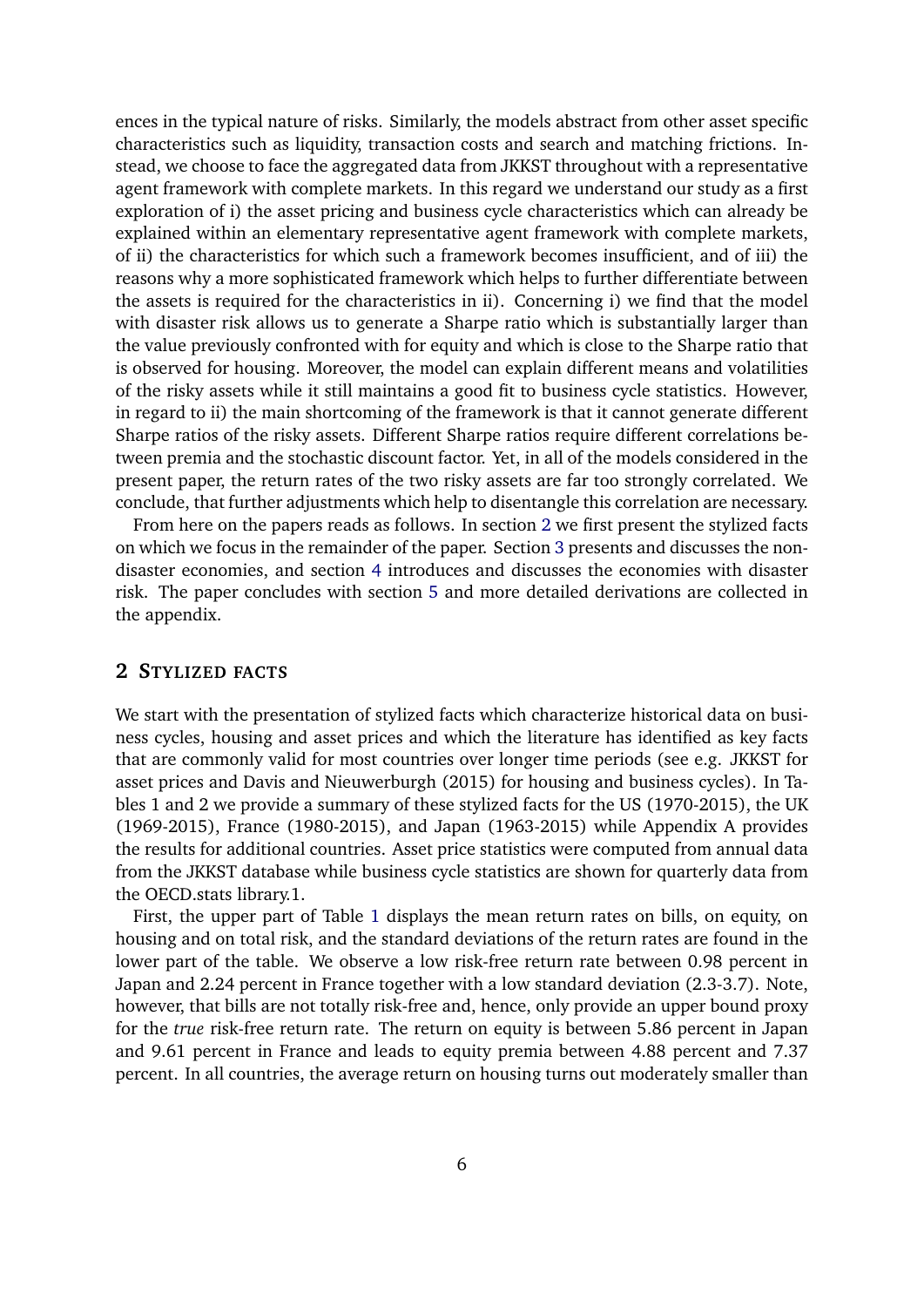<span id="page-6-0"></span>

|            | $R_F$         | $R_H$         | $R_T$         | $R_f$         | EP           | HP           | T P          | $SR_E$ | SR <sub>H</sub> | $SR_T$ |
|------------|---------------|---------------|---------------|---------------|--------------|--------------|--------------|--------|-----------------|--------|
| <b>USA</b> | 7.45          | 6.01          | 6.84          | 1.57          | 5.88         | 4.45         | 5.27         | 0.36   | 1.01            | 0.75   |
| UK         | 8.00          | 7.00          | 7.47          | 1.56          | 6.44         | 5.44         | 5.91         | 0.27   | 0.61            | 0.69   |
| FRA        | 9.61          | 5.78          | 6.61          | 2.24          | 7.37         | 3.54         | 4.37         | 0.31   | 0.57            | 0.59   |
| <b>JPA</b> | 5.86          | 5.54          | 6.19          | 0.98          | 4.88         | 4.56         | 5.21         | 0.24   | 0.7             | 0.65   |
|            | $\sigma(R_E)$ | $\sigma(R_H)$ | $\sigma(R_T)$ | $\sigma(R_f)$ | $\sigma(EP)$ | $\sigma(HP)$ | $\sigma(TP)$ |        |                 |        |
| <b>USA</b> | 16.71         | 3.78          | 6.90          | 2.31          | 16.47        | 4.41         | 7.00         |        |                 |        |
| UK         | 23.41         | 9.64          | 8.44          | 3.73          | 24.27        | 8.88         | 8.62         |        |                 |        |
| FRA        | 24.11         | 5.52          | 6.95          | 2.55          | 23.98        | 6.18         | 7.39         |        |                 |        |
| <b>JPA</b> | 20.15         | 6.53          | 8.10          | 2.53          | 19.94        | 6.47         | 8.03         |        |                 |        |

**Table 1:** Returns, premiums and second moments

**Notes:** Mean percentage returns on equity ( $R_E$ ), housing ( $R_H$ ), total risk ( $R_T$ ) and bills ( $R_f$ ) as well as the equity premium (*EP*), the housing premium (*H P*), and the total risk premium (*T P*). The corresponding standard deviations  $\sigma(X)$  as well as the Sharpe ratios of equity ( $SR_E$ ), of housing ( $SR_H$ ) and of total risk (*SR<sup>T</sup>* ). Periods: USA 1970-2015, United Kingdom 1969-2015, France 1980-2015, and Japan 1963-2015. Data from JKKST, own calculations.

**Table 2:** Empirical business cycle statistics

<span id="page-6-2"></span>

|            | $\sigma_{GDP}$ | $\sigma_{BUSI}$<br>$\sigma_{GDP}$ | $\sigma_{RESI}$<br>$\sigma_{GDP}$ | $\frac{\sigma_{P_h}}{\sigma_{GDP}}$ | RESI <sup></sup> | r <sup>BUSI</sup><br>RESI | $r_{RESI}^{GDP}$ | GDP  |
|------------|----------------|-----------------------------------|-----------------------------------|-------------------------------------|------------------|---------------------------|------------------|------|
| <b>USA</b> | 1.52           | 2.91                              | 6.85                              | 2.03                                | 0.67             | 0.07                      | 0.72             | 0.64 |
| UK         | 1.58           | 2.68                              | 5.56                              | 4.85                                | 0.51             | 0.16                      | 0.69             | 0.71 |
| <b>FRA</b> | 0.95           | 2.75                              | 3.17                              | 3.19                                | 0.65             | 0.64                      | 0.81             | 0.48 |
| <b>JPA</b> | 1.59           | 2.41                              | 3.84                              | 2.70                                | 0.31             | 0.27                      | 0.45             | 0.55 |

**Notes:** Business cycle statistics are from quarterly logged per capita hp-filtered (1600) data.  $\sigma_x$  is the standard deviation of *x*,  $r_y^x$  the correlation between *x* and *y*. RESI=residential investment, BUSI=nonresidential investment, *P<sup>h</sup>* house prices. Periods: USA: 1970-2015, , United Kingdom 1969-2015, France 1980-2015 Japan 1963-2015. Data: See Appendix [A,](#page-38-0) own calculations.

the average return on equity, and housing premia between 3.54 percent in France and 5.44 percent in the UK can be observed. The difference between the two risky returns/premia is the smallest in Japan with just 0.32 percentage-points and the largest in France with 3.83 percentage-points. For the US and the UK the differences are 1.43 percentage-points and 1.00 percentage-points, respectively.<sup>[4](#page-6-1)</sup> Moreover, in the US and the UK the return on total risk is approximately the average of the two risky return rates. In France the return on total risk is close to the smaller return on housing while in Japan the return on total risk exceeds the decomposed return rates on both risky assets.

While equity shows moderately larger returns than housing, on the downside the return rates on equity are two to four times as volatile as the return rates on housing. Both risky returns are least volatile in the US with standard deviations of 16.7 and 3.78, respectively, while the largest standard deviations are observed in France (24.11) for equity and in the

<span id="page-6-1"></span><sup>4</sup>The difference between the return rates in France is closer to the value in the other countries in the time periods chosen by JST (1963-2015 and 1870-2015). Our French data set starts in 1980 due to missing data for the business cycle statistics.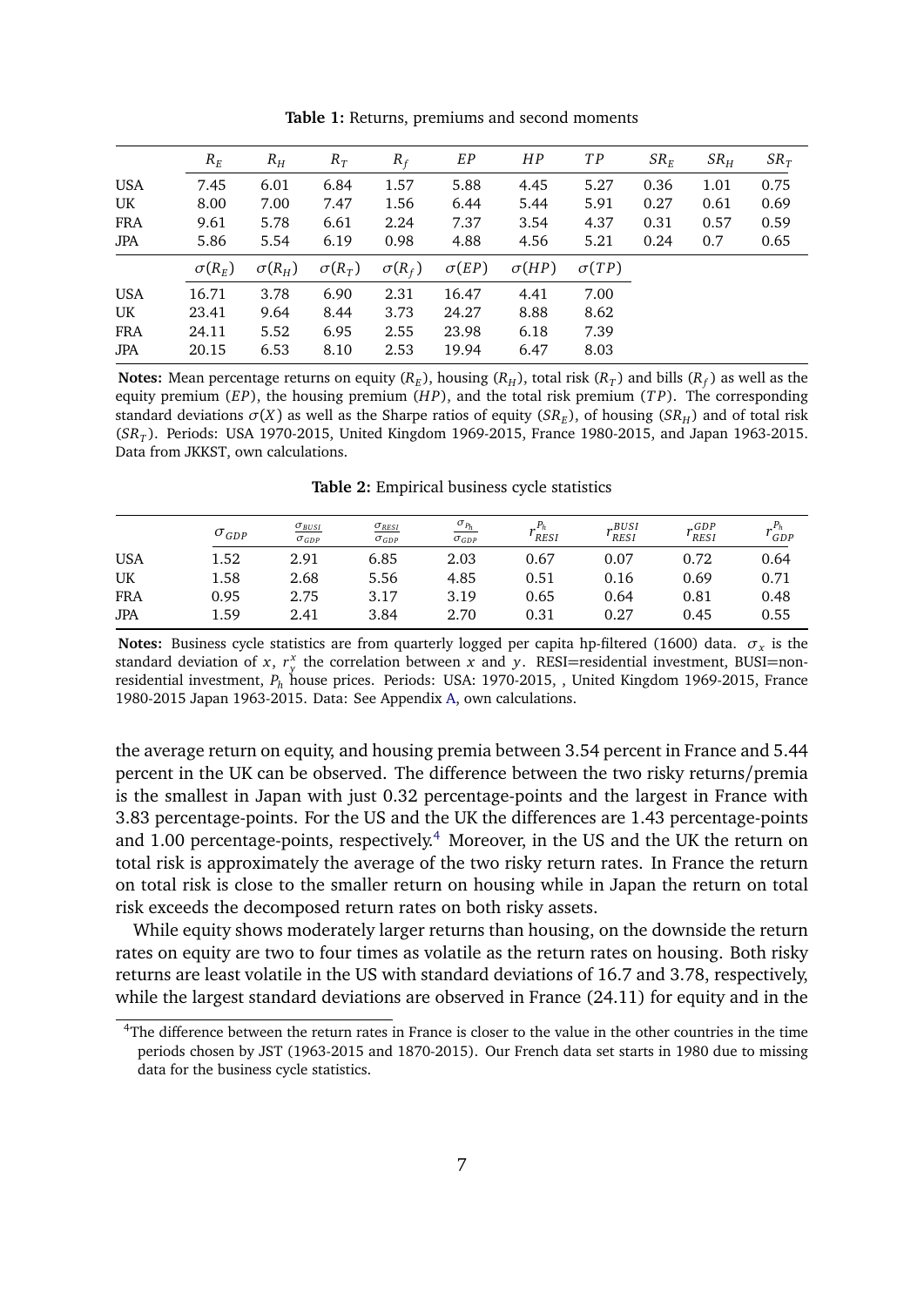UK (9.65) for housing. In all countries, the standard deviation of returns on total risk is also significantly lower than the standard deviation of returns on equity, and premia are almost identically as volatile as return rates. Finally, in all countries the Sharpe ratio of housing exceeds the Sharpe ratio of equity significantly, and the Sharpe ratio of total risk is close to the Sharpe ratio of housing. Summing up, we observe the following characteristics for return rates: i) a risk-free rate in the range of 1-2.2 percent together with a low volatility, ii) return rates on equity moderately larger than returns on housing, iii) premia on risky returns over 3 percent, iii) return rates and premia on equity which are at least twice as volatile as return rates and premia on housing and on total risk, and iv) a Sharpe ratio of housing significantly larger than the Sharpe ratio of equity and similar to the Sharpe ratio of total risk.

Second, Table [2](#page-6-2) shows the stylized facts from the housing and the business cycle literature. We observe that GDP has a standard deviation of approximately 1.5-1.6 percent in the US, the UK and Japan while its standard deviation is slightly below 1 percent in France. In the US and the UK residential investments are twice as volatile as business investments while the difference between the two volatilities is moderately smaller in Japan and significantly smaller in France. $<sup>5</sup>$  $<sup>5</sup>$  $<sup>5</sup>$  In all four countries the standard deviation of busi-</sup> ness investment lies between 2.4 and 2.9 percent and house prices are pro-cyclical. GDP, house prices, residential and business investment co-move and the lowest correlation is observed between business and residential investments. In short, sub-aggregates and house prices co-move pro-cyclically. Usually the literature additionally considers lagged crosscorrelations with residential investments since residential investments lead the business cycle in the US. However, [Kydland et al.](#page-36-5) [\(2016\)](#page-36-5) show that this fact is unique to the US and Canada which is why we omit lead-lag-patterns here.

Next to the four countries discussed in this section, Appendix [A](#page-38-0) shows that we also observe the same stylized facts in most other countries.

## <span id="page-7-0"></span>**3 ECONOMIES WITH NON-DISASTER RISK**

In this section, we add housing to influential approaches to explain the equity premium puzzle in production economies. We start with an adaption of the [Jermann](#page-35-0) [\(1998\)](#page-35-0) model with habit formation and capital adjustment costs in line with the 'q' theory (model A). We then extend the model by housing (model B). In a next step, we separate the production of residential investments from the production of the consumption good and business investments. The two sectors are subject to limited sectoral capital mobility similar to [Boldrin](#page-34-0) [et al.](#page-34-0) [\(2001\)](#page-34-0) and [Fehrle](#page-34-4) [\(2019\)](#page-34-4). We consider the cases of exogenous labor (model C), endogenous and fully mobile labor (model D), and endogenous labor subject to limited sectoral labor mobility (model E).

<span id="page-7-1"></span><sup>&</sup>lt;sup>5</sup>For most continental European countries we observe the same relation as in France.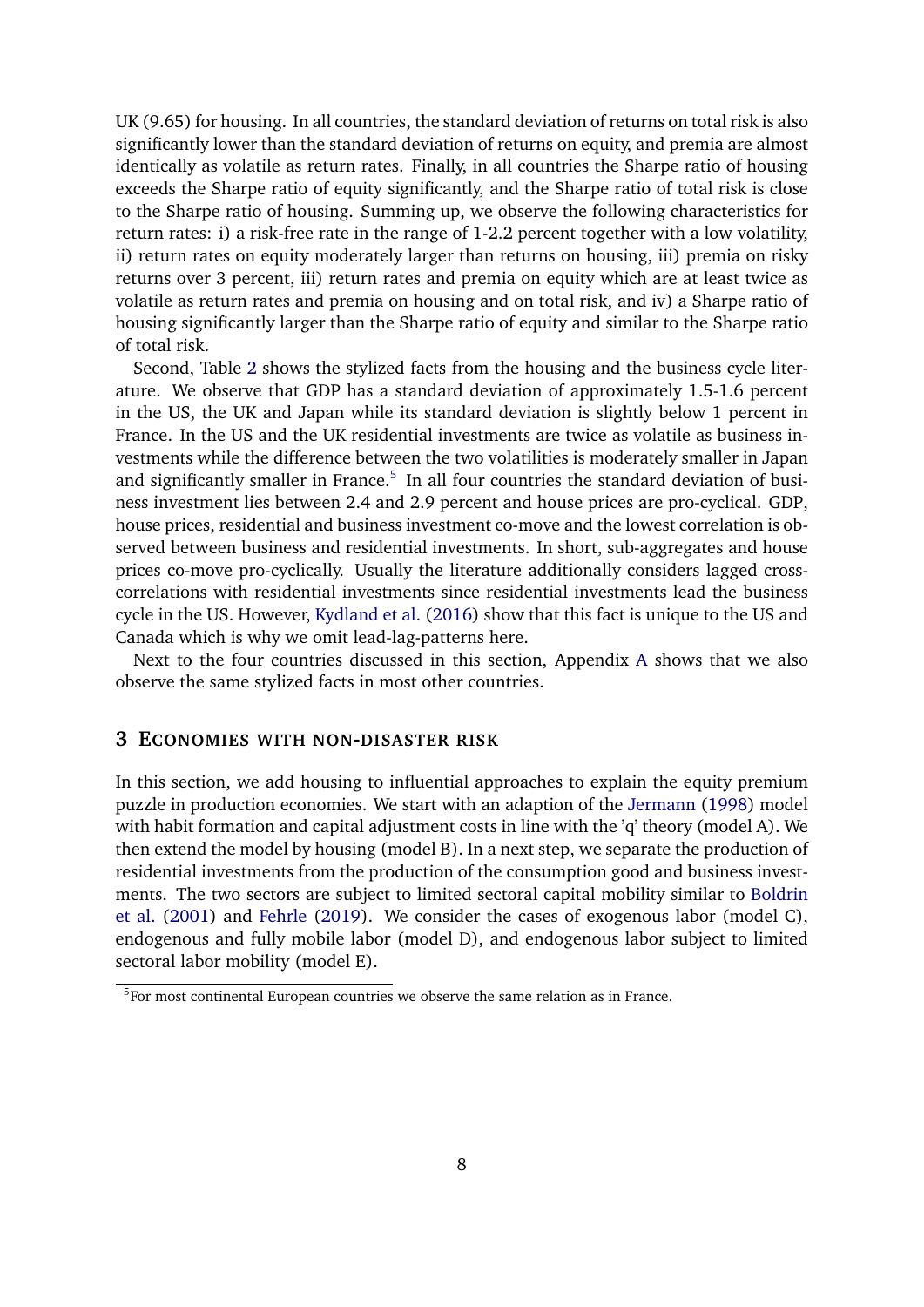#### **3.1 Housing with [Jermann](#page-35-0) [\(1998\)](#page-35-0)**

Model A: Our study starts with the seminal work of [Jermann](#page-35-0) [\(1998\)](#page-35-0) with habits in utility, adjustment costs in capital and exogenous labor decisions. Our variation of the model deviates from its original treatment only in that we consider exogenous habits that are out of the household's control.

Model B: We proceed to extend the [Jermann](#page-35-0) [\(1998\)](#page-35-0) model by housing. The household draws utility from housing  $H_t$  and consumption  $C_t$ , and both are subject to habit formation. Habits  $X_{ht}$ ,  $X \in \{C, H\}$ , are exogenous and evolve according to  $X_{ht} = \chi_X X_{t-1}$ . Labor supply remains exogenous. Output  $Y_t$  is produced with capital  $K_t$  and is subject to labor augmenting technical progress growing at the rate  $a_y$  in the long run, and to productivity shocks  $Z_t$  following an AR(1)-process,  $\ln Z_{t+1} = \rho_y \ln Z_t + \epsilon_{t+1}, \ \epsilon_t \sim \text{iidN}(0, \sigma_y^2)$ *y* ). Consumption, business investment  $I_t$ , and residential investment  $D_t$  are homogeneous goods. We stick to the assumption of capital adjustment costs as in [Jermann](#page-35-0)  $(1998)$ .<sup>[6](#page-8-0)</sup> A fixed factor normalized to one, namely land, affects the transformation from residential investment to new houses. The planner's problem in a centralized economy therefore reads as follows:[7](#page-8-1)

<span id="page-8-2"></span>
$$
\max_{C_t, I_t, D_t, K_{t+1}, H_{t+1}} U_0 = \mathbb{E} \sum_{t=0}^{\infty} \beta^t \frac{\left( (C_t - C_{ht})^{\mu_c} (H_t - H_{ht})^{\mu_h} \right)^{1-\eta} - 1}{1-\eta},
$$
\ns.t.  $Y_t = a_y^{(1-a_y)t} Z_t K_t^{\alpha_y},$   
\n $Y_t = C_t + I_t + D_t,$   
\n $K_{t+1} = (1 - \delta_k) K_t + \Phi \left( \frac{I_t}{K_t} \right) K_t,$   
\n $H_{t+1} = (1 - \delta_h) H_t + D_t^{1-\phi},$ \n(1)

where  $\eta, \alpha_y, a_y, \mu_c, \mu_h > 0$ ,  $\mu_c + \mu_h = 1$ ,  $0 < \beta, \delta_k, \delta_h < 1$ , and  $\Phi(x) := \frac{\varphi_1}{1-x}$  $\frac{\varphi_1}{1-\kappa}x^{1-\kappa}$  +  $\varphi_2, \varphi_1 > 0, \varphi_2 \in \mathbb{R}.$ 

We follow [Davis and Heathcote](#page-34-3) [\(2005\)](#page-34-3) and define GDP by  $GDP_t = Y_t + MRS_t^{H,C}H_t$ where  $MRS_t^{H,C} = (\mu_h/\mu_c)(C_t - C_{ht})/(H_t - H_{ht})$  denotes the marginal rate of substitution between housing and consumption so that its product with the current housing stock yields the implicit rent from housing. Finally, the return rate  $R_{E,t+1}$  on investment in productive capital, the return rate  $R_{H,t+1}$  on housing, the return rate  $R_{T,t+1}$  on total risk, and the risk-

<span id="page-8-0"></span> $<sup>6</sup>$ In an earlier version of the paper we assumed investment adjustment costs as in [Christiano et al.](#page-34-9) [\(2005\)](#page-34-9).</sup> [Fehrle](#page-34-4) [\(2019\)](#page-34-4) shows for the [Davis and Heathcote](#page-34-3) [\(2005\)](#page-34-3) framework that these adjustment costs account better for the lag pattern of business investment. However, to remain in line with [Jermann](#page-35-0) [\(1998\)](#page-35-0), [Gourio](#page-35-1) [\(2012\)](#page-35-1) and our disaster risk framework, we changed to capital adjustment costs. Besides the lead-lag structure, which is beyond the scope, changes are minor.

<span id="page-8-1"></span><sup>7</sup>See Appendix [C](#page-44-0) for details.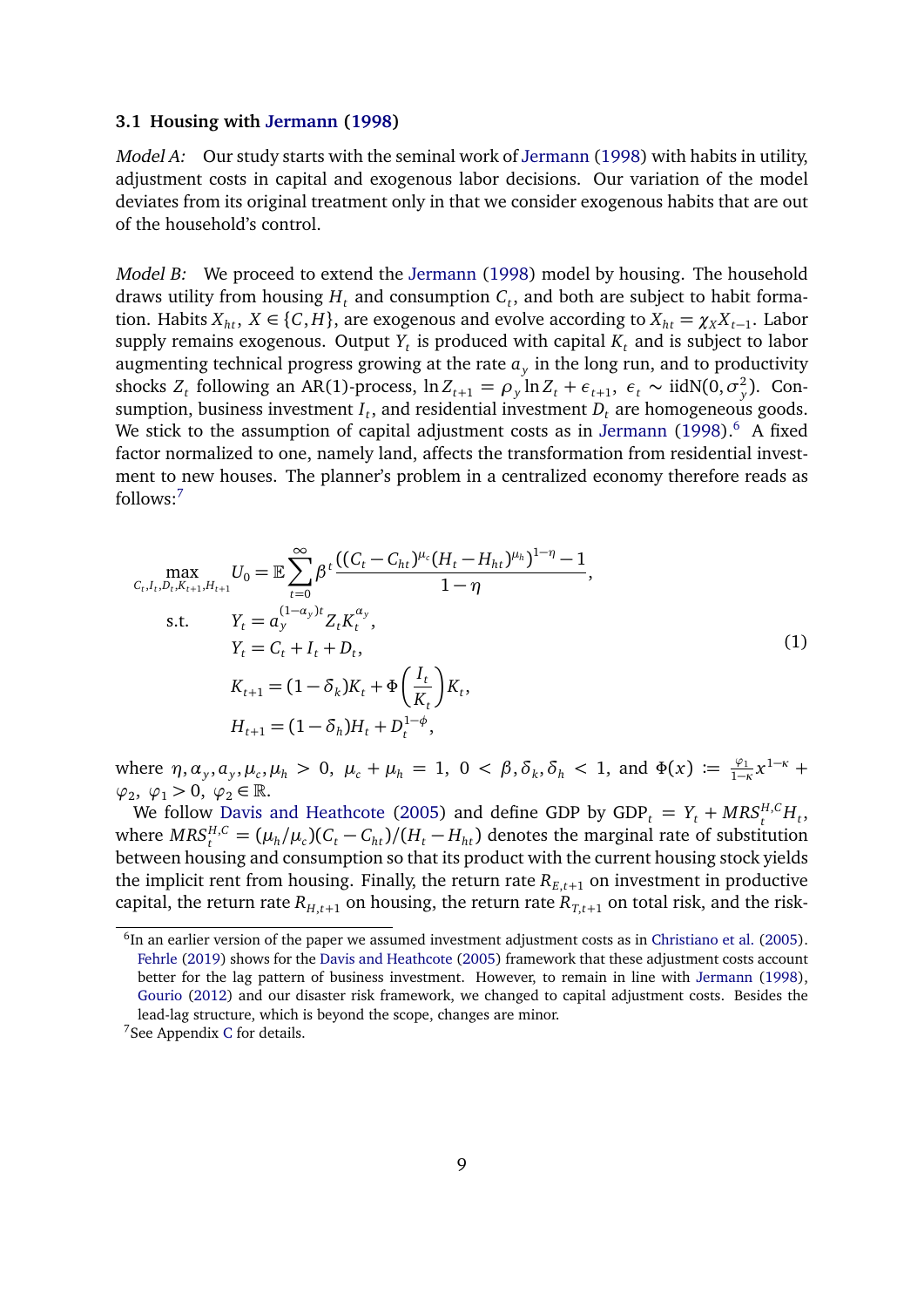free rate  $R_{f,t}$  are given by

$$
1 + R_{E,t+1} = \frac{r_{t+1} - \frac{I_{t+1}}{K_{t+1}} + q_{t+1}(1 - \delta_k + \Phi(\frac{I_{t+1}}{K_{t+1}}))}{q_t} = \frac{\alpha Y_{t+1} - I_{t+1} + q_{t+1} K_{t+2}}{q_t K_{t+1}},
$$
  
\n
$$
1 + R_{H,t+1} = \frac{MRS_{t+1}^{H,C} + (1 - \delta_h)P_{ht+1}}{P_{ht}},
$$
  
\n
$$
1 + R_{T,t+1} = \frac{\alpha Y_{t+1} - I_{t+1} + q_{t+1} K_{t+2} + (MRS_{t+1}^{H,C} + (1 - \delta_h)P_{ht+1})H_{t+1}}{q_t K_{t+1} + P_{ht+1} H_{t+1}},
$$
  
\n
$$
1 + R_{f,t} = \frac{\Lambda_t}{\beta E_t \Lambda_{t+1}},
$$

where  $q_t = 1/\Phi'(I_t/K_t)$  is Tobin's  $q, r_t = \alpha_y(Y_t/K_t)$  is the rental rate of capital which equals the marginal product of capital,  $\Lambda_t = \mu_c (C_t - C_{ht})^{\mu_c (1-\eta)-1} (H_t - H_{ht})^{\mu_h (1-\eta)}$  is the marginal utility of consumption and  $P_{ht} = D_t^{\phi}/(1-\phi)$  denotes house prices which equal the reciprocal of the residential investment's marginal rate of production of new houses.

Calibration A: We identify one period in the model with one quarter in the data and closely follow the calibration in [Jermann](#page-35-0) [\(1998\)](#page-35-0). More precisely, we set the coefficient of relative risk aversion to  $\eta = 5$ , the elasticity of capital in the production function to  $\alpha$ <sub>*y*</sub> = 0.36 and the quarterly trend growth rate to  $a$ <sub>*y*</sub> = 1.005 as in [Jermann](#page-35-0) [\(1998\)](#page-35-0). We slightly deviate from the value of  $\delta_k = 0.025$  used in [Jermann](#page-35-0) [\(1998\)](#page-35-0) and, in foresight of model B, instead adjust the depreciation rate of capital from [Nguyen](#page-36-4) [\(2018\)](#page-36-4), who strips down the [Davis and Heathcote](#page-34-3) [\(2005\)](#page-34-3) model, to quarterly data which yields  $\delta_k$  = 0.022. The autocorrelation parameter and the conditional standard deviation of the AR(1)-process governing productivity are pinned down to  $\rho_y$ =0.95 and  $\sigma_y$ =0.01. In line with [Jermann](#page-35-0) [\(1998\)](#page-35-0), we choose the remaining parameters of the model, i.e. the household's time preference *β*, the habit parameter *χ<sup>c</sup>* , and the parameter *κ* controlling the elasticity of the investment capital ratio with respect to Tobin's q, in such way to closely replicate the risk-free rate, the equity premium and the relative volatility of business investment to GDP from the US data. We minimize the (unweighted) sum of squared deviations between the targets in the model and the values in the data over a grid covering *β*<sup>★</sup> := *β* $a_y^{1-\eta}$  ∈ [0.99; 0.999], *χ<sub>c</sub>* ∈ [0; 0.95] and *κ* ∈ [0; 6.25] where the number of gridpoint is 10, 10 and 50, respectively. The resulting values are summarized in Column A of Table [3.](#page-10-0)

Calibration B: In order to keep the different variations of the model comparable and in order to emphasize the effects of introducing housing into the [Jermann](#page-35-0) [\(1998\)](#page-35-0) model, all parameters from model A also remain at the same values in model  $B$ .<sup>[8](#page-9-0)</sup> In particular, we do not re-optimize the previously "free" parameters for model B in order to match the

<span id="page-9-0"></span><sup>&</sup>lt;sup>8</sup>Note however, that  $\eta$  now is the coefficient of relative risk aversion with respect to the composite good and no longer with respect to consumption only. Moreover, now  $\beta^* := \beta a^{(\mu_c + (1-\phi)\mu_h)(1-\eta)}$ .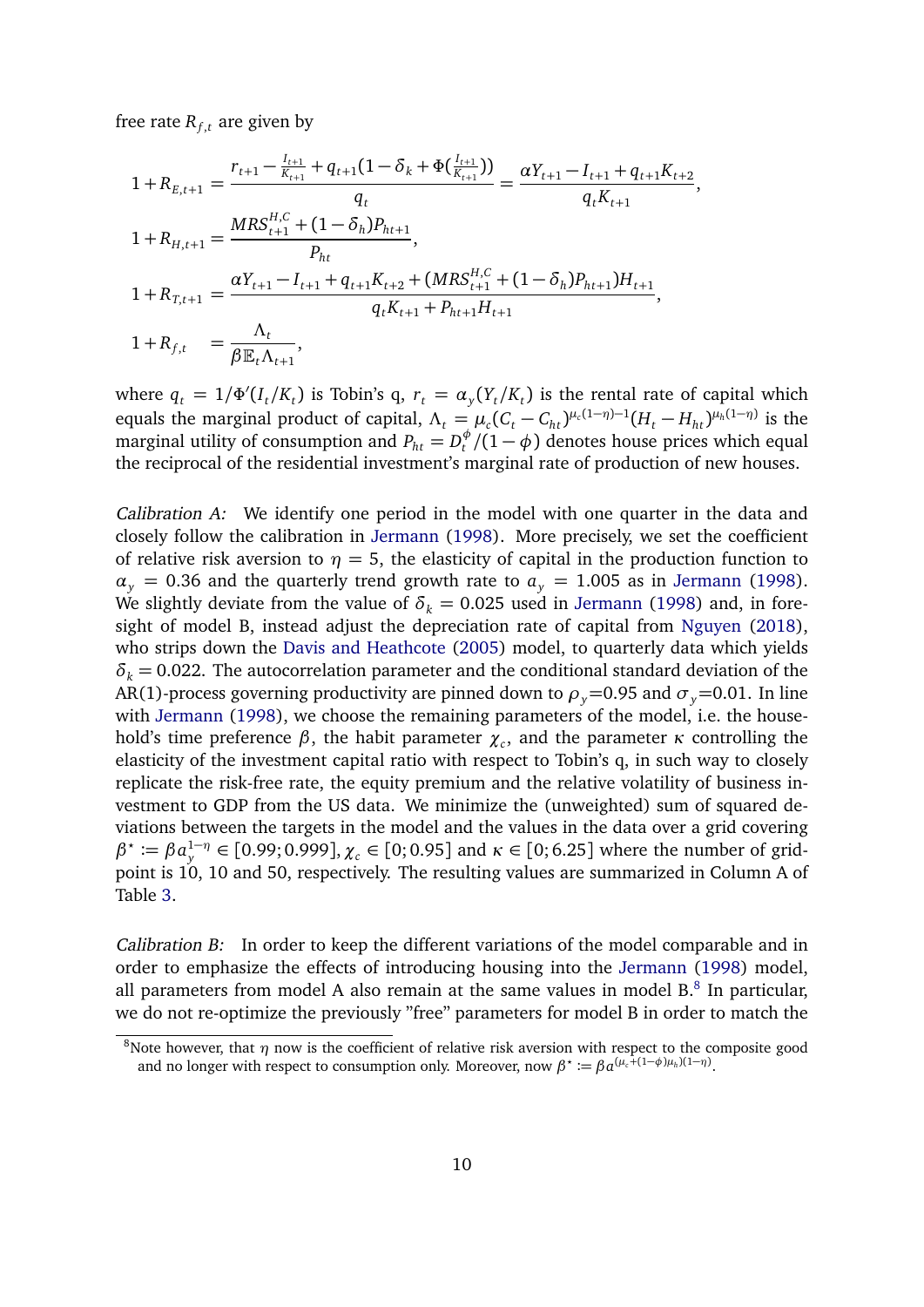<span id="page-10-0"></span>

|                 | A     | B     | C      | D / E  | Description                                          |
|-----------------|-------|-------|--------|--------|------------------------------------------------------|
| $\beta^{\star}$ | 0.994 | 0.994 | 0.999  | 0.999  | discount factor                                      |
| $\eta$          | 5     | 5     | 5      | 5      | coefficient of relative risk aversion                |
| $\mu_c^{*}$     |       | 0.81  | 0.81   | 0.53   | weight of consumption in composite good              |
| $\mu_h^{(*)}$   |       | 0.19  | 0.19   | 0.12   | weight of housing in composite good                  |
| $\chi_c$        | 0.95  | 0.95  | 0.825  | 0.825  | habit parameter of consumption                       |
| $\chi_{h}$      |       | 0.95  | 0.825  | 0.825  | habit parameter of housing                           |
| $\chi_n$        |       |       |        | 0.95   | habit parameter of leisure                           |
| $a_y$           | 1.005 | 1.005 | 1.005  | 1.005  | growth rate (y sector)                               |
| $a_d$           |       |       | 1.002  | 1.002  | growth rate (d sector)                               |
| φ               |       | 0.106 | 0.106  | 0.106  | share of land in housing                             |
| $\alpha_{y}$    | 0.36  | 0.36  | 0.25   | 0.25   | capital share in production (y sector)               |
| $\alpha_d$      |       |       | 0.20   | 0.20   | capital share in production (d sector)               |
| $\kappa_{y}$    | 4.05  | 4.05  | 6.25   | 6.25   | elasticity of Tobin's q (y sector)                   |
| $\kappa_d$      |       |       | 1.25   | 1.25   | elasticity of Tobin's q (d sector)                   |
| $\delta_k$      | 0.022 | 0.022 | 0.022  | 0.022  | rate of capital depreciation (y sector)              |
| $\delta_h$      |       | 0.009 | 0.009  | 0.009  | rate of housing depreciation (d sector)              |
| $\sigma_y$      | 0.01  | 0.01  | 0.0094 | 0.0094 | conditional standard deviation of log TFP (y sector) |
| $\rho_y$        | 0.95  | 0.95  | 0.966  | 0.966  | autocorrelation of log TFP (y sector)                |
| $\sigma_d$      |       |       | 0.0172 | 0.0172 | conditional standard deviation of log TFP (d sector) |
| $\rho_d$        |       |       | 0.923  | 0.923  | autocorrelation of log TFP (d sector)                |

**Table 3:** Calibration

**Notes:** <sup>∗</sup>) Endogenous by the model. **A**: [Jermann](#page-35-0) [\(1998\)](#page-35-0) adaption. **B**. A + Housing in utility. **C**. B + two sectors. **D**:  $C$  + endogenous labor. **E**:  $D$  + limited sectoral labor mobility.

(additionally available) targets. However, re-optimizing would not change the following main results.

We calibrate the additional parameters from housing in model B as follows. First, we also borrow the depreciation rate of housing  $\delta_h = 0.009$  from the same source as we did *δ<sup>k</sup>* . Second, we follow [Grossmann et al.](#page-35-7) [\(2019\)](#page-35-7) and pin down the weights *µ<sup>c</sup>* and  $\mu_h$  of consumption and of housing in the consumption bundle such way that the ratio of expenditures on housing to total consumption is 19 percent on the balanced growth path and so that  $\mu_c + \mu_h = 1$  holds. Third, the habit parameter for housing is set to the same high value of  $\chi_h$  = 0.95 as for consumption. Finally, we take the value of the land parameter  $\phi$  = 0.106 from [Davis and Heathcote](#page-34-3) [\(2005\)](#page-34-3).

Results: The return rates as well as the business cycle statistics for our variation of the [Jermann](#page-35-0) [\(1998\)](#page-35-0) model (row A) and for the model extended by housing (row B) are summarized in tables [4](#page-11-0) and [5.](#page-12-0) We compute the annualized mean return rates and the annualized standard deviation of return rates from a simulation of 100,000 periods. The second moments of the business cycle are reported as the average outcome from 100 repeated simulations of HP-filtered time series of the model's equilibrium outcomes, each for 180 periods. The model solution is obtained from a second-order perturbation method.

First, as shown by [Jermann](#page-35-0) [\(1998\)](#page-35-0), model A is able to generate a sizeable equity premium and a risk-free rate which are close to the values observed in the data. Moreover, we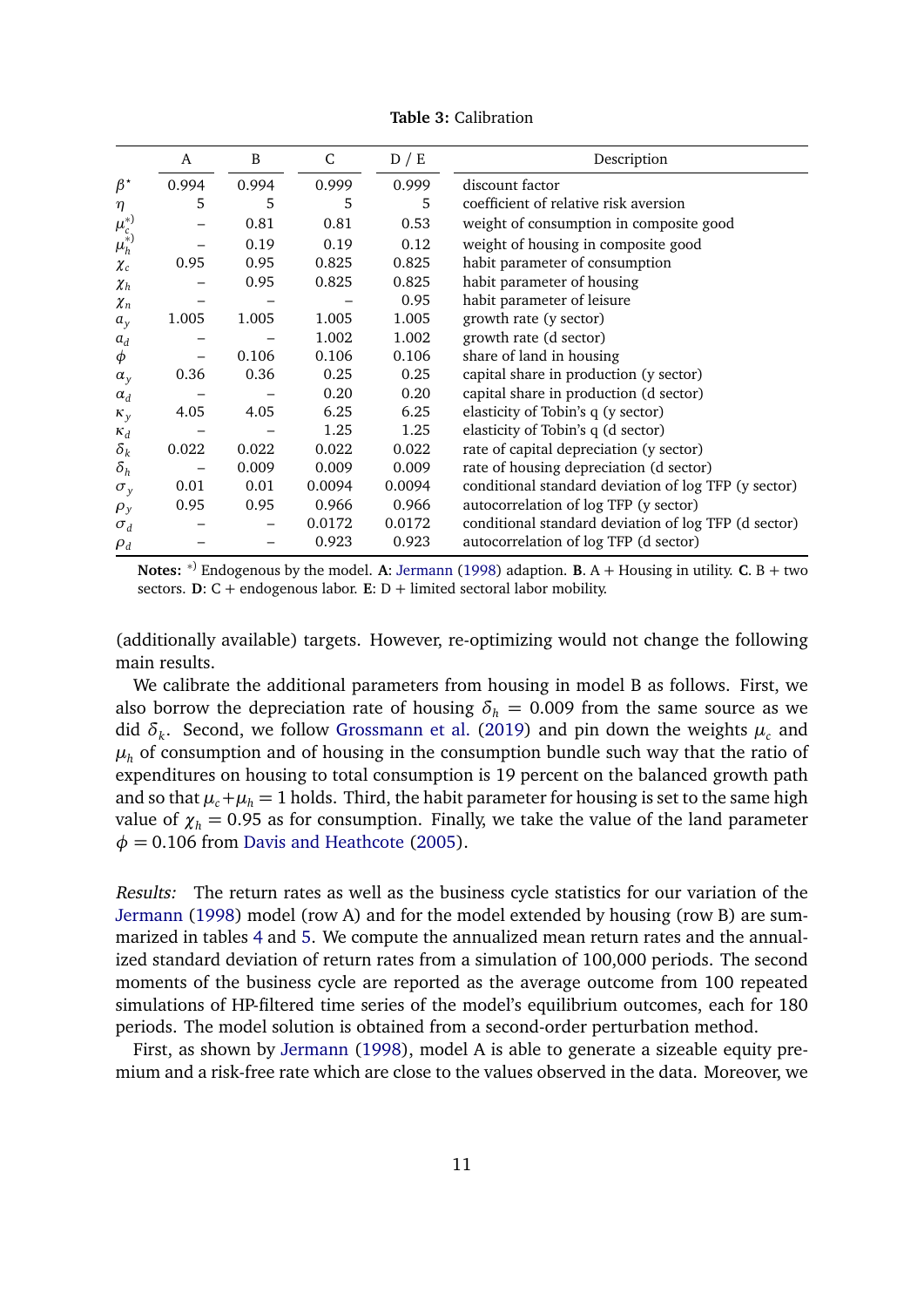<span id="page-11-0"></span>

|              | $R_E$         | $R_H$         | $R_T$         | $R_f$         | EP           | HP           | TP           | $SR_E$ | $SR_H$ | $SR_T$ |
|--------------|---------------|---------------|---------------|---------------|--------------|--------------|--------------|--------|--------|--------|
| <b>USA</b>   | 7.45          | 6.01          | 6.84          | 1.57          | 5.88         | 4.45         | 5.27         | 0.36   | 1.01   | 0.75   |
|              |               |               |               |               | Model        |              |              |        |        |        |
| $\mathbf{A}$ | 7.66          |               |               | 1.55          | 6.05         |              |              | 0.25   |        |        |
| B            | 4.61          | 4.39          | 4.52          | 4.26          | 0.34         | 0.13         | 0.26         | 0.07   | 0.07   | 0.07   |
| ${\rm C}$    | 4.71          | 4.45          | 4.56          | 0.38          | 4.31         | 4.06         | 4.16         | 0.21   | 0.21   | 0.21   |
| D            | 2.57          | 2.47          | 2.51          | 2.05          | 0.51         | 0.42         | 0.46         | 0.07   | 0.07   | 0.07   |
| E            | 4.88          | 4.61          | 4.72          | 1.50          | 3.34         | 3.07         | 3.18         | 0.18   | 0.18   | 0.18   |
|              | $\sigma(R_E)$ | $\sigma(R_H)$ | $\sigma(R_T)$ | $\sigma(R_f)$ | $\sigma(EP)$ | $\sigma(HP)$ | $\sigma(TP)$ |        |        |        |
| <b>USA</b>   | 16.71         | 3.78          | 6.9           | 2.31          | 16.47        | 4.41         | 7.00         |        |        |        |
|              |               |               |               |               | Model        |              |              |        |        |        |
| A            | 25.17         |               |               | 6.19          | 24.22        |              |              |        |        |        |
| B            | 5.01          | 2.07          | 3.79          | 0.73          | 4.95         | 1.93         | 3.71         |        |        |        |
| ${\bf C}$    | 21.83         | 20.73         | 21.19         | 8.08          | 20.26        | 19.06        | 19.57        |        |        |        |
| D            | 7.18          | 5.95          | 6.44          | 1.47          | 7.03         | 5.76         | 6.27         |        |        |        |
| Ε            | 22.60         | 21.45         | 21.92         | 13.39         | 18.19        | 16.72        | 17.33        |        |        |        |

**Table 4:** Returns, premiums and second moments

**Notes:** Mean percentage returns on equity ( $R_E$ ), housing ( $R_H$ ), total risk ( $R_T$ ) and bills ( $R_f$ ), as well as the equity premium (*EP*), the housing premium (*H P*), and the total risk premium (*T P*). The corresponding standard deviations  $\sigma(X)$  as well as the Sharpe ratios of equity ( $SR_E$ ), of housing ( $SR_H$ ) and of total risk (*SR<sup>T</sup>* ). We employ a second order perturbation and simulated time series with 100,000 periods. **A**: [Jermann](#page-35-0) [\(1998\)](#page-35-0) adaption. **B**: A + Housing. **C**: B + two sectors. **D**: C + endogenous labor. **E**: D + limited sectoral labor mobility.

can also closely replicate the volatility of business investments relative to the volatility of GDP. On the other hand, the return rates, especially the risk-free rate, turn out too volatile in the model.

However, once housing is introduced into the model, all risk premia—on equity, housing and total risk—turn out close to zero, and the volatility of return rates is reduced drastically. Introducing housing into the model provides the household with an option to better insure against fluctuations in his marginal utility in the same way as discussed by [Uhlig](#page-36-9) [\(2007\)](#page-36-9) for endogenous labor decisions. Since consumption and residential investment are homogeneous, the household is now able to reduce residential investments in favor of consumption in response to negative productivity shocks. The relatively small elasticity ( $\mu_h$  = 0.14) combined with a small depreciation rate of housing ( $\delta_h$  = 0.009) favour the household's possibilities to smooth his consumption bundle across states with different realizations of the shock. In consequence, the stochastic discount factor becomes far less volatile so that risk premia almost disappear. Moreover, the household's efforts to smooth his consumption bundle by adequately adjusting residential investment and consumption also show up in the second moments of the business cycle. The volatility of residential investment in the model is twice as large as in the data and the demand of residential goods moves procyclical. Further, residential investments are positively correlated with house prices and the other variables considered.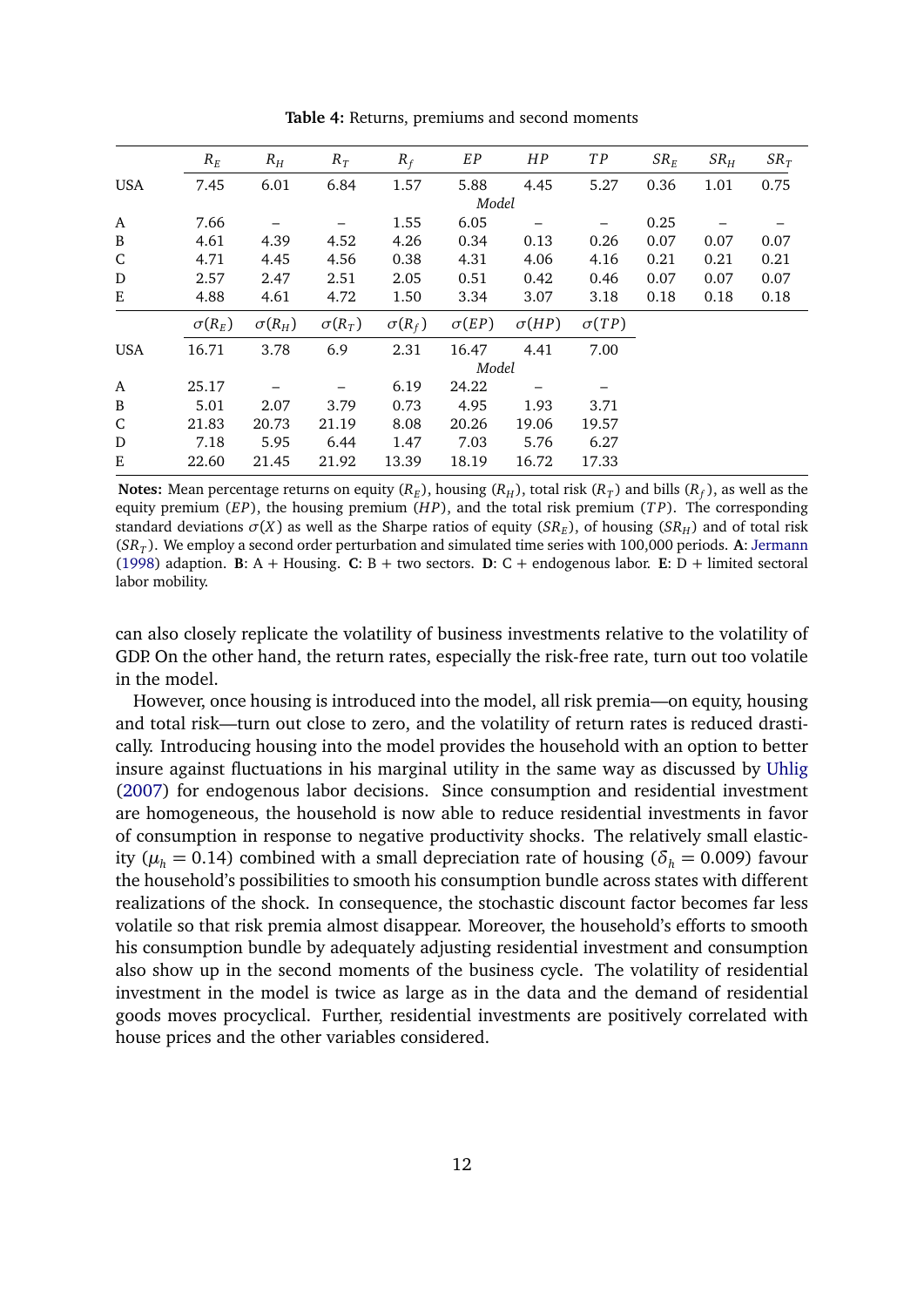<span id="page-12-0"></span>

|             | $\sigma_{GDP}$ | $\sigma_{BUSI}$<br>$\sigma_{GDP}$ | $\sigma_{RESI}$<br>$\sigma_{GDP}$ | $\sigma_{P_h}$<br>$\sigma_{GDP}$ | $P_h$<br>' RESI | BUSI<br><b>RESI</b> | $\cdot$ GDP<br><b>RESI</b> | $P_h$<br>GDP |
|-------------|----------------|-----------------------------------|-----------------------------------|----------------------------------|-----------------|---------------------|----------------------------|--------------|
|             |                |                                   |                                   |                                  | Data            |                     |                            |              |
| <b>USA</b>  | 1.52           | 2.91                              | 6.85                              | 2.03                             | 0.67            | 0.07                | 0.72                       | 0.64         |
|             |                |                                   |                                   |                                  | Model           |                     |                            |              |
| A           | 1.25           | 2.91                              |                                   |                                  |                 |                     |                            |              |
| B           | 0.96           | 0.74                              | 11.63                             | 1.16                             | 0.98            | 0.98                | 0.98                       | 0.96         |
| $\mathsf C$ | 2.27           | 1.04                              | 0.96                              | 4.42                             | $-0.03$         | 0.00                | 0.08                       | 0.97         |
| D           | 1.45           | 0.69                              | 4.25                              | 2.37                             | 0.65            | 0.77                | 0.85                       | 0.90         |
| Ε           | 1.96           | 0.96                              | 2.10                              | 3.97                             | $-0.06$         | 0.08                | 0.36                       | 0.89         |

**Notes:**  $\sigma_x$  is the standard deviation of *x*,  $r_y^x$  the correlation between *x* and *y*. Business cycle statistics from HP-filtered (1600) times series. We employ a second order perturbation and report the average outcomes from repeated simulations with 180 periods. A: [Jermann](#page-35-0) [\(1998\)](#page-35-0) adaption. **B**: A + Housing. **C**: B + two sectors. **D**:  $C$  + endogenous labor. **E**:  $D$  + limited sectoral labor mobility.

#### **3.2 Moving to [Boldrin et al.](#page-34-0) [\(2001\)](#page-34-0)**

**Sectoral frictions with exogenous labor supply:** In the previous subsection, the household can nearly perfectly hedge against consumption fluctuations since the marginal rate of transformation between residential investment and consumption was one. We restrict this option in the following by moving to a two-sector model—separating production of the residential good from production of the consumption good—with frictions in factor mobility. In particular, capital is assumed immobile between the two sectors. The resulting model is similar to [Nguyen](#page-36-4) [\(2018\)](#page-36-4). We start with exogenous labor supply before discussing the effects of endogenous labor supply and labor supply which is contracted sector-specifically one period ahead as proposed by [Boldrin et al.](#page-34-0) [\(2001\)](#page-34-0).

Model C: The household's utility and the law of motion of the housing stock remain the same as in [\(1\)](#page-8-2). The model economy consists of two sectors indexed by *y* and *d*. The sector *y* produces a homogeneous consumption and business investment good while the residential investment good is produced in sector *d*. Sector-specific technical progress grows at the rate  $a_x$  in sector  $x, x \in \{y, d\}$ , and both sectors are subject to sectorspecific and uncorrelated productivity shocks  $Z_{xt}$  governed by AR(1)-processes,  $\ln Z_{x,t+1} =$  $\rho_x \ln Z_{x,t} + \epsilon_{x,t+1}, \ \epsilon_{x,t} \sim \text{iidN}(0, \sigma_x^2)$  $\sigma_{\rm x}^2$ ). The household is confronted with capital adjustment costs in both sectors and, once installed, capital is totally immobile. The household's prob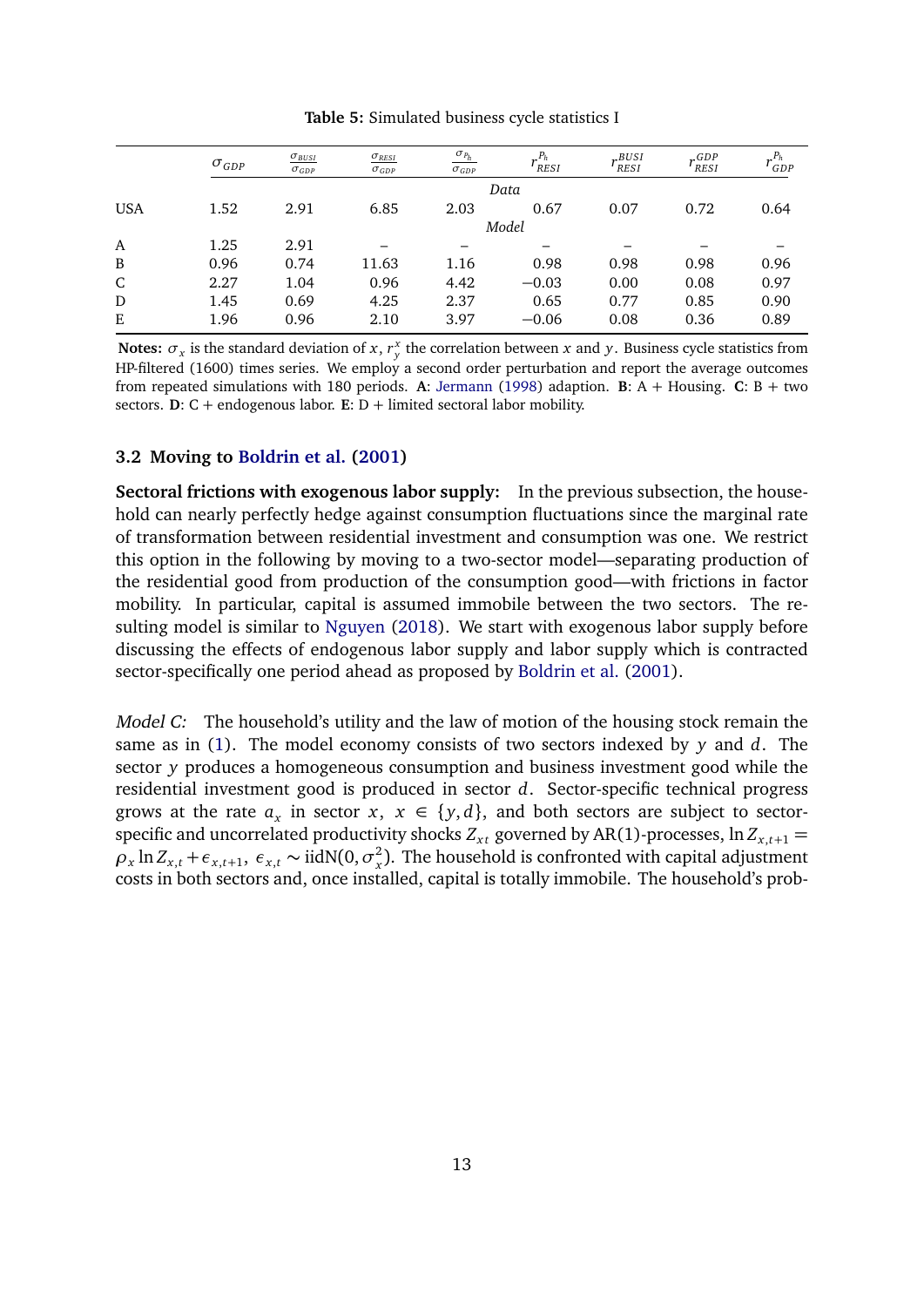lem in a centralized economy reads as follows:

<span id="page-13-1"></span>
$$
\max_{C_{t},D_{t},I_{yt},I_{dt},K_{yt+1},H_{t+1}} U_{0} = \mathbb{E} \sum_{t=0}^{\infty} \beta^{t} \frac{((C_{t} - C_{ht})^{\mu_{c}} (H_{t} - H_{ht})^{\mu_{h}})^{1-\eta} - 1}{1-\eta},
$$
\ns.t.  $Y_{t} = a_{y}^{(1-a_{y})t} Z_{yt} K_{yt}^{\alpha_{y}},$   
\n $Y_{t} = C_{t} + I_{t},$   
\n $D_{t} = a_{d}^{(1-a_{d})t} Z_{dt} K_{dt}^{\alpha_{d}},$   
\n $I_{t} = I_{dt} + I_{yt},$   
\n $K_{yt+1} = (1 - \delta_{k}) K_{yt} + \Phi_{y} \left( \frac{I_{yt}}{K_{yt}} \right) K_{yt},$   
\n $K_{dt+1} = (1 - \delta_{k}) K_{dt} + \Phi_{d} \left( \frac{I_{dt}}{K_{dt}} \right) K_{dt},$   
\n $H_{t+1} = (1 - \delta_{h}) H_{t} + D_{t}^{1-\phi}.$  (2)

where  $\eta$ ,  $\alpha_y$ ,  $\alpha_d$ ,  $a_y$ ,  $a_d$ ,  $\mu_c$ ,  $\mu_h > 0$ ,  $\mu_c + \mu_h = 1$ ,  $\beta$ ,  $\delta_k$ ,  $\delta_h \in (0, 1)$ ,  $\Phi_y(x) = \varphi_{y,2} + \frac{\varphi_{y,1}}{1-\kappa}$  $\frac{\varphi_{y,1}}{1-\kappa_y}x^{1-\kappa_y},$ and *Φ<sup>d</sup>* analogously.

GDP is now defined by  $GDP_t = Y_t + P_{dt}D_t + MRS_t^{H,C}H_t$  where  $P_{dt}$  is the relative price of residential investment goods. The return on housing remains the same as before but with  $P_{ht} = P_{dt} D_t^{\phi} / (1 - \phi)$ , while the return on equity is the weighted sum of the return on capital in the two sectors, i.e. with the obvious adaption of notation from the one-sector model

$$
1 + R_{E,t+1} = \frac{\alpha_y Y_{t+1} - I_{y,t+1} + q_{y,t+1} K_{y,t+2} + \alpha_d P_{d,t+1} D_{t+1} - I_{d,t+1} + q_{d,t+1} K_{d,t+2}}{q_{y,t} K_{y,t+1} + q_{d,t} K_{d,t+1}}.
$$

The return on total risk is adjusted in an analogous way.

*Calibration:* The parameters  $\eta$ ,  $\phi$ ,  $\delta_k$  and  $\delta_h$  remain at the same values they were previously set to in model B. Likewise, the weights  $\mu_c$  and  $\mu_h$  of consumption and housing in the household's utility are still pinned down by imposing that the ratio of expenditures on housing to total consumption is 19 percent on the balanced path. In order to take the two sector framework into account, we assume the same capital shares,  $\alpha_{y}$  and  $\alpha_{d}$ , as in [Nguyen](#page-36-4) [\(2018\)](#page-36-4). Moreover, we also take the autocorrelation parameters  $\rho$ <sub>*y*</sub> and  $\rho$ <sup>*d*</sup> of shocks to productivity in both sectors from [Nguyen](#page-36-4) [\(2018\)](#page-36-4). The standard deviations of innovations are chosen in such way that their ratio is kept the same as in [Nguyen](#page-36-4) [\(2018\)](#page-36-4) while the level is adjusted to reproduce a standard deviation of GDP comparable to models A and B and to the data. As already noted, we abstract from technology spillovers.<sup>[9](#page-13-0)</sup> While [Nguyen](#page-36-4) [\(2018\)](#page-36-4) does not consider long-run growth, we choose  $a_y = 1.005$  and  $a_d = 1.002$ to match the annual output growth rates in the two sectors as reported by [Davis and Heath-](#page-34-3)

<span id="page-13-0"></span><sup>&</sup>lt;sup>9</sup>Spillovers in [Nguyen](#page-36-4) [\(2018\)](#page-36-4) are negligible. [Fehrle](#page-34-4) [\(2019\) makes the case for preventing spill-overs and](#page-34-3) [correlated shocks.](#page-34-3)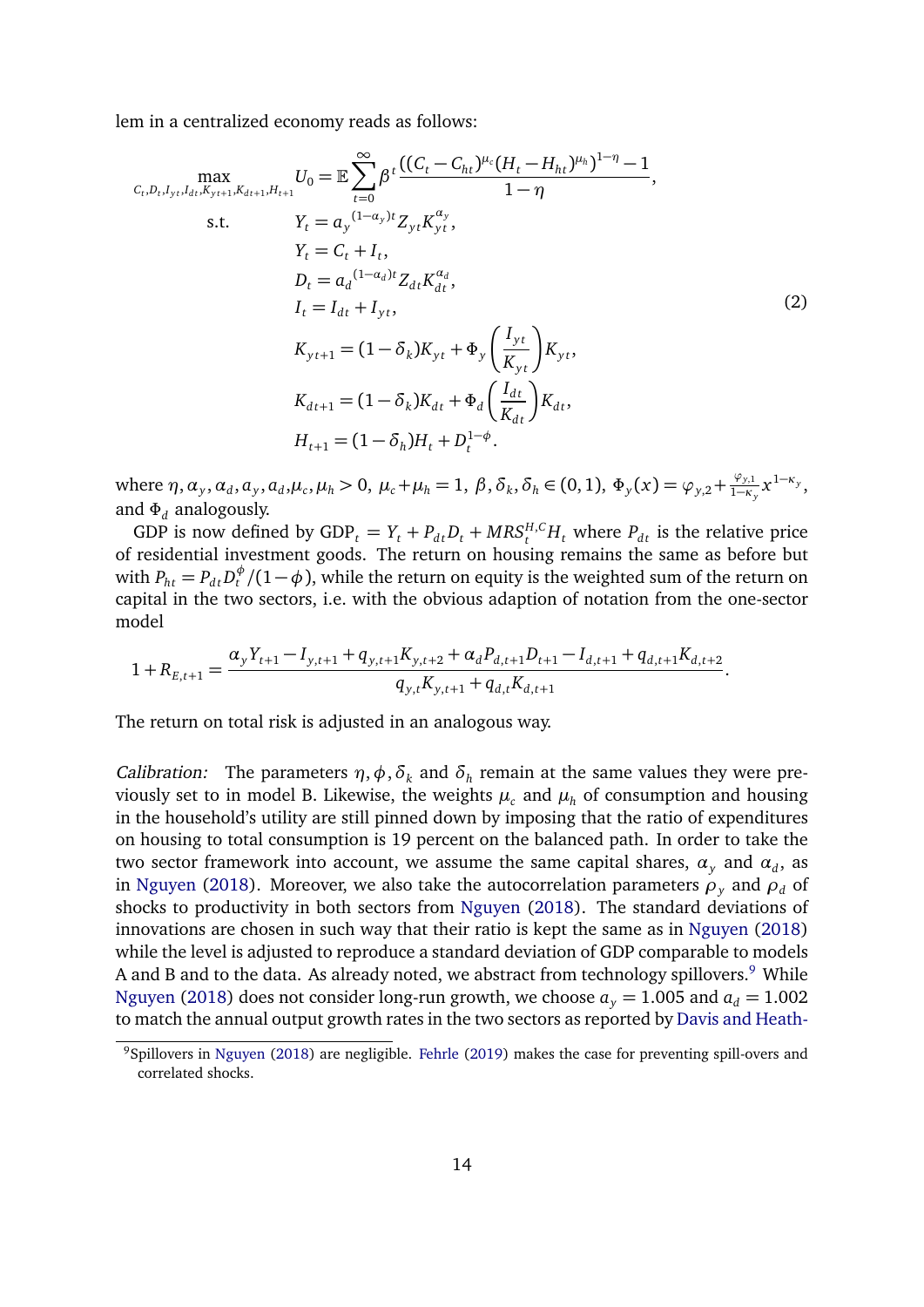[cote](#page-34-3) [\(2005\)](#page-34-3).

The remaining parameters are set again in such way that the (unweighted) sum of squared deviations between our targets in the model and in the data is minimized. The list of targets now includes the risk-free rate, the equity premium, the housing premium as well as the relative standard deviations and the correlations from the business cycle statistics in Table [2,](#page-6-2) all for US data. Our grid covers  $\beta^* := \beta a_y^{(\mu_c + (1-\phi)\mu_h\alpha_d)(1-\eta)} a_d^{(1-\phi)(1-\alpha_d)\mu_h(1-\eta)}$ ∈ [0.99, 0.999], *χ<sup>c</sup>* ,*χ<sup>h</sup>* ∈ [0.7, 0.95], and *κ<sup>y</sup>* ,*κ<sup>d</sup>* ∈ [0.625, 6.25] and is built-up from  $10 \times 5 \times 5 \times 10 \times 10$  grid-points. A summary of the model's calibration is given in column C of Table [3.](#page-10-0)

Results: The return rates and business cycle statistics in the two-sector model are shown in row C of tables [4](#page-11-0) and [5.](#page-12-0) First, restricting the household's option to smooth his consumption bundle by switching from residential investments to consumption has the desired effect on asset prices. Compared to model B, risk premia in the model again increase substantially. The model generates an equity premium of 4.31 percent which is about one and a half percentage-points below the value found in the data while the premium on housing in the model is moderately lower at 4.06 percent and is a half percentage-point below its empirical counterpart. Similar to the empirical findings, the model yields a premium of total risk in between the two premia of equity and housing. The model also reproduces a low risk-free rate but fails to explain the observed volatilities of asset prices. The standard deviation of the risk-free rate exceeds its empirical value by a factor of four, return rates on housing turn out too volatile by a factor of almost six, and the volatility of returns on total risk is too large by a factor of almost three. The model, hence, cannot explain a Sharpe ratio of housing which is markedly larger than that of equity.

The restriction of the household's option in the allocation between consumption and residential investments has a negative effect on the business cycle statistics. While in model B the household's preference to smooth the consumption bundle induces procyclical comovement in the demand of residential goods, the positive correlation between house prices and residential investment now disappears. Moreover, the assumption of uncorrelated shocks in the two sectors prevents co-movements between residential and business investment. Since consumption and business investments account for the largest part of GDP, residential investments and GDP fluctuate almost uncorrelatedly.

**Endogenous labor supply:** Allowing the household to adjust labor supply in response to productivity shocks, again opens a channel which admits to smooth the consumption bundle more evenly across different states of shocks. As pointed out by [Uhlig](#page-36-9) [\(2007\)](#page-36-9), risk premia in the model should suffer.

*Model D:* Hours worked in the two sectors,  $N_{vt}$  and  $N_{dt}$ , augment the production functions and aggregated hours  $N_t = N_{dt} + N_{yt}$  cannot exceed the time endowment of the household which is normalized to one. Accordingly, leisure  $(1 - N_t)$  is added to the household's utility function which is parameterized as in [Davis and Heathcote](#page-34-3) [\(2005\)](#page-34-3)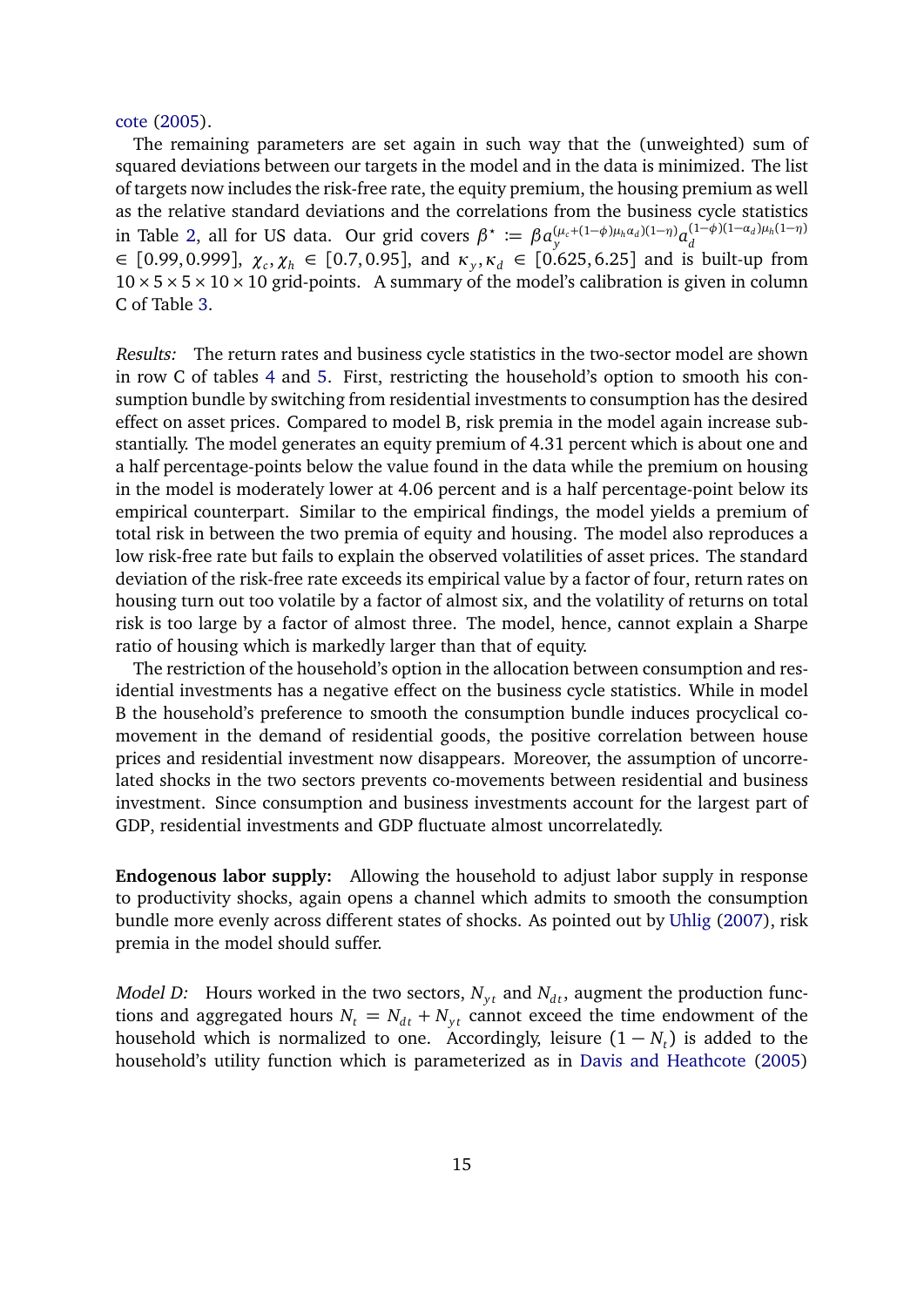but extended by habit formation in leisure equivalent to consumption and housing, i.e.  $N_{ht} \coloneqq 1 - \chi_n(1 - N_{t-1})$ . The changes to the household's problem from [\(2\)](#page-13-1) are as follows

<span id="page-15-0"></span>
$$
\max_{\substack{m,N_{yt},N_{dt} \\ m \neq 0}} U_0 = \mathbb{E} \sum_{t=0}^{\infty} \beta^t \frac{((C_t - C_{ht})^{\mu_c} (H_t - H_{ht})^{\mu_h} ((1 - N_t) - (1 - N_{ht}))^{\mu_n})^{1 - \eta} - 1}{1 - \eta},
$$
\ns.t.  $Y_t = Z_{yt} K_{yt}^{\alpha_y} (a_y^t N_{yt})^{1 - \alpha_y},$   
\n $Y_t = C_t + I_t,$   
\n $D_t = Z_{dt} K_{dt}^{\alpha_d} (a_d^t N_{dt})^{1 - \alpha_d},$   
\n $N_t = N_{dt} + N_{yt},$   
\n $N_t \le 1$ 

where now  $\mu_c$ ,  $\mu_h$ ,  $\mu_n > 0$ ,  $\mu_c + \mu_h + \mu_n = 1$ .

Calibration: Again, in order to place emphasis on the effects of introducing endogenous labor decisions to the model, all parameters from model C remain at the same values as before. We only adjust the weights  $\mu_c,\mu_h$  and  $\mu_n$  in the household's utility in such way that i) the housing expenditures remain at 19 percent of total consumption expenditures and ii) he works one third of his time endowment on average. Moreover, the habit parameter *χn* is set to its upper bound 0.95 of plausible values. Column D/E of Table [3](#page-10-0) outlines the calibration.

Results: Row D of Table [4](#page-11-0) confirms the already expected consequences of endogenous labor supply for the return rates in the model. Compared to model C, the return rates on equity, housing, and total risk, decrease and become significantly less volatile. In consequence, risk premia drastically fall by a magnitude of order.

Endogenous labor supply reintroduces the possibility for adjustments in the allocation of the consumption bundle after the shock's realization. The household is able to adjust his working hours intersectorally and can shift conveniently between consumption and residential investments. In consequence, the discussed demand effect for residential investment recurs as can be seen in row D of Table [5.](#page-12-0) The model can explain the volatilities of residential investment and house prices fairly well while business investment remains too involatile. Moreover, the model can also generate the positive correlations between house prices, residential investment, and GDP found in the data. Yet, residential and business investment are correlated too strongly.

**Limited labor mobility:** Two well-known extensions that help to revive risk premia when labor decisions are endogenous are limited sectoral mobility as described by [Boldrin et al.](#page-34-0) [\(2001\)](#page-34-0) and wage rigidities as proposed by [Uhlig](#page-36-9) [\(2007\)](#page-36-9). To keep in line with the present framework of limited factor mobility, we focus on the former.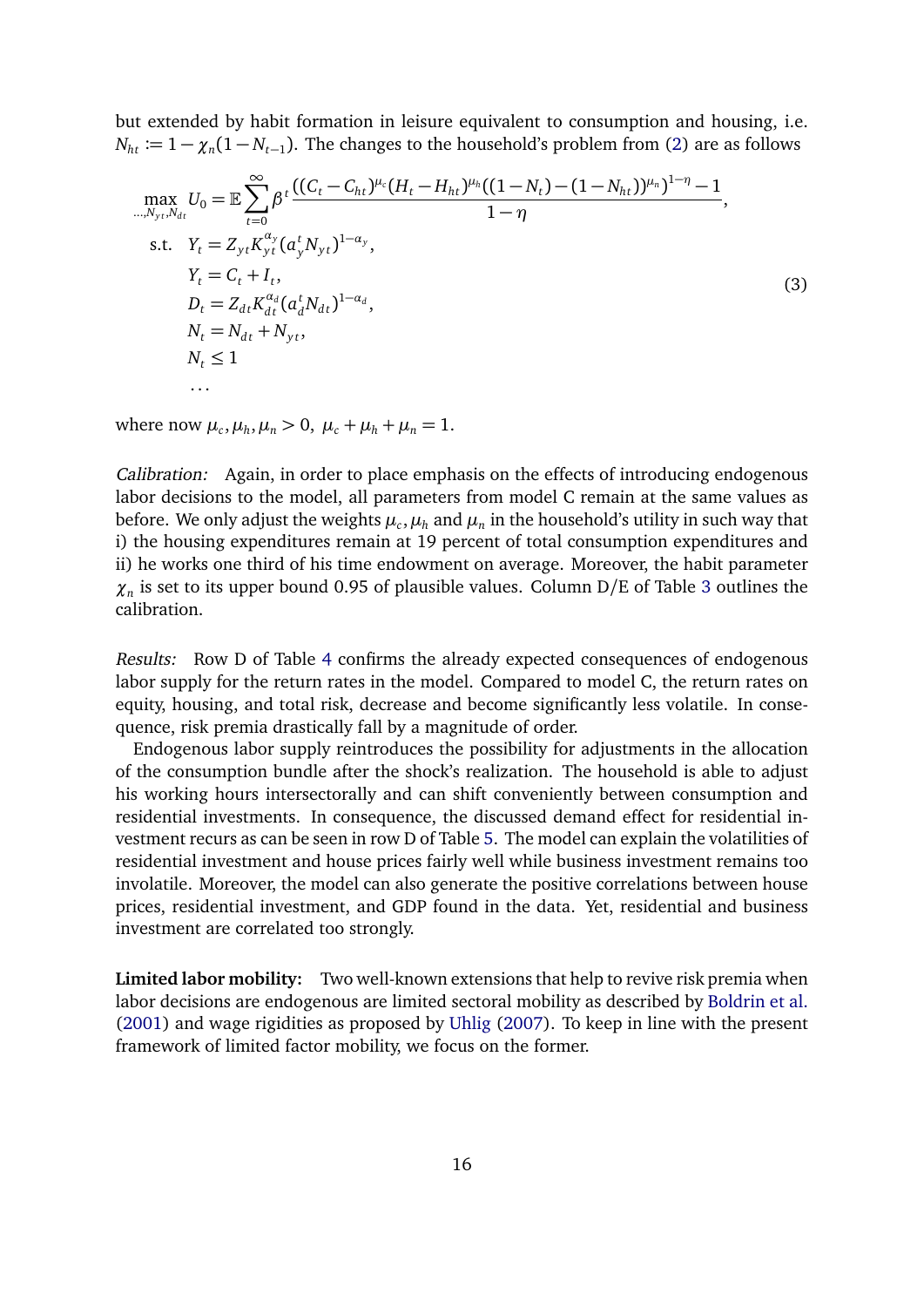Model E: The household is now unable to adapt his labor supply in response to technology shocks but is committed to working hours that are contracted sector-specifically one period ahead. Nothing else changes so that the household's problem remains as in [\(3\)](#page-15-0) with the exception that he now optimizes with regard to  $N_{v_{t+1}}$  and  $N_{d_{t+1}}$  while taking  $N_{v_{t}}$ and  $N_{d\textbf{t}}$  as given in any period *t*.

Calibration: We stick to the calibration in column D/E of Table [3](#page-10-0) from the previous model D with a frictionless labor market.

Results: Return rates from the two-sector model with limited labor mobility are summarized in row E of Table [4.](#page-11-0) Limited labor mobility provides a mixture of the two previous cases with exogenous labor supply in model C and with endogenous and frictionless labor supply in model D. Hence, risk premia increase significantly compared to model D but remain below the values from model C. Moreover, the standard deviation of the risk-free rate turns out too large by a factor of almost six and the return rates on housing and on total risk are more than three times too volatile.

Table [5](#page-12-0) shows in its row E that the model can generate positive correlations between business and residential investment, between GDP and residential investment and between GDP and house prices which are all close to the values in the data. However, the attempt to explain risk premia by shutting down the channel that enables the household to smooth his consumption bundle comes at the cost of too involatile residential investment which is no longer positively correlated with house prices.

#### **3.3 Summary and discussion**

In the classic [Jermann](#page-35-0) [\(1998\)](#page-35-0) model, habits increase the household's desire to smooth consumption of the composite good. However, if the model is extended by housing in a one sector framework, optimal adjustment of the allocation of output to consumption and residential investment enables the household to insure himself more conveniently against fluctuations in the consumption bundle. A small elasticity of housing in the consumption bundle and the rather small depreciation rate of housing favor the behavior. A similar argument holds in a multi-sector framework with perfect labor markets where the household can adapt the allocation of hours worked in each sector in response to productivity shocks. While this option implies that the marginal utility does not fluctuate enough between different realizations of the shock and therefore yields risk premia close to zero, it induces, on the other hand, a demand effect which results in positive correlations between residential investment and house prices and in standard deviations in business cycle statistics that are close to the data.

Risk premia can be increased through sectoral frictions as e.g. limited capital and labor mobility. Yet, this comes at the cost of losing the empirical co-movements of residential investment. Therefore, we conclude that the present framework cannot simultaneously reproduce asset pricing statistics and business cycle statistics as observed in the data. Moreover, the models fail to explain the different volatilities and Sharpe ratios between the two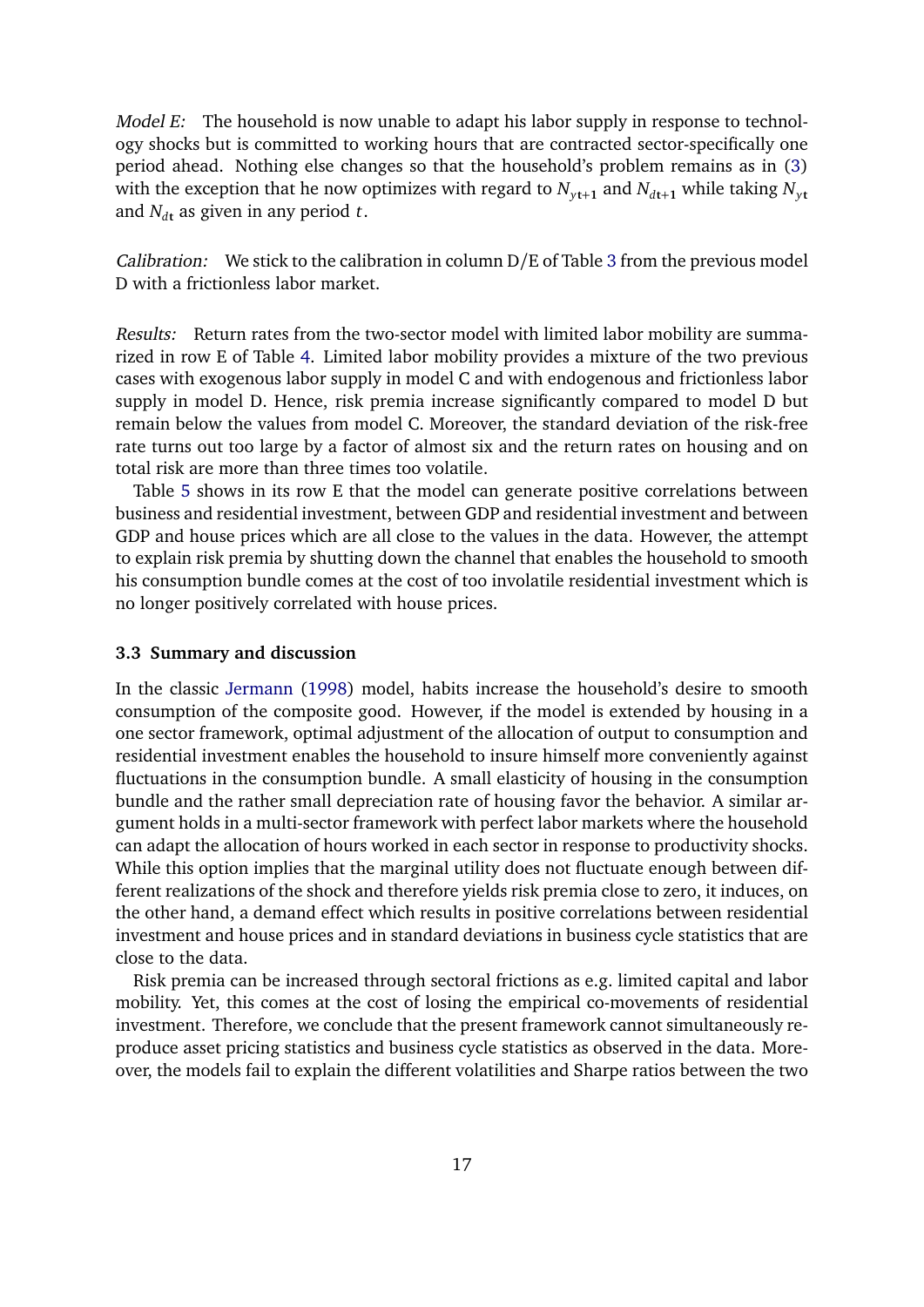#### **Table 6:** Risk premia components

<span id="page-17-1"></span>

|            | $2\sqrt{\text{Var}[M_{t+1}]}$<br>$(\mathbb{E}[M_{t+1}])^4$ | $SR_F$ | SR <sub>H</sub> | $r_{M,\text{EP}}$ | $r_{M,\text{HP}}$ | $r_{\rm EP,HP}$ |
|------------|------------------------------------------------------------|--------|-----------------|-------------------|-------------------|-----------------|
|            |                                                            |        |                 | Data              |                   |                 |
| <b>USA</b> |                                                            | 0.36   | 1.01            |                   |                   | 0.19            |
|            |                                                            |        | Model           |                   |                   |                 |
| B          | 0.07                                                       | 0.07   | 0.07            | $-0.99$           | $-0.99$           | 1.00            |
| C          | 0.23                                                       | 0.21   | 0.21            | $-0.92$           | $-0.92$           | 1.00            |
| D          | 0.08                                                       | 0.07   | 0.07            | $-0.98$           | $-0.96$           | 0.99            |
| E          | 0.23                                                       | 0.18   | 0.18            | $-0.80$           | $-0.80$           | 1.00            |

 $\bf{Notes:}$   $\rm{SR}_E$  : annualized Sharpe ratio of equity,  $\rm{SR}_H$  : annualized Sharpe ratio of housing,  $r_{X,Y}$  : correlation between variables *X* and *Y* where  $M_{t+1}$ : stochastic discount factor,  $EP_{t+1} := R_{E,t+1} - R_{f,t}$ : ex-post equity  $premium, HP_{t+1} := R_{H,t+1} - R_{f,t}$ : ex-post housing premium.

risky assets throughout. In all models and contrary to the data, the mean as well as the standard deviation of returns on total risk are the weighted averages from the returns on equity and housing.

In order to provide some additional reasoning for the models' failures in regard to asset price statistics, note that the models' Euler equations together with the definition of the risk-free rate imply

$$
\mathbb{E}_t\big[M_{t+1}(R_{E,t+1}-R_{f,t})\big]=\mathbb{E}_t\big[M_{t+1}(R_{H,t+1}-R_{f,t})\big]=0,
$$

where  $M_{t+1}$  denotes the models' respective stochastic discount factor. Taking unconditional expectations, the equality also holds unconditionally for the models' stationary distributions. Hence, for both assets  $X \in \{E, H\}$ ,

$$
\mathbb{E}[M_{t+1}] \mathbb{E}[R_{X,t+1} - R_{f,t}] = -\text{Cov}[M_{t+1}, R_{X,t+1} - R_{f,t}] =
$$
  
= -\text{Corr}[M\_{t+1}, R\_{X,t+1} - R\_{f,t}] \sqrt{\text{Var}[R\_{X,t+1} - R\_{f,t}]}\sqrt{\text{Var}[M\_{t+1}]},

or equivalently for the Sharpe ratio

<span id="page-17-0"></span>
$$
SR_X := \frac{\mathbb{E}\left[R_{X,t+1} - R_{f,t}\right]}{\sqrt{\text{Var}\left[R_{X,t+1} - R_{f,t}\right]}} = -\frac{\sqrt{\text{Var}\left[M_{t+1}\right]}}{\mathbb{E}\left[M_{t+1}\right]} \text{Corr}\left[M_{t+1}, R_{X,t+1} - R_{f,t}\right].\tag{4}
$$

The first factor on the right hand side defines an upper bound and is common to both assets, while different correlations between risk premia and the stochastic discount factor between the two assets are necessary in order to explain different Sharpe ratios. More precisely, in order to match the different Sharpe ratios observed in the data, the correlation between premia on housing and the stochastic discount factor must be (in absolute value) approximately 3 times as large as the correlation between premia on equity and the stochastic discount.

We summarize the decomposition of the Sharpe ratios provided by equation [\(4\)](#page-17-0) in Table [6.](#page-17-1) First, we observe that in all models the two risky return rates are almost perfectly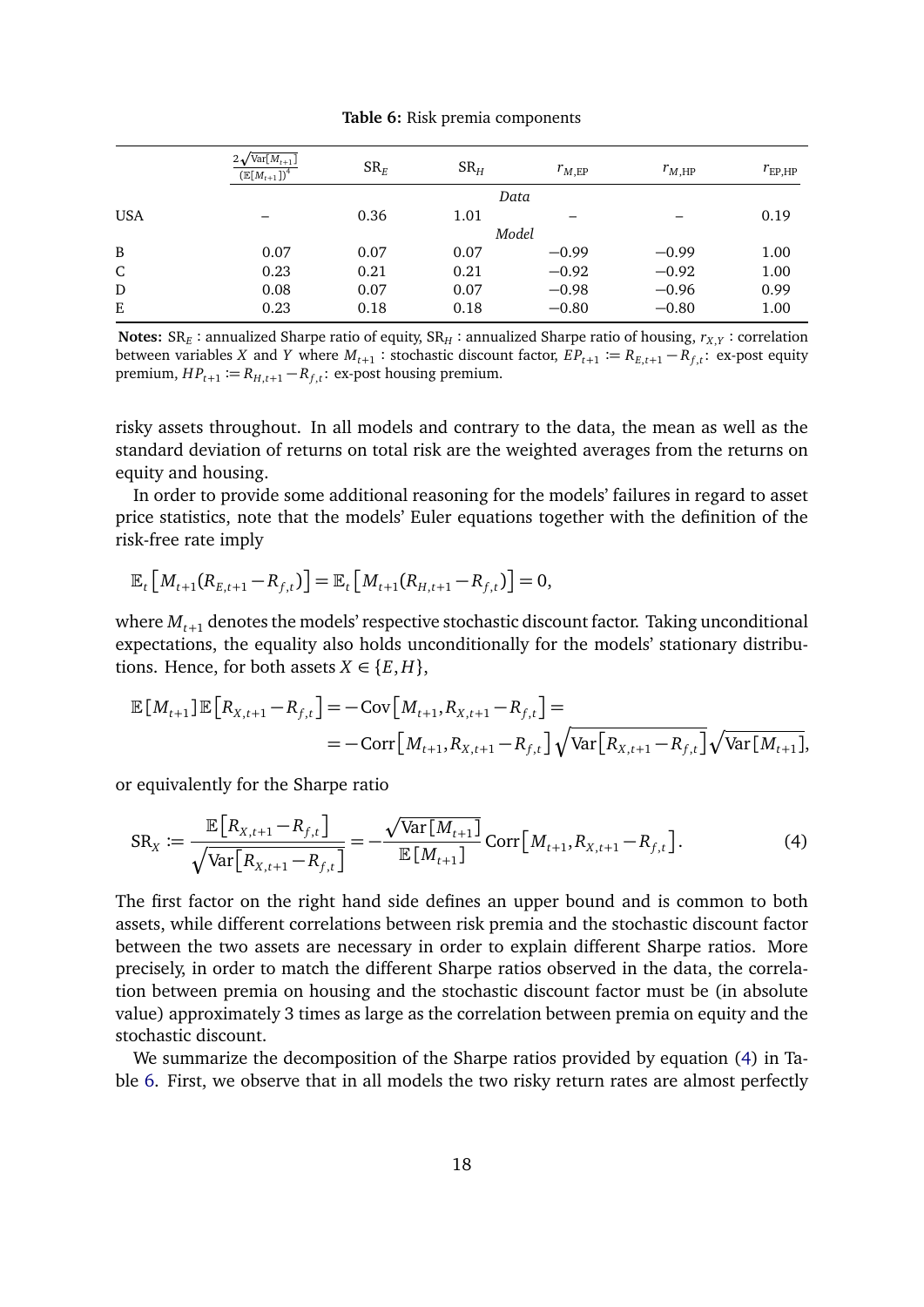correlated and, hence, the correlations with the stochastic discount factor are nearly identical. By [\(4\)](#page-17-0), the Sharpe ratios of the two risky assets must also coincide. Although models C and E can replicate the empirically observed Sharpe ratio of equity fairly well, we can conclude that they achieve this result in an unfitting way. In order to leave room for a significantly larger Sharpe ratio of housing, the correlation between the stochastic discount factor and the premia on equity would have to be substantially smaller (in absolute value). The smaller correlation  $r_{M,EP}$  would then have to be offset with a larger standard deviation of the stochastic discount factor to keep the equity premium and its volatility the same, and less volatile premia on housing would be necessary in order to still match their mean. The models B and D, which fail to generate sizeable risk premia and Sharpe ratios, suffer from a too low volatility of the stochastic discount factor—the agent can adjust his decisions sufficiently well in response to shocks in order to keep fluctuations in his marginal utility small.

Moreover, the nearly perfect correlation between the return rates of the two risky assets also implies that the mean *and* the standard deviation of the total portfolio are the weighted averages of the two assets. Contrary to the observations from the stylized facts, the Sharpe ratio of total risk must coincide with the Sharpe ratios of the two risky assets.<sup>[10](#page-18-1)</sup>

[Fehrle](#page-34-4) [\(2019\)](#page-34-4) discusses the implications of a larger share of land in the production of new houses. He shows that in the in the [Davis and Heathcote](#page-34-3) [\(2005\)](#page-34-3) framework the ability to account for co-moving economic activity, especially for the correlation between residential investment and house prices, can be improved. We follow [Fehrle](#page-34-4) [\(2019\)](#page-34-4) and repeat our computations for  $\phi = 0.3$  which is the upper bound considered by [Fehrle](#page-34-4) [\(2019\)](#page-34-4). The results are summarized in Appendix  $B$ .<sup>[11](#page-18-2)</sup> We find that improvements in the business cycle statistics are only marginal and effects on asset return statistics are ambiguous.

## <span id="page-18-0"></span>**4 HOUSING WITH DISASTER RISK**

In this section we move to another popular approach to explain risk premia. We combine an otherwise standard RBC model with housing and with key elements from the literature on economic disasters. The model is based on [Gourio](#page-35-1) [\(2012\)](#page-35-1). It is extended by housing and features a time-varying risk for disasters which reduce productivity and which also partly destroy the stocks of productive capital and residential structures. We choose to keep the model as simple as possible and provide easily traceable insights of the model's mechanisms instead of a richer framework that would supply more degrees of freedom to

$$
\sigma(TP) = (w^2 \sigma^2 (EP) + (1 - w)^2 \sigma^2 (HP) + 2w(1 - w)r_{EPHP} \sigma (EP) \sigma (HP))^{\frac{1}{2}} = w \sigma (EP) + (1 - w) \sigma (HP),
$$

and, if additionally  $SR_E = SR_H$ , then also

$$
SR_T = \frac{w\sigma(EP)}{w\sigma(EP) + (1 - w)\sigma(HP)}SR_E + \frac{(1 - w)\sigma(HP)}{w\sigma(EP) + (1 - w)\sigma(HP)}SR_H = SR_E = SR_H.
$$

<span id="page-18-2"></span> $11$  [Favilukis et al.](#page-34-8) [\(2017\)](#page-34-8) proceed similarly by setting the land share equal 0.25.

<span id="page-18-1"></span> $\frac{10}{10}$  For any non-stochastic share  $w \in (0, 1)$  of equity in total wealth, if  $r_{EPHP} = 1$ , then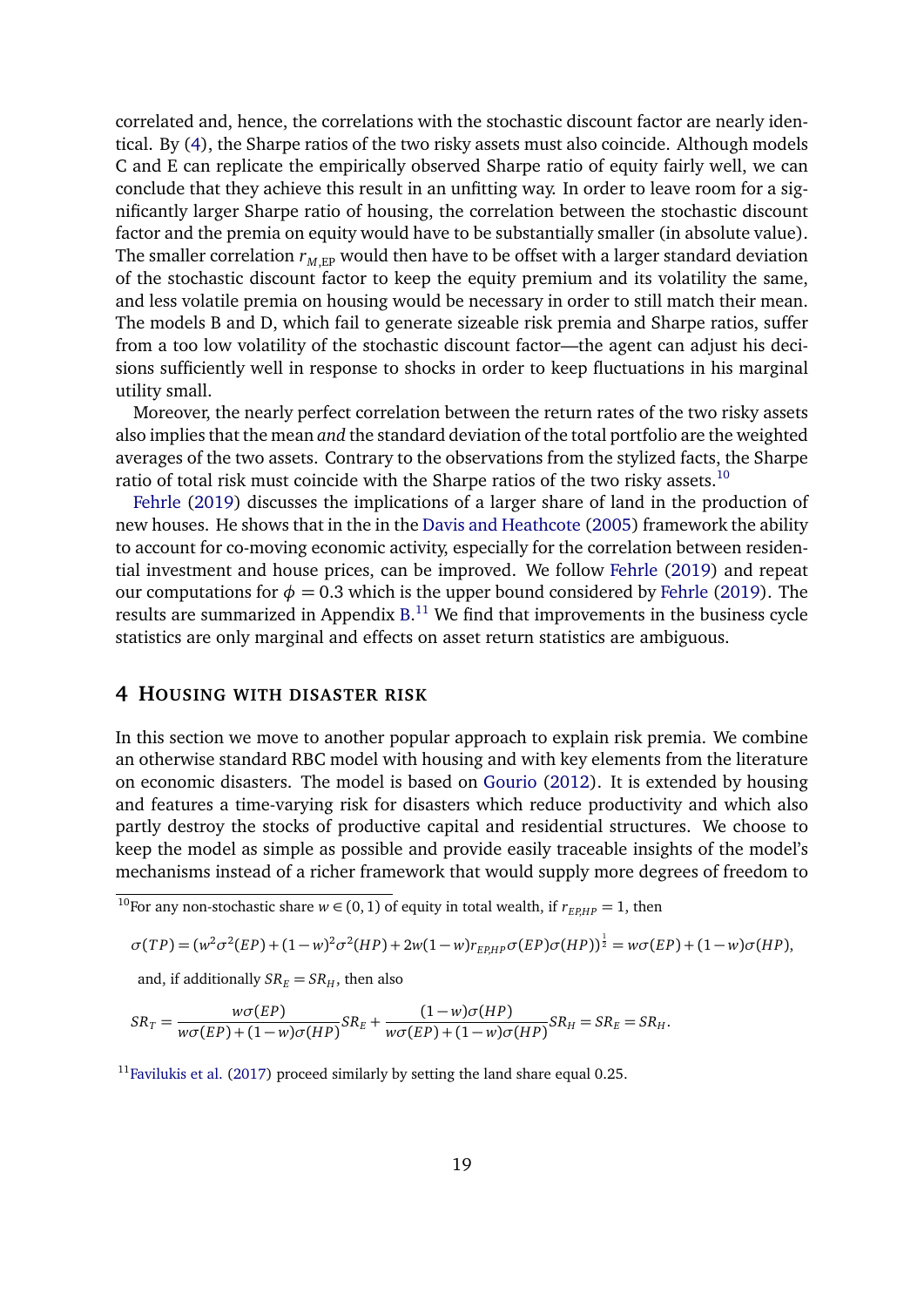match the data. A more detailed presentation of the model, including our solution method, is delegated to Appendix [D.](#page-49-0)

#### **4.1 Model**

The basic framework of the model follows the one-sector model from the previous section. The household derives utility from a composite good  $\tilde{C}_t$  that is represented by a Cobb-Douglas aggregate consisting of consumption  $C_t$ , housing  $H_t$  and leisure  $1 - N_t$ , i.e.

$$
\tilde{C}_t := C_t^{\mu_c} H_t^{\mu_h} (1 - N_t)^{1 - \mu_c - \mu_h}.
$$

We assume that the household's preferences over streams of the composite good are described by a recursive utility function, as introduced by [Epstein and Zin](#page-34-5) [\(1989\)](#page-34-5) and [Weil](#page-36-1) [\(1989\)](#page-36-1), of the form

$$
\tilde{V}_t = \left[ (1-\beta) \tilde{C}_t^{1-\frac{1}{\psi}} + \beta (\mathbb{E}_t \tilde{V}_{t+1}^{1-\gamma})^{\frac{1-\frac{1}{\psi}}{1-\gamma}} \right]^{\frac{1}{1-\frac{1}{\psi}}},
$$

where *ψ* is the household's elasticity of intertemporal substitution (EIS) and *γ* is the coefficient of relative risk aversion (RRA). Note however that *γ* and *ψ* describe the household's RRA and EIS with respect to the composite good  $\tilde{C}$ . Since the composite good aggregator is of the Cobb-Douglas type, the consumption-based RRA is given by *µcγ* and the consumption-based EIS reads  $\frac{1}{1-\mu_c(1-1/\psi)}$ .<sup>[12](#page-19-0)</sup> For easier notation we define  $V_t := \tilde{V}_t^{1-1/\psi}$ which satisfies the recursion

$$
V_t = (1 - \beta) \tilde{C}_t^{1 - \frac{1}{\psi}} + \beta (\mathbb{E}_t V_{t+1}^{1 - \theta})^{\frac{1}{1 - \theta}},
$$

where we use, similar to [Caldara et al.](#page-34-10) [\(2012\)](#page-34-10), the notation

$$
\theta \coloneqq 1 - \frac{1-\gamma}{1-\frac{1}{\psi}}.
$$

In the case where  $\theta = 0$ , the RRA equals the reciprocal of the EIS and the household's utility reduces to the 'classical' expected discounted sum of within period CRRA utilities. Hence,  $\theta$  can also be interpreted as the deviation from this 'classic' case.

Output  $Y_t$  is produced with the help of capital  $K_t$  and labor  $N_t$  according to the Cobb-Douglas production function  $Y_t = K_t^a$  $\int_t^a (A_t N_t)^{1-a}$  where  $A_t$  denotes labor augmenting technological progress which grows stochastically as will be outlined below. We stick to the assumption that investments in the productive capital stock are met with adjustment costs as in [Jermann](#page-35-0) [\(1998\)](#page-35-0). Output is allocated between the homogenous goods consumption, business investments, and investments in residential structures. Residential structures must be combined with land, which acts as adjustment costs to residential investments, before entering the stock of houses.

<span id="page-19-0"></span> $12$ See also [Swanson](#page-36-10) [\(2012\)](#page-36-10) and [Heiberger and Ruf](#page-35-8) [\(2019\)](#page-35-8).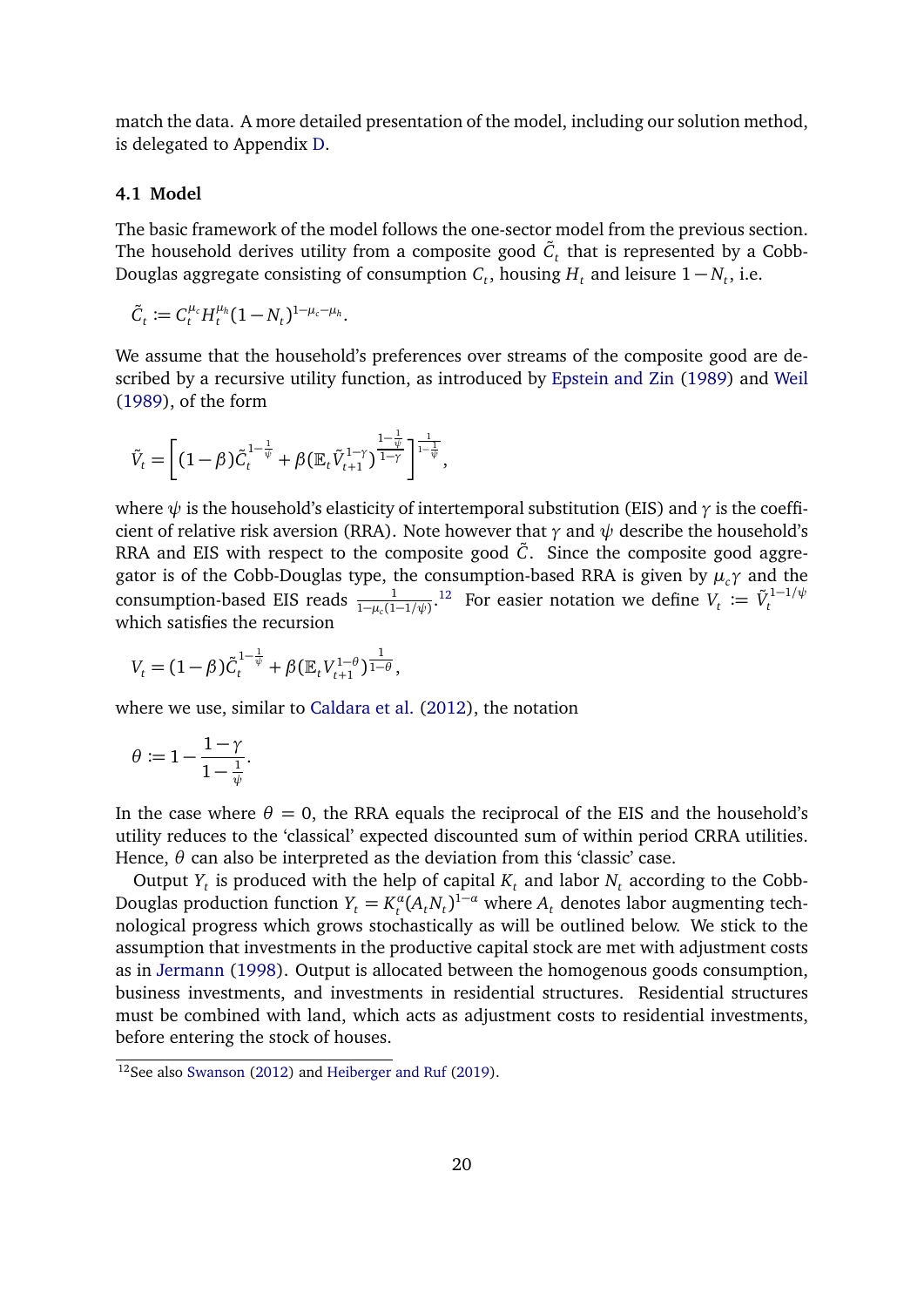Additionally, the economy faces a great disaster risk. Disasters are introduced through an exogenous shock in form of a binary variable  $b<sub>t</sub>$  which indicates disasters in case of  $b<sub>t</sub> = 1$  while  $b<sub>t</sub> = 0$  in normal times. Following [Gourio](#page-35-1) [\(2012\)](#page-35-1), disasters appear with time-varying probability and size. More specifically, we assume that

<span id="page-20-1"></span>
$$
P(b_{t+1} = 1 | b_t = 0) = \min\{p_t, 1\}, \ P(b_{t+1} = 0 | b_t = 0) = 1 - \min\{p_t, 1\}
$$

where the log of  $p_t$  follows an AR(1)-process

$$
\ln p_{t+1} = (1 - \rho_p) \ln \bar{p} + \rho_p \ln p_t + \epsilon_{p,t+1}, \ \epsilon_{p,t} \sim \text{iidN}(0, \sigma_p^2). \tag{5}
$$

Additionally, disasters remain persistent with probability no less than  $q \in (0,1)$  so that

$$
P(b_{t+1}=1|b_t=1)=\max\{q,\min\{p_t,1\}\},\ P(b_{t+1}=0|b_t=1)=1-\max\{q,\min\{p_t,1\}\}.
$$

On the one hand, disasters result in a decline of productivity by the factor 1− *e <sup>ω</sup>t*+<sup>1</sup> so that technology grows stochastically according to

$$
A_{t+1} = A_t a e^{z_{t+1} + \omega_{t+1} b_{t+1}},
$$
  
\n
$$
z_{t+1} = \rho_z z_t + \epsilon_{z,t+1}, \ \epsilon_{z,t} \sim \text{iidN}(0, \sigma_z^2).
$$

On the other hand, disasters also result in the destruction of a fraction  $1 - e^{\omega_{t+1}}$  of the stocks of capital and residential structures, i.e.

$$
H_{t+1} = e^{\omega_{t+1}b_{t+1}(1-\phi)} \underbrace{\left((1-\delta_h)H_t + D_t^{1-\phi}\right)}_{=:H_{t+1}^*},
$$
\n
$$
K_{t+1} = e^{\omega_{t+1}b_{t+1}} \underbrace{\left((1-\delta_k)K_t + \Phi\left(\frac{I_t}{K_t}\right)K_t\right)}_{=:K_{t+1}^*},
$$
\nwhere  $\Phi(x) := \frac{\varphi_1}{1-\kappa} x^{1-\kappa} + \varphi_2$ .

Finally, the disaster size 1 − *e <sup>ω</sup>t*+<sup>1</sup> also evolves stochastically according to

<span id="page-20-2"></span>
$$
\omega_t := \bar{\omega} e^{\hat{\omega}_t},
$$
  
\n
$$
\hat{\omega}_{t+1} = \rho_\omega \hat{\omega}_t + \epsilon_{\omega, t+1}, \ \epsilon_{\omega, t} \sim \text{iidN}\left(0, \sigma_\omega^2\right),
$$
\n(6)

where  $\bar{\omega}$  < 0. We slightly deviate from the treatment in [Gourio](#page-35-1) [\(2012\)](#page-35-1) in the specification of the process governing the disaster size and allow autocorrelation but restrict outcomes to  $\omega_t$  < 0 so that disasters always have negative effects. The specification is similar to [Fernández-Villaverde and Levintal](#page-35-9) [\(2018\)](#page-35-9).<sup>[13](#page-20-0)</sup>

<span id="page-20-0"></span><sup>&</sup>lt;sup>13</sup>[Gourio](#page-35-1) [\(2012\)](#page-35-1) additionally considers a transitory component of disasters. We checked the effects of a transitory shock component as well. Since we find that the effects for our targets are marginal, we omit the transitory component for the sake of simplicity.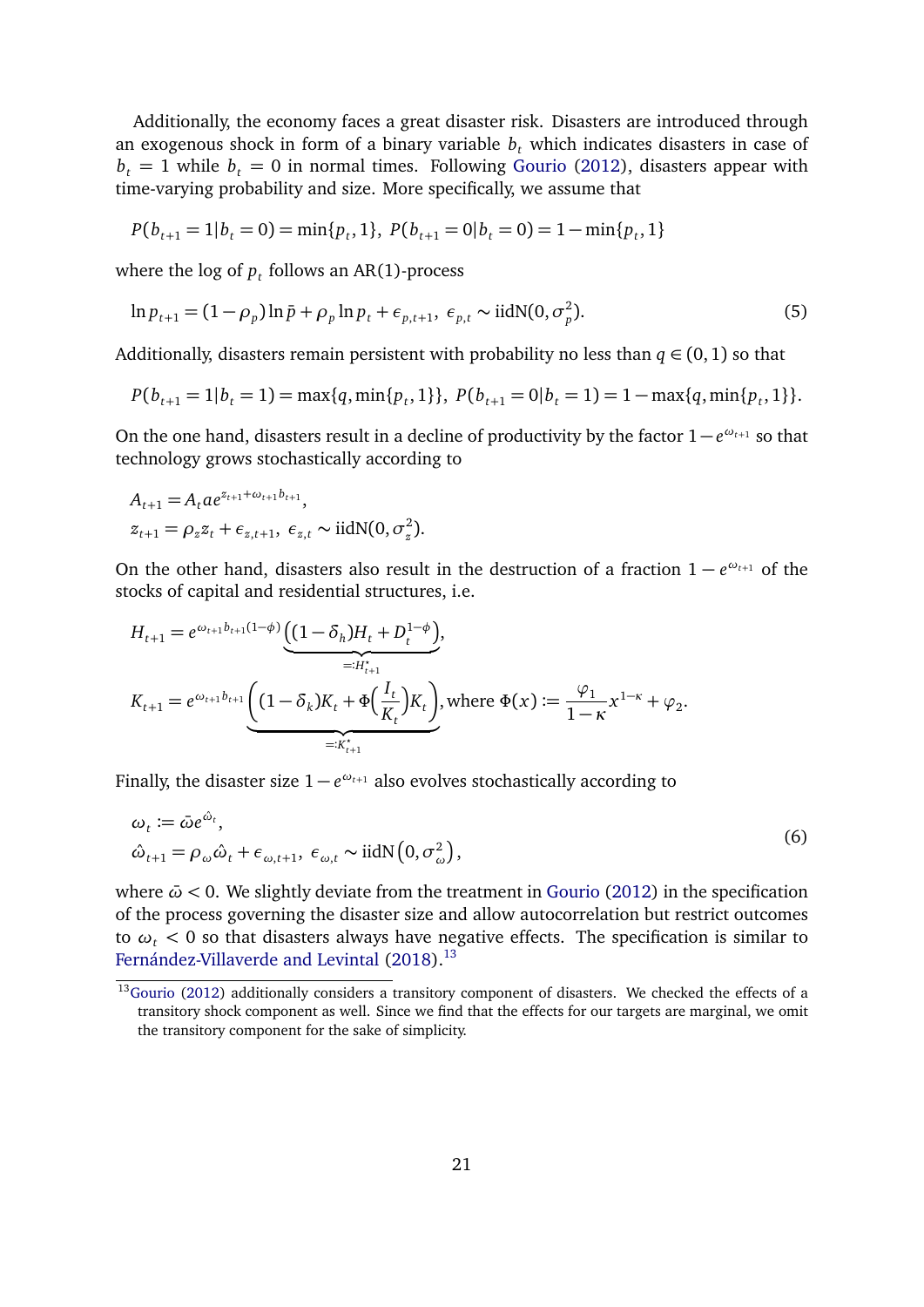Summing up, the household's problem in a centralized economy reads as follows

$$
\max_{C_{t}, I_{t}, D_{t}, N_{t}, K_{t+1}^{*}, H_{t+1}^{*}} V_{t} = (1 - \beta) \tilde{C}_{t}^{1 - \frac{1}{\psi}} + \beta (\mathbb{E}_{t} V_{t+1}^{1 - \theta})^{\frac{1}{1 - \theta}},
$$
  
\ns.t. 
$$
Y_{t} = K_{t}^{\alpha} (A_{t} N_{t})^{1 - \alpha},
$$

$$
Y_{t} = C_{t} + I_{t} + D_{t},
$$

$$
H_{t+1} = e^{\omega_{t+1} b_{t+1} (1 - \phi)} (D_{t}^{1 - \phi} + (1 - \delta_{h}) H_{t}),
$$

$$
K_{t+1} = e^{\omega_{t+1} b_{t+1}} ((1 - \delta_{k}) K_{t} + \Phi(\frac{I_{t}}{K_{t}}) K_{t}),
$$

$$
D_{t}, I_{t} \ge 0,
$$

$$
(7)
$$

where  $K_{t+1}^*$  and  $H_{t+1}^*$  is the size of the stocks before  $b_{t+1}$  realizes and  $\Phi$  remains defined as before. We define GDP again as the sum of consumption, both investment types and the implicit rent from housing.

**Return Rates and Leverage** The return rates on equity, housing and total risk are defined by (see also [Gourio](#page-35-1) [\(2012\)](#page-35-1) and [Heiberger](#page-35-10) [\(2018\)](#page-35-10)):

$$
1 + R_{E,t+1} = e^{b_{t+1}\omega_{t+1}} \frac{r_{t+1} - \frac{I_{t+1}}{K_{t+1}} + q_{t+1}(1 - \delta_k + \Phi(\frac{I_{t+1}}{K_{t+1}}))}{q_t} = \frac{Y_{t+1} - W_{t+1}N_{t+1} - I_{t+1} + q_{t+1}K_{t+2}^*}{q_t K_{t+1}^*},
$$
  
\n
$$
1 + R_{H,t+1} = e^{(1-\phi)b_{t+1}\omega_{t+1}} \frac{MRS_{t+1}^{H,C} + (1 - \delta_h)P_{ht+1}}{P_{ht}} = \frac{\frac{\mu_h}{\mu_c}C_{t+1} - P_{h,t+1}D_{t+1}^{1-\phi} + P_{h,t+1}H_{t+2}^*}{P_{h,t}H_{t+1}^*},
$$
  
\n
$$
1 + R_{T,t+1} = \frac{\frac{\mu_h}{\mu_c}C_{t+1} - P_{h,t+1}D_{t+1}^{1-\phi} + P_{h,t+1}H_{t+2}^* + Y_{t+1} - W_{t+1}N_{t+1} - I_{t+1} + q_{t+1}K_{t+2}^*}{P_{h,t}H_{t+1}^* + q_t K_{t+1}^*},
$$

where  $r_t = \alpha(Y_t/K_t)$ ,  $W_t = (1-\alpha)(Y_t/N_t)$ ,  $q_t = 1/\Phi'(I_t/K_t)$  and  $MRS_t^{H,C} = (\mu_h/\mu_c)(C_t/H_t)$ are the marginal product of capital, the real wage rate, Tobin's q and the marginal rate of substitution between housing and consumption, respectively. Moreover, the risk-free rate satisfies

$$
1 + R_{f,t} = \frac{1}{\mathbb{E}_t M_{t+1}},
$$

where  $M_{t+1}$  denotes the model's stochastic discount factor given by

$$
M_{t+1} := \beta \left(\frac{\Lambda_{t+1}}{\Lambda_t}\right) \left(\frac{V_{t+1}}{(\mathbb{E}_t V_{t+1}^{1-\theta})^{1/(1-\theta)}}\right)^{-\theta} \quad \text{with} \quad \Lambda_t := \mu_c \frac{\tilde{C}_t^{1-\frac{1}{\psi}}}{C_t}.
$$

However,  $R_{f,t}$  is the return rate of a real risk-free government bond which, as already noted, does not have an equivalent empirical counterpart. We therefore follow [Barro](#page-33-1) [\(2006\)](#page-33-1) and [Gourio](#page-35-1) [\(2012\)](#page-35-1) and assume that bonds in the model may also default dur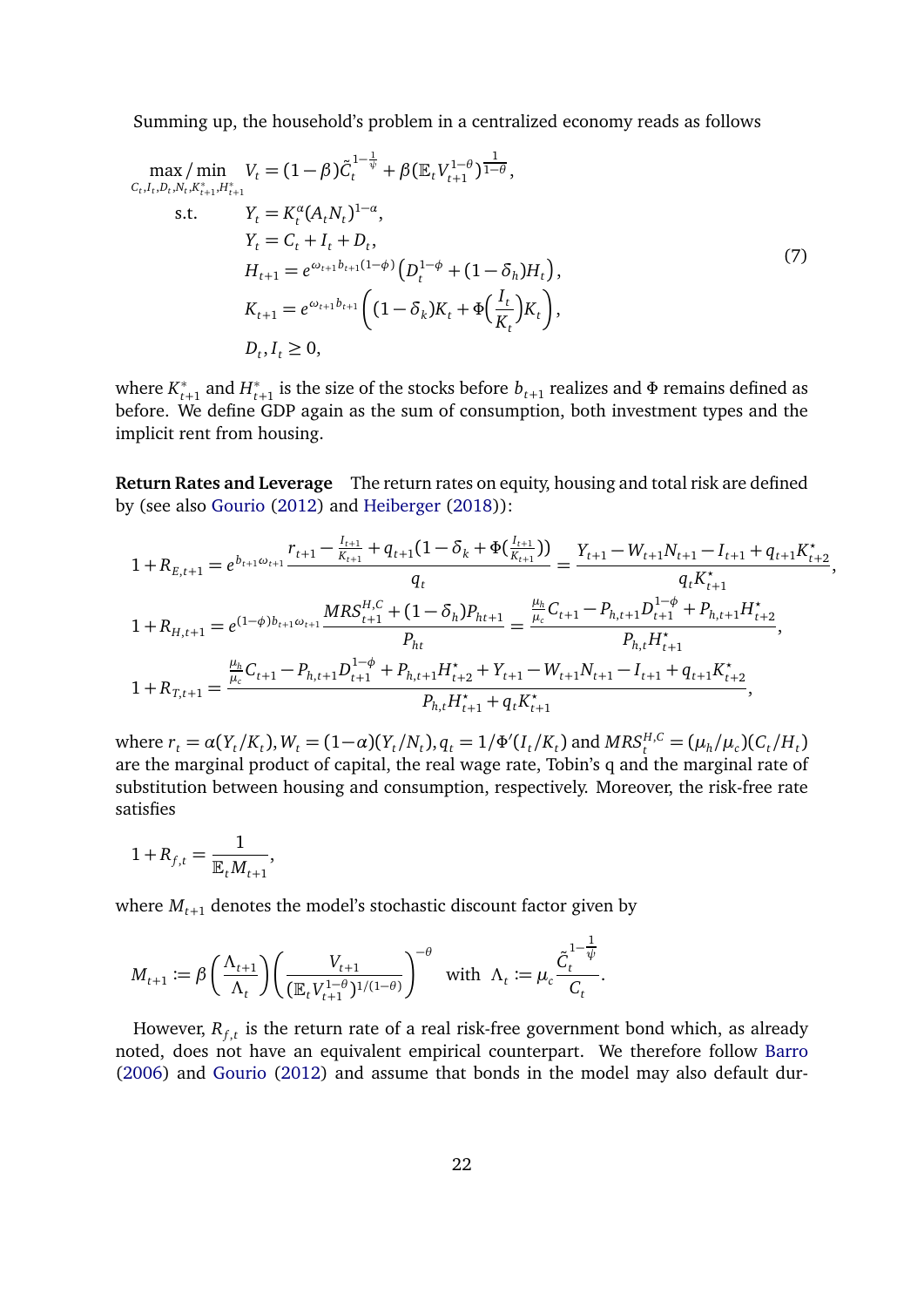ing disasters. More concretely, we consider government (gb), corporate (cb) and housing (hb) bonds which differ by their recovery rates  $\Gamma_{x,t}$  during disasters,  $x \in \{gb, cb, hb\}$ . The price  $Q_{x,t}^{(T_x)}$  of such a bond with bond specific maturity  $T_x$  then satisfies the recursion

$$
Q_{x,t}^{(T_x)} = \mathbb{E}_t[M_{t+1}\left(1 - b_{t+1} + b_{t+1}\Gamma_{x,t+1}\right)Q_{x,t+1}^{(T_x-1)}], \text{ where } Q_{x,t+1}^{(0)} \equiv 1.
$$

The ex-post return rates from holding bonds with maturity  $T_\mathrm{\textbf{x}}$  for one period are defined by

$$
1 + R_{x,t+1}^{(T_x)} := \frac{\left(1 - b_{t+1} + b_{t+1} \Gamma_{x,t+1}\right) Q_{x,t+1}^{(T_x - 1)}}{Q_{x,t}^{(T_x)}}.
$$

We assume that the rates at which bonds default during disasters are coupled to the disaster size  $1 - e^{\omega_{t+1}}$  via constant fractions  $\chi_x \in [0,1]$  so that

$$
\Gamma_{x,t+1} = 1 - \chi_x(1 - e^{\omega_{t+1}}).
$$

Finally, since the return on equity in the data is calculated from stock returns, it includes leverage. This does not hold for housing returns. To be in line with the data, we also consider leveraged return rates in the model. More precisely, we assume that in each period the constant fraction  $m_{cb} \in [0, 1)$  of the firm's capital stock is financed by debt through bonds which all have maturity *Tcb*. Since the Modigliani and Miller theorem holds, the leveraged return rate on equity and the leveraged return rate on total risk are then given by

$$
\begin{aligned} R_{E,t+1}^{lev} &:= \frac{1}{1-m_{cb}}R_{E,t+1} - \frac{m_{cb}}{1-m_{cb}}R_{cb,t+1}^{(T_{cb})}, \\ R_{T,t+1}^{lev} &:= \frac{P_{h,t}H_{t+1}^*}{P_{h,t}H_{t+1}^*+q_tK_{t+1}^*}R_{H,t+1} + \frac{q_tK_{t+1}^*}{P_{h,t}H_{t+1}^*+q_tK_{t+1}^*}R_{E,t+1}^{lev}.\end{aligned}
$$

#### **4.2 Calibration**

Our analysis considers different variations of the model. We start with a variation of the model, named F, which excludes housing before introducing housing into the model in variation G. In models F and G disaster risk is time-varying in that both the probability  $p_t$  and the disaster size  $\omega_t$  follow stochastic processes [\(5\)](#page-20-1) and [\(6\)](#page-20-2), respectively. Model H shuts down the stochastic effect for  $p_t$  and model I for  $\omega_t$  while in model J both effects are shut down.

First, the share  $\alpha$  of capital in production and the depreciation rates  $\delta_k$  and  $\delta_h$  of productive capital and housing remain the same as in our variation of the [Jermann](#page-35-0) [\(1998\)](#page-35-0) model with housing (model B). We increase the coefficient of RRA moderately to  $\gamma = 5.5$  and set the now disentangled EIS to  $\psi = 2$  following [Gourio](#page-35-1) [\(2012\)](#page-35-1). We maintain our strategy to set the elasticities in the composite good in such way that the household's expenditures on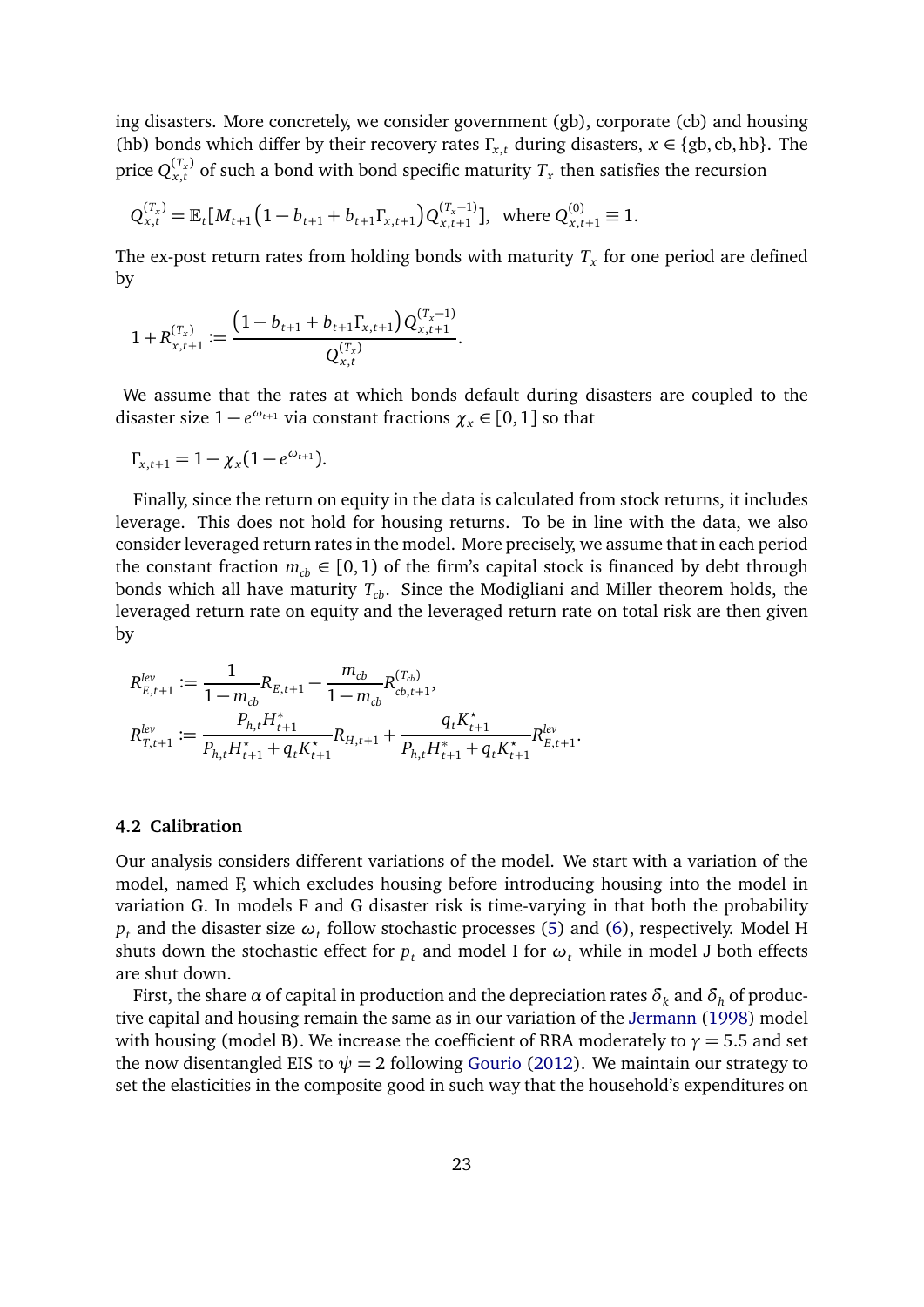| Parameter                                                                                          | Value          | Description                                                   |
|----------------------------------------------------------------------------------------------------|----------------|---------------------------------------------------------------|
| $\beta$                                                                                            | 0.995          | discount factor                                               |
| $\psi$                                                                                             | $\overline{2}$ | elasticity of intertemporal substitution                      |
| γ                                                                                                  | 5.5            | coefficient of relative risk aversion                         |
| $\mu_{c}^{*}) \mu_{h}^{*}$                                                                         | 0.30           | weight of consumption in composite good                       |
|                                                                                                    | 0.07           | weight of housing in composite good                           |
| $\alpha$                                                                                           | 0.36           | capital share in production                                   |
| $\phi$                                                                                             | 0.30           | share of land in housing                                      |
| К                                                                                                  | 0.80           | elasticity of Tobin's q wrt. investment-capital ratio         |
| $\delta_k$                                                                                         | 0.022          | rate of capital depreciation                                  |
| $\delta_h$                                                                                         | 0.009          | rate of housing depreciation                                  |
| ln a                                                                                               | 0.005          | growth rate                                                   |
| $\rho_z$                                                                                           | 0.00           | autocorrelation of log technology shock                       |
| $\rho_{\omega}$                                                                                    | 0.00           | autocorrelation of log disaster size                          |
| $\rho_p$                                                                                           | 0.95           | autocorrelation of log disaster probability                   |
| $\sigma_z$                                                                                         | 0.01           | conditional standard deviation of log technology shock        |
| $\sigma_\omega$                                                                                    | 0.67           | conditional standard deviation of log disaster size           |
|                                                                                                    | 2.5            | unconditional standard deviation of log disaster probability  |
|                                                                                                    | $-0.067$       | disaster size                                                 |
| $\sigma_p/\sqrt{1-\rho_p^2}$<br>$\bar{\omega}$<br>$\bar{p}/\exp(\frac{\sigma_p^2}{2(1-\rho_p^2)})$ | 0.0079         | mean disaster probability                                     |
| q                                                                                                  | 0.93           | probability for disaster persistence                          |
| $\chi_{gb}$                                                                                        | 0.20           | default loss of government bonds as fraction of disaster size |
| $\chi_{cb}$                                                                                        | 0.38           | default loss of corporate bonds as fraction of disaster size  |
| $T_{gb}$                                                                                           | 1              | maturity of the government bond                               |
| $T_{cb}$                                                                                           | 10             | maturity of the corporate bond                                |
| $m_{cb}$                                                                                           | 0.37           | corporate's financial leverage                                |

## **Table 7:** Calibration

**Notes:** <sup>\*)</sup> Endogenous by the model.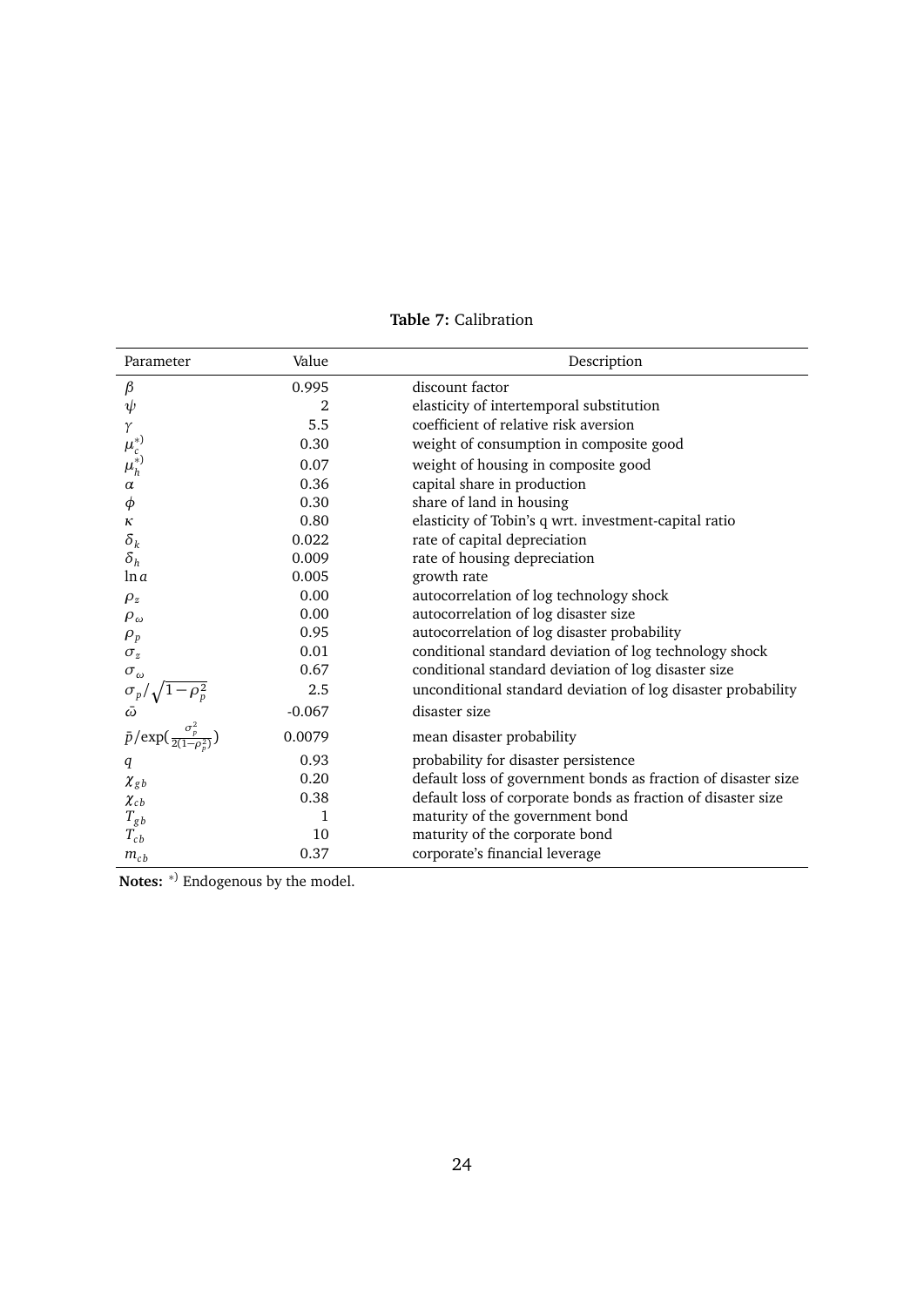housing account to 19 percent of his total consumption expenditures and that the household works one third of his time endowment on balanced growth (Model D/E). Moreover, the average growth rate *a* of technology during normal times is also kept the same as be-fore and corresponds to the value in [Gourio](#page-35-1) [\(2012\)](#page-35-1). We set  $\rho$ <sub>z</sub> = 0 and  $\sigma$ <sub>z</sub> = 0.01 so that during normal times the stochastic process governing technological progress is identical to the process for the permanent component of productivity in [Gourio](#page-35-1) [\(2012\)](#page-35-1). The share of land in new houses is set to the upper bound  $\phi = 0.3$  from [Fehrle](#page-34-4) [\(2019\)](#page-34-4) in order to fit the model closer to the data. $14$ 

The calibration of the 'free' parameters *β* and *κ* and of the additional parameters from the introduction of rare disasters is guided by [Gourio](#page-35-1) [\(2012\)](#page-35-1) and [Fernández-Villaverde and](#page-35-9) [Levintal](#page-35-9) [\(2018\)](#page-35-9) but moderately adjusted in order to fit the model closer to the data. More precisely, we set  $\beta = 0.995$  and  $\kappa = 0.8$ . Further, we follow [Gourio](#page-35-1) [\(2012\)](#page-35-1) and assume an iid process for the disaster size, i.e.  $\rho_{\omega} = 0$ . We choose  $\bar{\omega} = -0.067$  and  $\sigma_{\omega} = 0.67$  which implies a mean disaster size of approximately 8 percent. In comparison, the mean disaster size of the transitory and permanent components combined is approximately 6 percent in [Gourio](#page-35-1) [\(2012\)](#page-35-1). For the probability to enter a disaster, we choose a moderately larger autocorrelation  $\rho_p = 0.95$  and a moderately lower standard deviation  $\sigma_p = 2.5\sqrt{1-\rho_p^2}$ instead of  $\rho_p = 0.9$  and  $\sigma_p = 2.8\sqrt{1-\rho_p^2}$  in [Gourio](#page-35-1) [\(2012\)](#page-35-1). Finally,  $\bar{p}$  is set such way that the average probability of entering a disaster is 0.72 percent—the same value used by [Gourio](#page-35-1) [\(2012\)](#page-35-1)—while the persistence of disasters is pinned down to  $q = 0.93$ —moderately above the value of  $q = 0.914$  employed by [Gourio](#page-35-1) [\(2012\)](#page-35-1).

Lastly, we make the following assumptions for asset prices. Consistent with [Barro](#page-33-1) [\(2006\)](#page-33-1) and [Gourio](#page-35-1) [\(2012\)](#page-35-1) the default loss of government bonds is 20 percent of the disaster size, i.e.  $\chi_{gb} = 0.2$ , while the default loss of corporate bonds is set to a higher value of  $\chi_{cb} = 0.38$ . We consider government bonds with maturity of one period since our empirical counterpart are bills, and the maturity of corporate bonds is set to  $T_{cb} = 10$ . [Gourio](#page-35-1) [\(2012\)](#page-35-1) reports financial leverage of approximately 30 percent in the data. However, he interprets leverage in a broader way, i.e. also as operating leverage, and therefore chooses a larger level of leverage of approximately 50 percent for the calibration of his model. Our value of  $m_{cb} = 0.37$  lies in between.

#### **4.3 Results**

Table [8](#page-25-0) presents the asset return statistics for unlevered equity, for housing and for a real risk-free bond while Table [9](#page-26-0) shows the return rates for a government bond with partial default in disasters and for leveraged equity. The business cycle statistics are summarized in Table [10.](#page-27-0) Note that we follow [Gourio](#page-35-1) [\(2012\)](#page-35-1) and, except for row G\*, report statistics which are computed from samples where no disasters appear.

First, comparing rows F and G reveals that the introduction of housing into the model has only negligible effects on the return rates of unlevered and leveraged equity. The model (G) can explain return rates on leveraged equity and on government bonds which are close to

<span id="page-24-0"></span><sup>&</sup>lt;sup>14</sup>We present and discuss the results of model G with  $\phi = 0.106$  in Appendix [B.](#page-40-0) [Favilukis et al.](#page-34-8) [\(2017\)](#page-34-8) proceed similar by setting the land share equal to 0.1 and 0.25.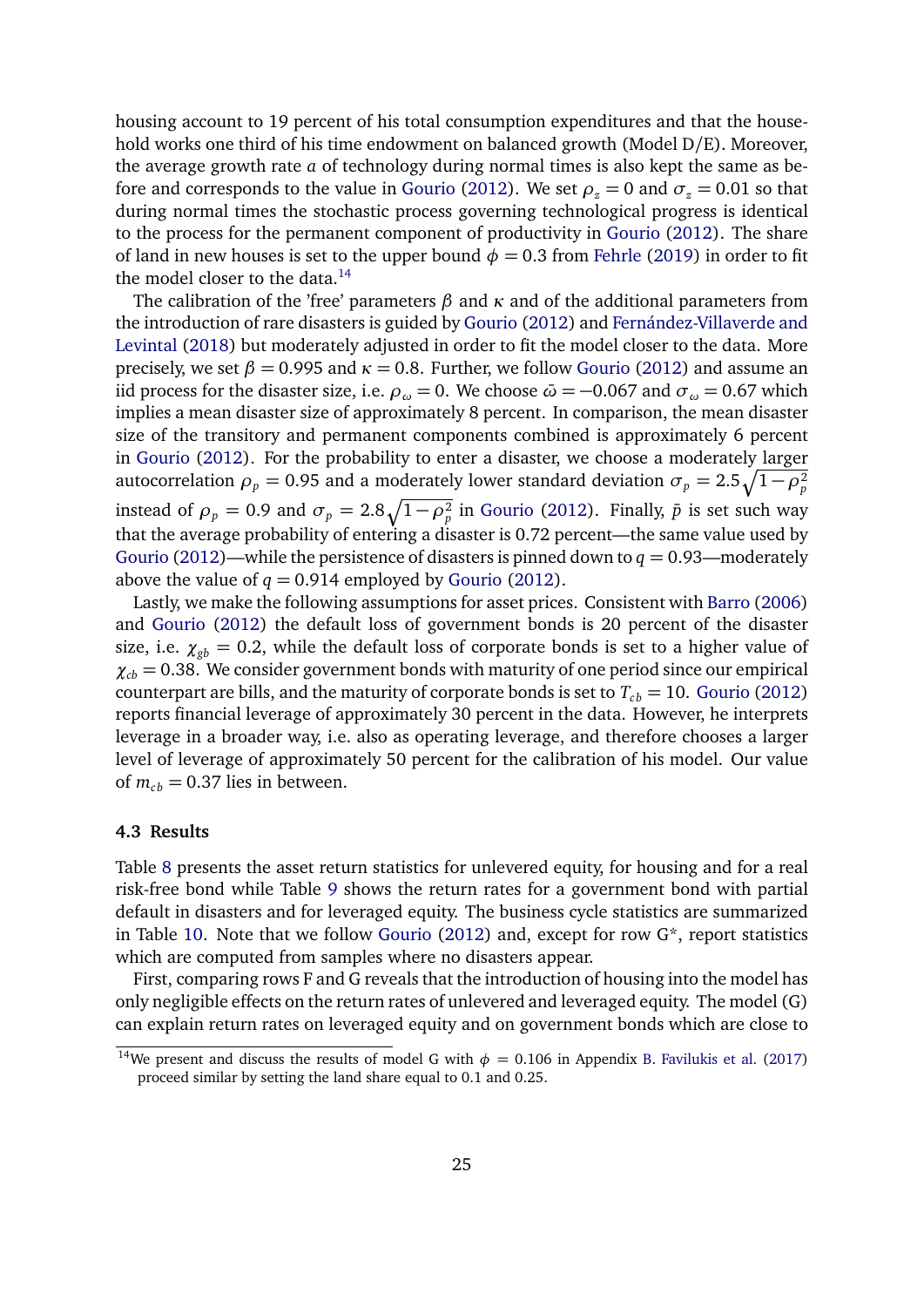|                | $R_E$         | $R_H$         | $R_T$         | $R_f$         | $\cal{EP}$   | HP           | TP           | $SR_F$ | $SR_H$ | $SR_T$ |
|----------------|---------------|---------------|---------------|---------------|--------------|--------------|--------------|--------|--------|--------|
| <b>USA</b>     | 7.45          | 6.01          | 6.84          | 1.57          | 5.88         | 4.45         | 5.27         | 0.36   | 1.01   | 0.75   |
|                |               |               |               |               | Model        |              |              |        |        |        |
| ${\bf F}$      | 4.6           |               |               | 0.88          | 3.70         |              |              | 0.90   |        |        |
| G              | 4.88          | 4.35          | 4.64          | 1.13          | 3.72         | 3.19         | 3.49         | 0.88   | 0.94   | 0.91   |
| $G^*$          | 3.31          | 2.8           | 3.08          | $-0.15$       | 3.46         | 2.95         | 3.24         | 0.62   | 0.60   | 0.62   |
| H              | 5.34          | 4.91          | 5.15          | $-1.25$       | 6.66         | 6.21         | 6.46         | 5.33   | 8.51   | 6.33   |
| $\rm I$        | 4.41          | 4.04          | 4.25          | 2.32          | 2.06         | 1.69         | 1.90         | 0.64   | 0.71   | 0.68   |
| J              | 4.70          | 4.42          | 4.58          | 1.33          | 3.34         | 3.06         | 3.22         | 2.67   | 4.43   | 3.19   |
|                | $\sigma(R_E)$ | $\sigma(R_H)$ | $\sigma(R_T)$ | $\sigma(R_f)$ | $\sigma(EP)$ | $\sigma(HP)$ | $\sigma(TP)$ |        |        |        |
| <b>USA</b>     | 16.71         | 3.78          | 6.90          | 2.31          | 16.47        | 4.41         | 7.00         |        |        |        |
|                |               |               |               |               | Model        |              |              |        |        |        |
| F              | 3.42          |               |               | 1.61          | 4.11         |              |              |        |        |        |
| G              | 3.56          | 2.64          | 3.15          | 1.58          | 4.22         | 3.41         | 3.85         |        |        |        |
| $\mathrm{G}^*$ | 5.82          | 5.26          | 5.56          | 3.55          | 5.55         | 4.92         | 5.26         |        |        |        |
| H              | 1.25          | 0.73          | 1.03          | 0.07          | 1.25         | 0.73         | 1.02         |        |        |        |
| $\rm I$        | 2.78          | 1.86          | 2.36          | 1.07          | 3.20         | 2.37         | 2.81         |        |        |        |
| J              | 1.25          | 0.70          | 1.01          | 0.07          | 1.25         | 0.69         | 1.01         |        |        |        |
|                |               |               |               |               |              |              |              |        |        |        |

<span id="page-25-0"></span>**Table 8:** Simulated returns, premiums and second moments II (no default, no leverage)

**Notes:** Mean percentage returns of equity ( $R_E$ ), housing ( $R_H$ ), total risk ( $R_T$ ) and bills ( $R_f$ ) as well as the equity (*EP*), housing (*H P*), and the total risk premium (*T P*). The corresponding standard deviations *σ*(*X*) as well as the Sharpe ratios of equity ( $SR_E$ ), of housing ( $SR_H$ ) and of total risk ( $SR_T$ ). We employ projection methods and simulated time series with 100,000 periods. The sample does **not** include disasters except for row G\*. **F**: Benchmark rare disaster. **G**: F + Housing (no disaster sample). **G\***: F + Housing (disaster sample). **H**: G but constant disaster probability. **I**: G but constant disaster size. **J**: G but constant disaster probability and size.

the data and the model can replicate an equity premium of 6.56 percent. In accordance to the data, the return on housing (4.35 percent) and the housing premium (3.00 percent) turn out smaller than the return on equity and the equity premium. Yet, they remain approximately 1.5 percentage points below the values found in the data. Nevertheless, the model can closely match the empirical total risk premium. The model can further generate a low volatility of government bonds and reproduces the empirically observed standard deviations of returns and premia on housing fairly well. The standard deviations of equity returns and premia in the model are less than half of their empirical counterparts. Risk premia in the model are moderately more volatile than the risky return rates. Although the return rates and volatilities differ between the two risky assets, their Sharpe ratios turn out almost identical at approximately 0.9 and also coincide with the Sharpe ratio of total risk. Hence, the model can closely replicate the Sharpe ratio of housing of approximately 1.01 in the data but fails for the Sharpe ratio of equity which is substantially lower at 0.36 in the data.

Turning to business cycle statistics, the volatility of GDP in the model is too small. However, the model is able to generate relative volatilities of business investments (2.78), residential investments (5.56) and house prices (1.67) which all fit the data. Moreover, the model also reproduces the empirically observed correlation between GDP and residential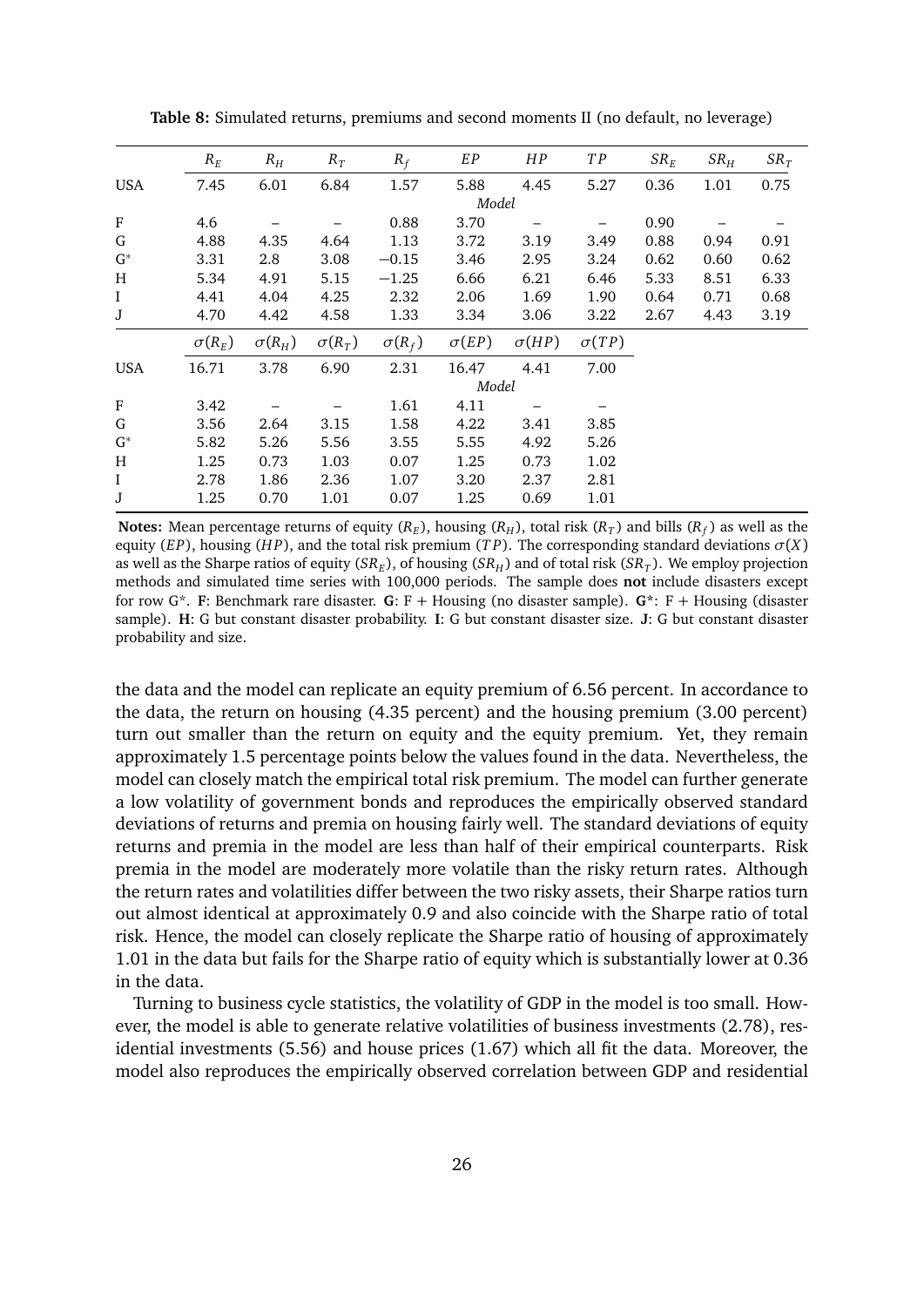<span id="page-26-0"></span>

|                | $R_E^{lev}$         | $R_H$         | $R_T^{lev}$            | $R_{gb}$         | $EP^{lev}$         | HP           | $TP^{lev}$         | $SR_E$ | $SR_H$ | $SR_T$ |
|----------------|---------------------|---------------|------------------------|------------------|--------------------|--------------|--------------------|--------|--------|--------|
| <b>USA</b>     | 7.45                | 6.01          | 6.84                   | 1.57             | 5.88               | 4.45         | 5.27               | 0.36   | 1.01   | 0.75   |
|                |                     |               |                        |                  | Model              |              |                    |        |        |        |
| F              | 7.64                |               |                        | 1.07             | 6.52               |              |                    | 0.92   |        |        |
| G              | 7.93                | 4.35          | 6.34                   | 1.31             | 6.56               | 3.00         | 4.98               | 0.90   | 0.91   | 0.91   |
| $G^*$          | 6.08                | 2.80          | 4.63                   | 0.03             | 6.04               | 2.76         | 4.60               | 0.66   | 0.61   | 0.65   |
| H              | 10.87               | 4.91          | 8.25                   | $-0.72$          | 11.65              | 5.66         | 9.02               | 5.80   | 7.75   | 6.22   |
| $\rm I$        | 6.05                | 4.04          | 5.17                   | 2.42             | 3.57               | 1.59         | 2.70               | 0.66   | 0.69   | 0.67   |
| J              | 7.51                | 4.42          | 6.17                   | 1.59             | 5.86               | 2.80         | 4.53               | 2.93   | 4.06   | 3.15   |
|                | $\sigma(R_F^{lev})$ | $\sigma(R_H)$ | $\sigma(R_\tau^{lev})$ | $\sigma(R_{gb})$ | $\sigma(EP^{lev})$ | $\sigma(HP)$ | $\sigma(TP^{lev})$ |        |        |        |
| <b>USA</b>     | 16.71               | 3.78          | 6.90                   | 2.31             | 16.47              | 4.41         | 7.00               |        |        |        |
|                |                     |               |                        |                  | Model              |              |                    |        |        |        |
| F              | 6.47                |               |                        | 1.43             | 7.12               |              |                    |        |        |        |
| G              | 6.67                | 2.64          | 4.87                   | 1.39             | 7.29               | 3.29         | 5.50               |        |        |        |
| $\mathrm{G}^*$ | 9.34                | 5.26          | 7.44                   | 3.45             | 9.13               | 4.51         | 7.08               |        |        |        |
| H              | 2.01                | 0.73          | 1.45                   | 0.07             | 2.01               | 0.73         | 1.45               |        |        |        |
| $\mathbf I$    | 5.03                | 1.86          | 3.62                   | 0.94             | 5.41               | 2.29         | 4.01               |        |        |        |
| J              | 2.00                | 0.70          | 1.44                   | 0.07             | 2.00               | 0.69         | 1.44               |        |        |        |

**Table 9:** Simulated returns, premiums and second moments II (default and leverage)

**Notes:** Mean percentage returns of leveraged equity ( $R_E^{lev}$ ), housing ( $R_H$ ), leveraged total risk ( $R_T^{lev}$ ) and bills  $(R_{gh})$ , as well as the leveraged equity  $(EP^{lev})$ , housing  $(HP)$ , and the leveraged total risk premium  $(TP^{lev})$  and the corresponding standard deviations  $\sigma(X)$ . We employ projection methods and simulated time series with 100,000 periods. The sample does **not** include disasters except for row G\*. **F**: Benchmark rare disaster. **G**: F + Housing (no disaster sample). **G\***: F + Housing (disaster sample). **H**: G but constant disaster probability. **I**: G but constant disaster size. **J**: G but constant disaster probability and size.

investments and between GDP and house prices. The model shows almost perfect positive correlations between residential investments and house prices and between residential investments and business investments—and both correlations are also positive in the data.

The moments discussed so far from simulations without disasters are driven only by the agents' expectations about disaster whereas the actual occurrence of disasters is shut off. Row G\* of the tables shows the moments from simulations which include disasters. With disasters in the sample, the mean return rate of the government bond already falls close to zero. The return on leveraged equity declines by approximately 2 percentage points and the equity premium decreases by 0.5 percentage points towards its empirical target. The return on housing and the housing premium decrease slightly less by approximately 1.5 and 0.25 percentage points, respectively, and we can observe similar effects for the return on total risk. Of course, the most obvious effect of samples with disasters is on the variables' second moments. The sample with disasters helps to increase the volatilities of the risky assets but also implies a counterfactual large standard deviation of the government bond. Moreover, GDP becomes too volatile and the model's fit of the relative standard deviations deteriorates.

The effects of time-varying disaster risk are illustrated in rows H, I, and J, which show the results from the model if the stochastic nature of the disaster probability, of the disaster size, or of both components is shut down. First, row H reveals that a time-varying proba-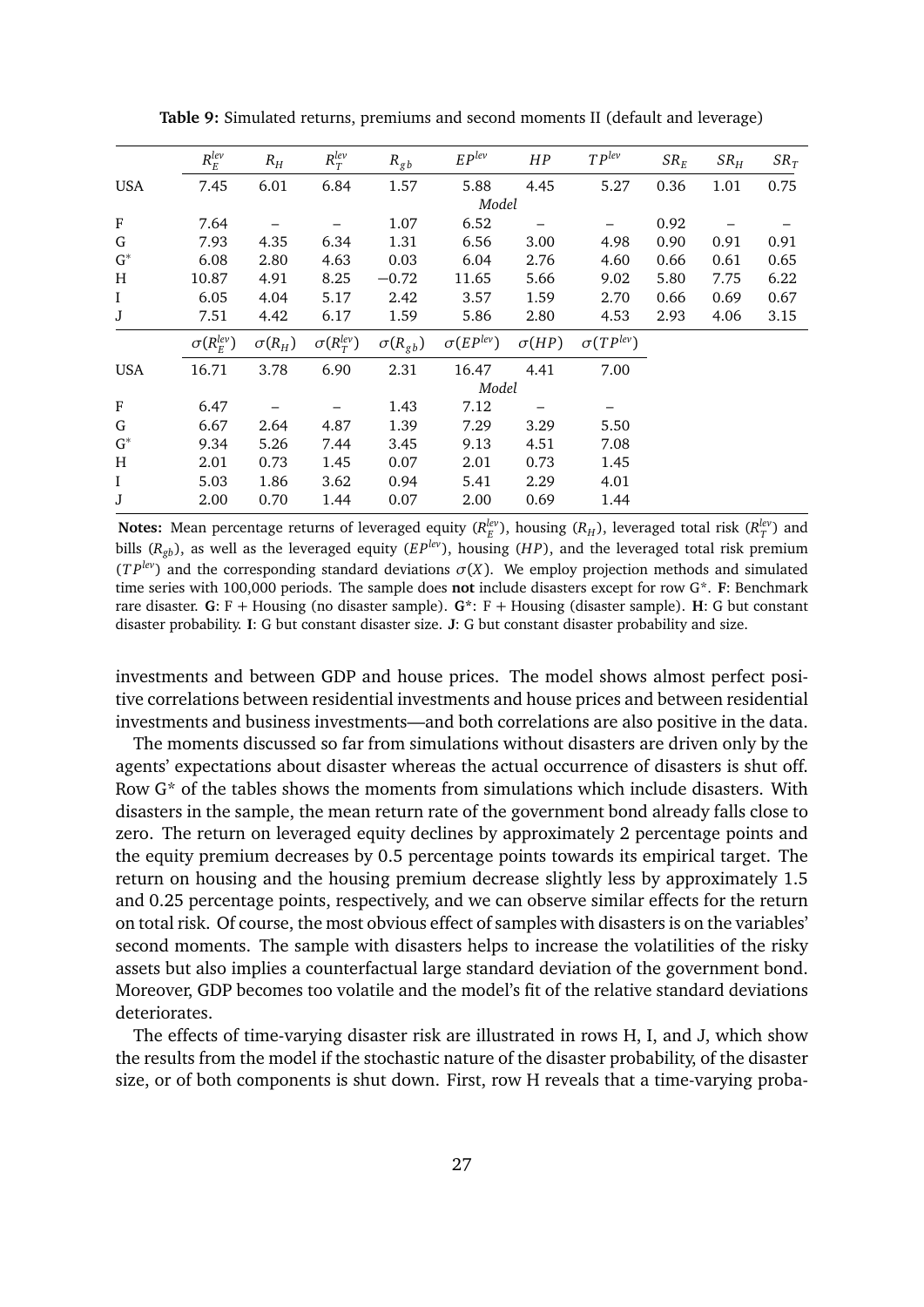<span id="page-27-0"></span>

|            | $\sigma_{GDP}$ | $\sigma_{BUSI}$<br>$\sigma_{GDP}$ | $\sigma_{RESI}$<br>$\sigma_{GDP}$ | $\sigma_{P_h}$<br>$\sigma_{GDP}$ | $P_h$<br>RESI | BUSI<br><b>RESI</b> | $r_{RESI}^{GDP}$ | $P_h$<br>GDP |
|------------|----------------|-----------------------------------|-----------------------------------|----------------------------------|---------------|---------------------|------------------|--------------|
|            |                |                                   |                                   |                                  | Data          |                     |                  |              |
| <b>USA</b> | 1.52           | 2.91                              | 6.85                              | 2.03                             | 0.67          | 0.07                | 0.72             | 0.64         |
|            |                |                                   |                                   |                                  | Model         |                     |                  |              |
| F          | 0.90           | 2.76                              |                                   |                                  |               |                     |                  |              |
| G          | 0.93           | 2.78                              | 5.56                              | 1.67                             | 1.00          | 0.99                | 0.66             | 0.66         |
| $G^*$      | 2.72           | 1.94                              | 3.55                              | 1.07                             | 1.00          | 0.96                | 0.63             | 0.63         |
| H          | 0.84           | 1.12                              | 1.78                              | 0.53                             | 1.00          | 1.00                | 1.00             | 1.00         |
|            | 0.89           | 2.22                              | 4.01                              | 1.20                             | 1.00          | 0.98                | 0.69             | 0.69         |
| J          | 0.84           | 1.12                              | 1.70                              | 0.51                             | 1.00          | 1.00                | 1.00             | 1.00         |
|            |                |                                   |                                   |                                  |               |                     |                  |              |

**Table 10:** Simulated business cycle statistics II

**Notes:**  $\sigma_x$  is the standard deviation of *x*,  $r_y^x$  the correlation between *x* and *y*. Business cycle statistics from HP-filtered (1600) times series. We employ projection methods. Business cycle statistics are the mean outcome of repeated simulations of hp-filtered (1600) times series with 180 periods each. The sample does **not** include disasters except for row G\*. **F**: Benchmark rare disaster. **G**: F + Housing (no disaster sample). **G\***: F + Housing (disaster sample). **H**: G but constant disaster probability. **I**: G but constant disaster size. **J**: G but constant disaster probability and size.

bility for the economy to be hit by a disaster is essential for the model's dynamics. While the unlevered return rates on the risky assets and on total risk change only moderately if the probability for disasters is held constant, the risk-free rate and the return on bonds government and corporate—decrease considerably. As a consequence of decreasing return rates on corporate bonds, the return on leveraged equity increases substantially by more than 3 percentage points and the leveraged equity premium now exceeds its empirical value almost by a factor of 2. On the other hand, since the housing premium is unlevered, it is only affected by the decreasing return on government bonds and, hence, rises only moderately above its empirical counterpart. The premium on total risk remains close to the average of the two risky assets. Further, row H shows that a time-varying probability to enter disasters is also the main factor to generate fluctuations in the return rates. In fact, with constant disaster probability the standard deviation of bonds falls close to zero and the standard deviations of returns on the risky assets and on total risk collapse by a factor of 4-5. Similarly, row H of Table [10](#page-27-0) also illustrates that a time-varying disaster probability helps the model to generate the relative volatilities of business investments, residential investments and house prices and also helps to disentangle the otherwise perfect correlations between variables.

Since we assumed an uncorrelated shock process ( $\rho_{\omega} = 0$ ), the model's results depend far less on the stochastic nature of the disaster size. In fact, shocks to the disaster size do not provoke any reactions of the model's variables in non-disaster periods but the effects show only indirect through expectations in the model solution. We can see from row I of tables [8](#page-25-0) and [9](#page-26-0) that, if the stochastic effect on the disaster size is shut off, the return rates on the risky assets and on total risk decline while the return on bonds increases. Moreover, a time varying disaster size helps to moderately increase the volatilities of all return rates and also helps to increase the relative volatilities of business investments, residential investments and house prices (see row I of Table [10\)](#page-27-0). On the other hand, the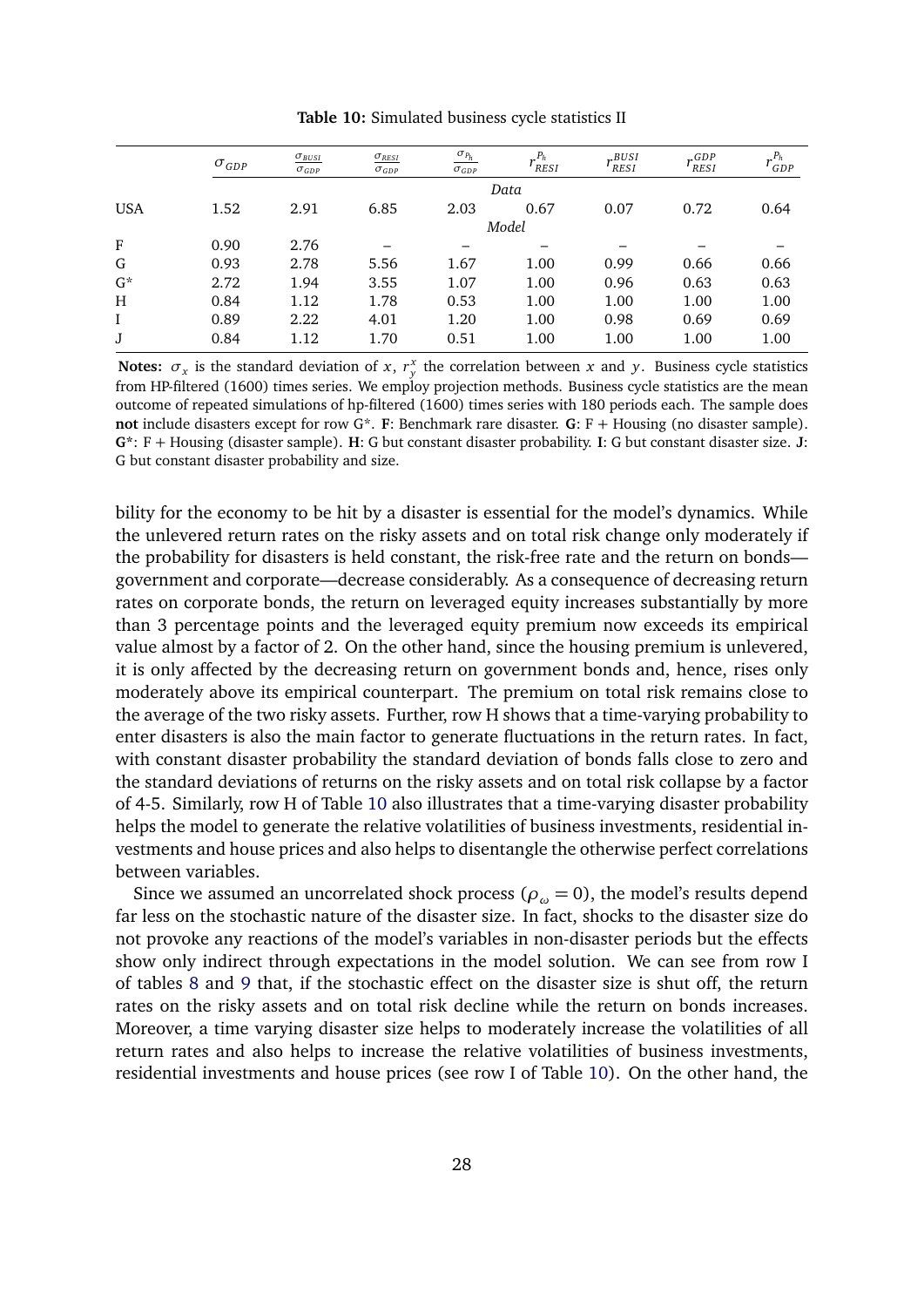variables' correlations remain almost unchanged.

#### **4.4 Summary and discussion:**

Figure [1](#page-29-0) displays the reaction of the model's variables in response to a one time shock to technology  $z_t$  (panels (a)-(c)), to a one time shock to the probability  $p_t$  of entering a disaster (panels ((d)-(f)) and to a disaster which lasts for 5 periods (panels (g)-(i)) starting from the stochastic steady state in a non-disaster period.<sup>[15](#page-28-0)</sup> We show percent deviations from the initial balanced growth path.

First, the variables' response to a 'classic' technology shock (panels (a)-(c)) is standard, and business investments, residential investments, and consumption increase in the period the shock hits the economy. An increase of business investments implies an increasing Tobin's q,  $q_t = (1/\varphi_1)(I_t/K_t)^{\kappa}$ , and increasing residential investments imply increasing house prices,  $P_{h,t} = (1/(1-\phi))D_t^{\phi}$  $_t^\varphi$ . Although  $D_t$  increases more than  $I_t$ , the elasticity  $\kappa$  of Tobin's q exceeds the elasticity *φ* of house prices and Tobin's q expands significantly more than house prices. Moreover, increasing productivity yields an increasing marginal product of capital and increasing consumption implies an increasing marginal rate of substitution between housing and consumption. In consequence, the returns on unlevered equity and on housing increase but—mainly due to the larger elasticity of Tobin's q—the return on unlevered equity dominates. Bonds do not react since the technology process is uncorrelated  $(\rho_z = 0)$ , and debt additionally multiplies the effect for the leveraged return on equity.

On the other hand, an increase of the probability for the economy to enter a disaster has the following effects (see panels (d)-(f)). Positive autocorrelation ( $\rho_p > 0$ ) implies an increased risk for a drop in productivity and for destruction of capital in the next period. In consequence, the representative agent lowers investments in productive capital and in residential structures and increases consumption instead. Decreasing investments entail drops in Tobin's q and in house prices. Although investments in residential structures decline more than investments in productive capital, the different elasticities again imply that the effect on Tobin's q dominates the effect on house prices. Moreover, a reduction of working hours implies a decreasing marginal product of capital *r<sup>t</sup>* whereas increasing consumption implies that the marginal rate of substitution between housing and consumption increases. The more pronounced drop in Tobin's q compared to the drop in house prices combined with an increasing  $MRS^{H,C}$  yields a larger contraction of the return on unlevered equity than of the return on housing and the effect is further amplified by leverage. Finally, increased disaster risk increases the stochastic discount factor so that bond prices increase. Yet, the effect is significantly smaller than on the risky assets.

Lastly, an occurrence of a disaster (panels  $((g)-(i))$  implies that technology  $A_t$  drops by the factor  $e^{\bar\omega}$  as long as the disaster continues. In the period the disaster starts, a second effect appears. The probability that the disaster remains persistent raises to  $q = 0.93$  whereas the probability to enter a disaster was initially only  $p \approx 0.0072$ . The massive increase in probability for continued destruction of technology, capital and residential structures in the

<span id="page-28-0"></span><sup>&</sup>lt;sup>15</sup>As already noted, the assumption of an iid process for the disaster size ( $\rho_\omega$  = 0) implies that shocks to the disaster size do not provoke any reaction of the model's remaining variables.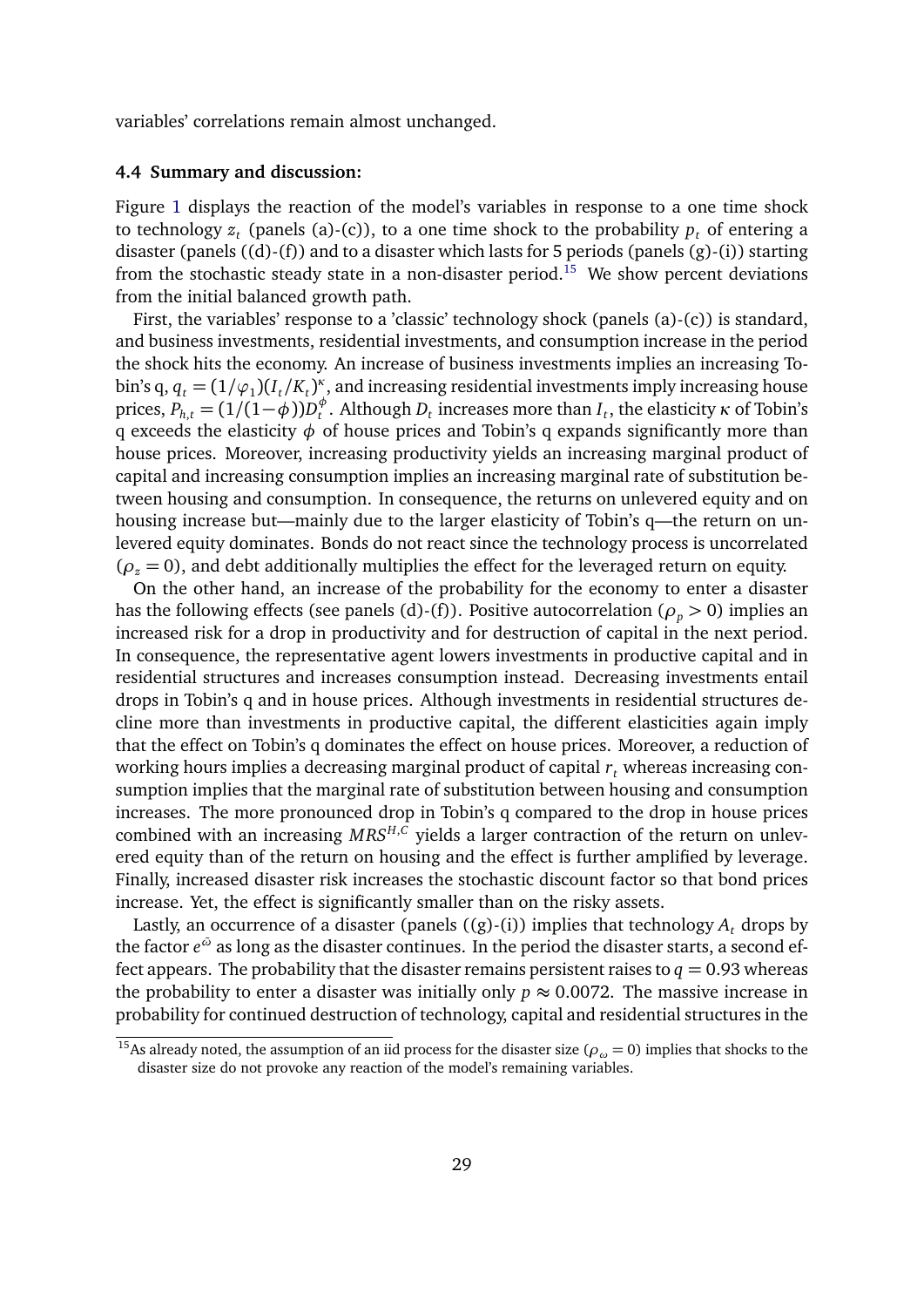<span id="page-29-0"></span>

**Figure 1:** Impulse response functions to productivity and disaster risk shocks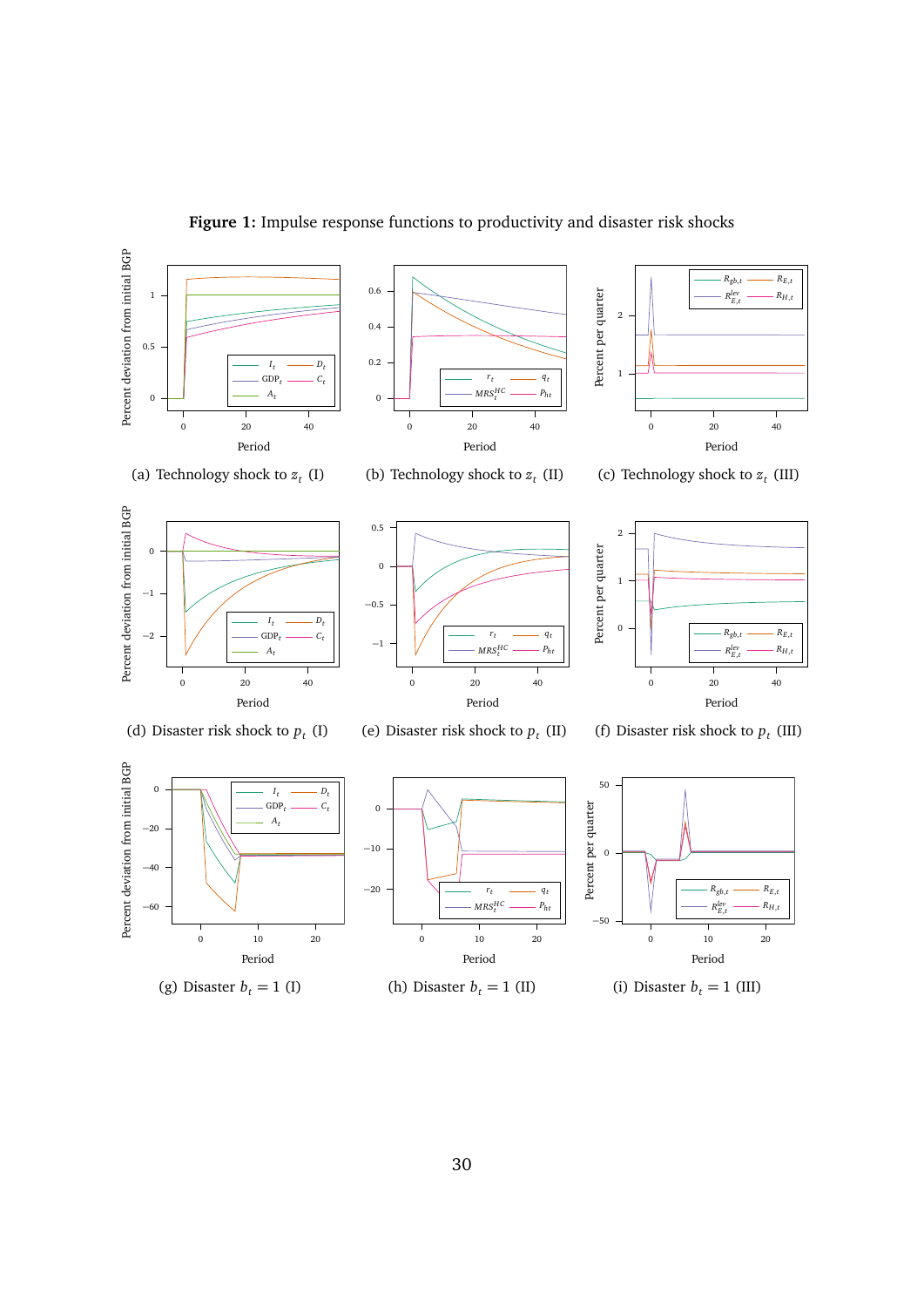subsequent period has the previously described effects—amplified by a multitude. The two effects combined—drop in productivity and increased risk for the disaster to persist—cause huge drops of business investments and residential investments in the initial period of the disaster. In the following disaster periods, expectations do not change anymore until the disaster ends so that investments are only effected by decreasing technology, capital and residential structures. The initial drop of business investments exceeds the destruction of productive capital so that Tobin's q also collapses. In the following periods the effect turns and business investments decline by less than the rate at which capital is destructed so that Tobin's q begins to slowly recover. On the other hand, since land is not destructed, house prices continue to decline as long as *D<sup>t</sup>* declines. Finally, once the disaster ends, the probability for the economy to be hit by a disaster again jumps back to  $p \approx 0.0072$ . The massive change in expectations leads to a boom immediately after the disaster. Both investments increase and so do Tobin's q and house prices. The huge drops in Tobin's q and in house prices at the start of the disaster yield huge drops in the return rates while the boom after the disaster ends implies huge yields of both risky assets.

Summing up, the model can generate different premia for unlevered equity and housing mainly due to different elasticities for Tobin's q and for house prices. Additionally, the gap between the two risky assets can be enlarged by leverage. However, we could not achieve further improvements of the model fit, in particular for the volatility of the return on equity, by fine-tuning the parameters controlling the elasticities of Tobin's q and of house prices. Increasing the elasticity *κ* of Tobin's q has the desired effect and helps to generate more volatile return rates on equity. However, it also implies a too large premium on equity compared to housing and, counterfactual to the data, reduces the volatility of business investments. Decreasing the elasticity of house prices  $\phi$  also impairs the model's fit. At odds to the data, the return on housing and its volatility decrease while the Sharpe ratio of housing further increases.<sup>[16](#page-30-0)</sup>

The main shortcoming of the model's asset price statistics, independent of the calibra-tion, remains the fact that the Sharpe ratios of the two risky assets turn out far too similar.<sup>[17](#page-30-1)</sup> In order to identify the reasons for this failure, we can return to equation [\(4\)](#page-17-0). Note that by definition all bonds,  $x \in \{gb, cb, hb\}$ , also satisfy

$$
\mathbb{E}_t\left[M_{t+1}R_{x,t+1}^{(T_x)}\right] = 1.
$$

Moreover, the condition also holds for the levered return on equity

$$
\mathbb{E}_t\Big[M_{t+1}R_{E,t+1}^{lev}\Big] = \frac{1}{1-m_{cb}}\mathbb{E}_t\Big[M_{t+1}R_{E,t+1}\Big] - \frac{m_{cb}}{1-m_{cb}}\mathbb{E}_t\Big[M_{t+1}R_{cb,t+1}^{(T_{cb})}\Big] = \frac{1-m_{cb}}{1-m_{cb}} = 1.
$$

Hence, proceeding in an analogous way as before, the Sharpe ratio of housing and of

<span id="page-30-0"></span><sup>&</sup>lt;sup>16</sup>See Appendix [B.](#page-40-0)

<span id="page-30-1"></span> $17$ Different from the non-disaster models in section [3,](#page-7-0) we did not optimize the model's fit by matching moments with regard to the 'free' parameters. First, even with more efficient methods such as Polynomial Chaos Expansions proposed by [Fehrle et al.](#page-35-11) [\(2019\)](#page-35-11) such parameter inference would still be too time consuming. Second, we argue that it is the model's structure which is too simple to disentangle the Sharpe ratios of equity and housing.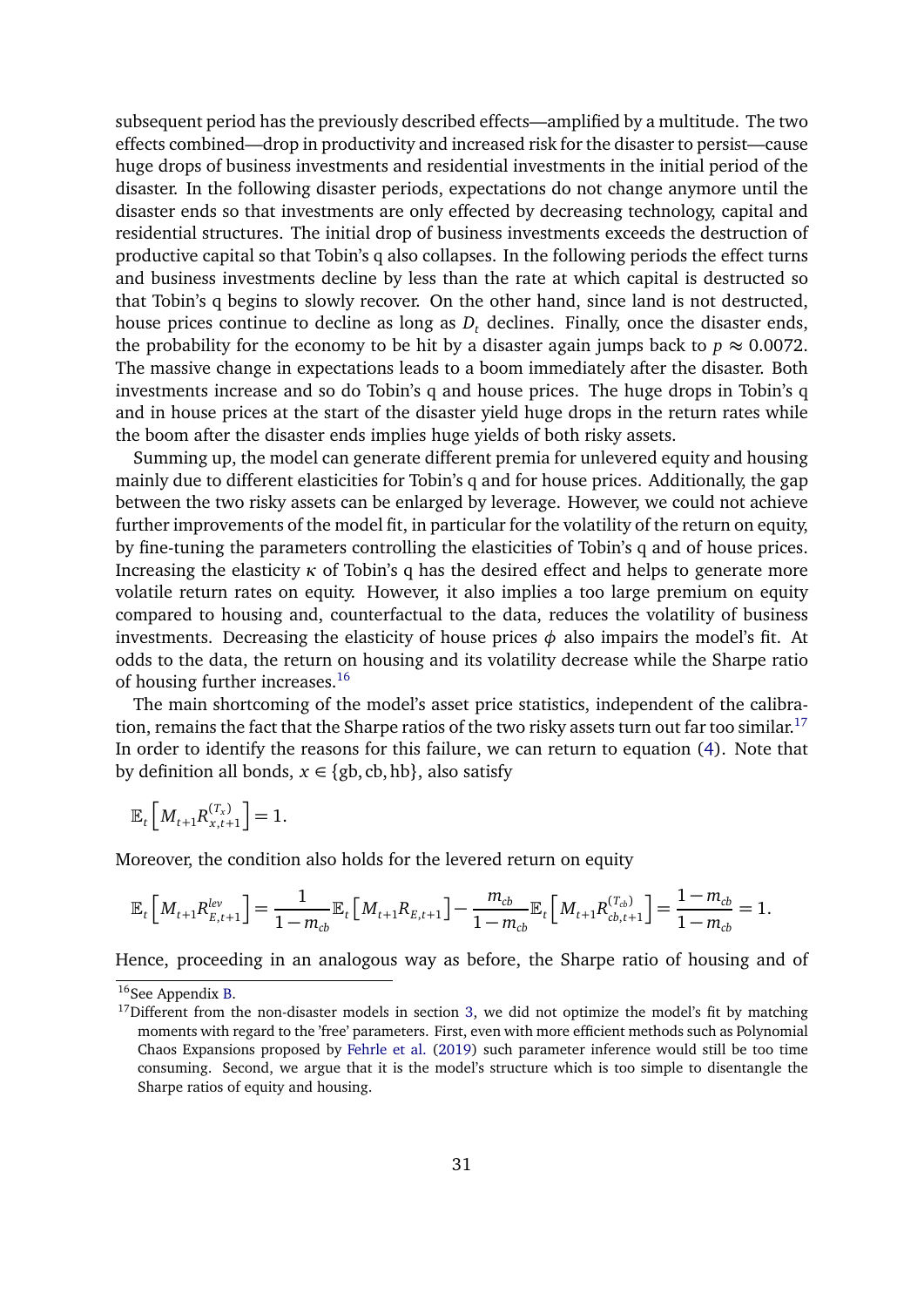<span id="page-31-1"></span>**Table 11:** Risk premia components

<span id="page-31-0"></span>

|            | $2\sqrt{\text{Var}[M_{t+1}]}$<br>$\left(\mathbb{E}[M_{t+1}]\right)^4$ | $SR_E$ | $SR_F^{lev}$ | SR <sub>H</sub> | $r_{M,EP}$ | $r_{M,\rm EP}$ lev | $r_{M,HP}$ | $r_{\rm EP,HP}$ | $r_{EP}$ lev <sub>.HP</sub> |
|------------|-----------------------------------------------------------------------|--------|--------------|-----------------|------------|--------------------|------------|-----------------|-----------------------------|
|            |                                                                       |        | Data         |                 |            |                    |            |                 |                             |
| <b>USA</b> |                                                                       |        | 0.36         | 1.01            |            |                    |            |                 | 0.19                        |
|            |                                                                       |        | Model        |                 |            |                    |            |                 |                             |
| G          | 0.64                                                                  | 0.88   | 0.90         | 0.91            | $-0.70$    | $-0.76$            | $-0.66$    | 0.99            | 0.98                        |
| $G^*$      | 0.96                                                                  | 0.62   | 0.66         | 0.61            | $-0.62$    | $-0.66$            | $-0.61$    | 0.99            | 0.98                        |

 $\bf{Notes:}$   $\rm{SR}_E$  : annualized Sharpe ratio of equity,  $\rm{SR}_H$  : annualized Sharpe ratio of housing,  $r_{X,Y}$  : correlation between variables *X* and *Y* where  $M_{t+1}$ : stochastic discount factor,  $EP_{t+1} := R_{E,t+1} - R_{f,t}$ : ex-post equity  $premium, HP_{t+1} := R_{H,t+1} - R_{f,t}$ : ex-post housing premium.

leveraged equity can again be decomposed as

$$
SR_E^{lev} := \frac{\mathbb{E}\Big[R_{E,t+1}^{lev} - R_{gb,t+1}^{(T_{gb})}\Big]}{\sqrt{\text{Var}\Big[R_{E,t+1}^{lev} - R_{gb,t+1}^{(T_{gb})}\Big]}} = -\frac{\sqrt{\text{Var}\big[M_{t+1}\big]} \text{Corr}\Big[M_{t+1}, R_{E,t+1}^{lev} - R_{gb,t+1}^{(T_{gb})}\Big]}{\mathbb{E}\big[R_{H,t+1} - R_{gb,t+1}^{(T_{gb})}\big]} = -\frac{\sqrt{\text{Var}\big[M_{t+1}\big]} \text{Corr}\Big[M_{t+1}, R_{H,t+1} - R_{gb,t+1}^{(T_{gb})}\Big]}{\mathbb{E}\big[M_{t+1}\big]} \text{Corr}\Big[M_{t+1}, R_{H,t+1} - R_{gb,t+1}^{(T_{gb})}\Big].
$$
\n(8)

We summarize the decomposition of the Sharpe ratios in Table [11.](#page-31-0) Note however, that we compute moments from the simulation of the model's equilibrium outcomes so that the decompositions [\(8\)](#page-31-1) only hold for samples that are consistent with the agent's expectations in the model solution, i.e. for samples which include disasters (G\*). For non-disaster samples (G), it can be interpreted at best as a rough approximation which neglects the effects from the occurrence of disasters.

Nonetheless, the major deficit of the model is obvious. The return rates and also the premia between the two risky assets are again almost perfectly correlated so that their correlations with the stochastic discount factor are practically identical. The model's relatively simple structure implies that the effects of shocks on risky return rates are aligned and may only differ in size. This fact also becomes clearly evident from Figure [1](#page-29-0) and the above interpretation of the impulse response functions. Hence, by [\(8\)](#page-31-1) the Sharpe ratios of the two assets must be the same. Compared to the models without disaster risk in Table [6,](#page-17-1) the introduction of disasters risk raises the standard deviation of the stochastic discount factor by a factor of 4. The model can therefore explain substantially larger Sharpe ratios and matches the value of housing from the data. Yet, it now fails to simultaneously generate the lower Sharpe ratio of equity and, in consequence, produces far to involatile return rates on equity. Finally, the perfect correlation between the risky assets still implies that the mean *and* the standard deviation of returns on total risk are the weighted averages of the two risky assets. In order to explain the different Sharpe ratios of the two assets and in order to prevent the counterfactual characteristics of the total portfolio, it would be necessary to introduce effects into the model which help to dissolve the perfect correlation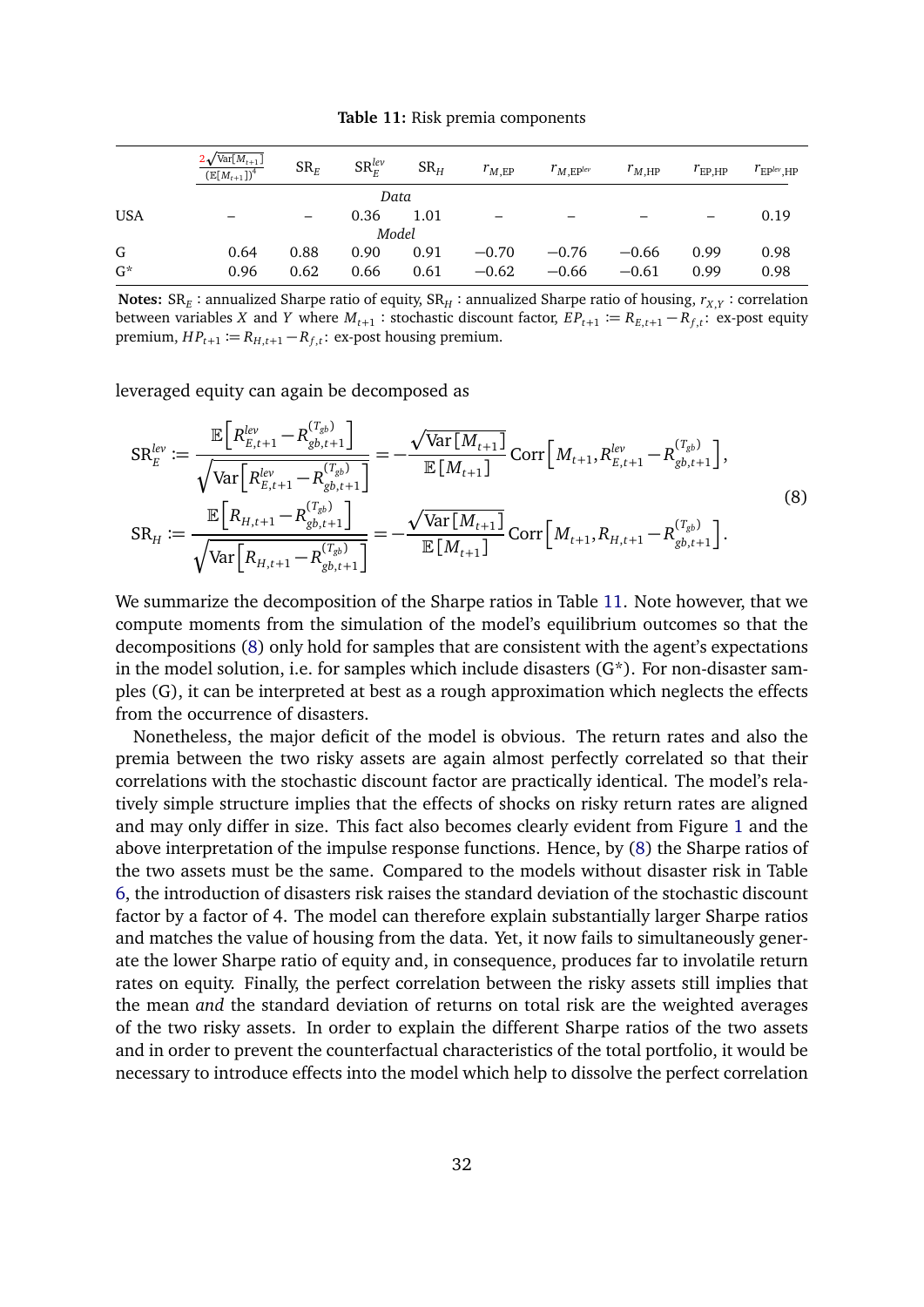between the risky return rates.

Any mechanism that increases the volatility of the retrun on equity and decreases, in absolute terms, the correlation of the return on equity with the stochastic discount factor would improve the models fit. Assuming additionally that cooperate bonds could default in normal times meets these requirements. $18$  The additional source of uncertainty increases the volatility of the return on equity while the assumption of independence decrease in absolute terms the correlation between the stochastic discount factor and the return on equity.

Other mechanisms concerning housing specific characteristics could improve the model's fit in general. E.g. due to the poor divisibility of housing, there may be credit constrained households which can only invest in equity. For them it would be impossible to smooth the consumption bundle by adjusting consumption and residential investment and subsequently the equity premia would increase. Albeit, housing investment participation distributes far broader and is less concentrated towards the top quantiles than the participation at the stock market as [Kuhn et al.](#page-36-11) [\(Forthcomming\)](#page-36-11) show. This indicates that the effect is minimal at best.

Among others, [Mian et al.](#page-36-12) [\(2013\)](#page-36-12) find a large effect of housing wealth on consumption. Modeling such a channel would increase in absolute terms the correlation between house prices and the stochastic discount factor and thus between the return on housing and the stochastic discount factor, which would separate the Sharpe ratios. Theoretical foundations for a large causal effect are given e.g. by [Berger et al.](#page-34-11) [\(2017\)](#page-34-11) and [Guerrieri](#page-35-12) [and Lorenzoni](#page-35-12) [\(2017\)](#page-35-12). [Gertler and Gilchrist](#page-35-13) [\(2018\)](#page-35-13) summarize this channel in a review as follows: Mortgages are the household's most common structure of debt. Hence, declining house prices increase the households leverage ratio and the resulting tightened budget constraint forces the household to reduce his consumption spending.

Last, the fact that the risk of housing wealth is more idiosyncratic increases the volatility of the return on housing on an individual level. This is neither observable in a representative agent framework nor in the aggregated data of JKKST and thus explains potentially the difference in the Sharpe ratios. The PSID-based data from [Flavin and Yamashita](#page-35-6) [\(2002\)](#page-35-6) imply a Sharpe ratio of equity of 0.35, similar to the aggregated one, but the Sharpe ratio of housing is reduced by half to 0.47. Even if this explains a large part, a differential of one third remains.

## <span id="page-32-0"></span>**5 CONCLUSION**

In the present paper, we study the effects of housing on asset pricing statistics, especially on risk premia, in production economies. The stylized facts for asset prices which we consider are: i) a risk-free rate in the range of 1-2.2 percent together with a low volatility, ii) return rates on equity moderately larger than returns on housing, iii) premia on risky returns over 3 percent, iii) return rates and premia on equity which are at least twice as volatile as return rates and premia on housing and on total risk, and iv) a Sharpe ratio of housing

<span id="page-32-1"></span> $18$ [Gourio](#page-35-1) [\(2012\)](#page-35-1) argues e.g. the financial crises 2008 was not a great diasaster and US-treasury bonds and bills did not default. Nevertheless, a lot of cooporate bonds defaulted.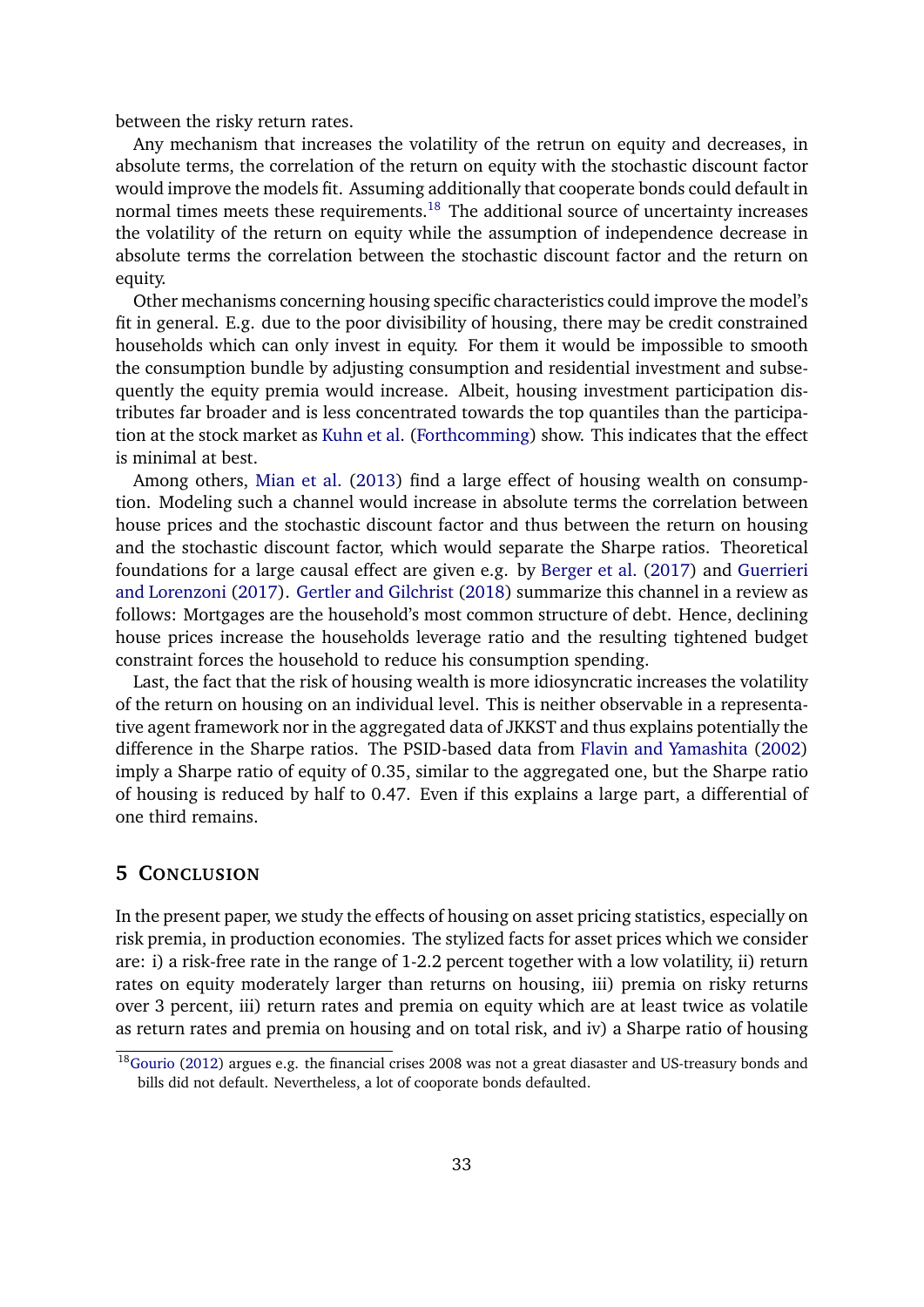significantly larger than the Sharpe ratio of equity and similar to the Sharpe ratio of total risk. Since we study production economies, we also check the model's compatibility to the following well-established stylized facts of housing and business cycles: i) volatility of residential investments exceeds the volatility of business investments, ii) house prices are at least twice as volatile as GDP and are positively correlated with GDP, and iv) residential investments co-moves with house prices, GDP, and business investments.

We first introduce housing into non-disaster economies with habits and capital adjustment costs a la [Jermann](#page-35-0) [\(1998\)](#page-35-0). Housing provides the household with an insurance against fluctuations in the composite good and the model's ability to generate sizeable risk premia vanishes in consequence. However, the household's desire to smooth his consumption of the composite good induces demand effects which coincide with business cycle characteristics. Limitation of the household's option to smooth consumption of the composite good helps to generate modest risk premia but also eliminates the demand effects and hence reduces the model's fit to business cycle statistics. Moreover, the risk-free rate is far too volatile in the model and the model fails to explain the empirically observed differences between the returns on equity and on housing.

Second, we extend a standard RBC model with disaster risk similar to [Gourio](#page-35-1) [\(2012\)](#page-35-1) and [Fernández-Villaverde and Levintal](#page-35-9) [\(2018\)](#page-35-9) by housing. We find that the model can reproduce return rates on leveraged equity, on housing and on government bonds which are all close to the data. Moreover, the model can also match the volatility of government bonds and housing returns but equity returns are too involatile compared to the data. Different premia and different volatilities for equity and housing in the model are the result of i) different adjustment costs for productive capital and for residential structures which result in different elasticities of stock prices and of ii) leverage on equity. However, despite different premia and volatilities between the two risky assets, the model does not allow to disentangle the Sharpe ratios. Our calibration allows close replication of the empirical Sharpe ratios of housing and of total risk while the Sharpe ratio of equity exceeds its empirical counterpart substantially. Finally, regardless of its rather simple structure, the model is also able to generate relative volatilities of business investments, residential investments and house prices which all fit the data. Moreover, the model also reproduces the empirically observed correlation between GDP and residential investments and between GDP and house prices.

#### **REFERENCES**

- <span id="page-33-0"></span>A. B. Abel. Asset prices under habit formation and catching up with the Joneses. In *American Economic Review, Papers and Proceedings*, volume 80, page 38, 1990.
- <span id="page-33-2"></span>R. Bansal and A. Yaron. Risks for the long run: A potential resolution of asset pricing puzzles. *The Journal of Finance*, 59(4):1481–1509, aug 2004. doi: 10.1111/j.1540-6261. 2004.00670.x.
- <span id="page-33-1"></span>R. J. Barro. Rare disasters and asset markets in the twentieth century. *Quarterly Journal of Economics*, 121(3):823–866, aug 2006. doi: 10.1162/qjec.121.3.823.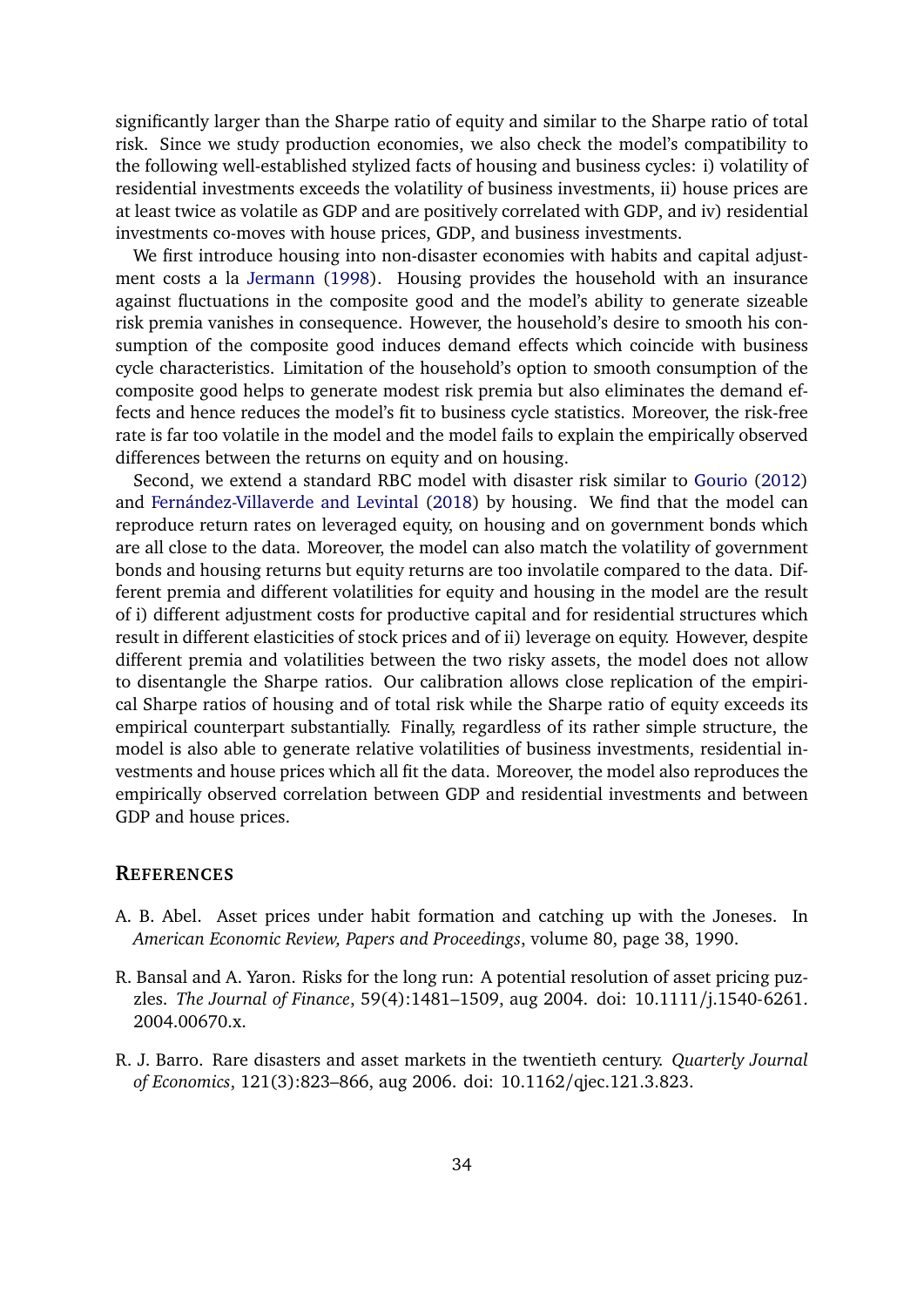- <span id="page-34-11"></span>D. Berger, V. Guerrieri, G. Lorenzoni, and J. Vavra. House prices and consumer spending. *The Review of Economic Studies*, 85(3):1502–1542, oct 2017. doi: 10.1093/restud/ rdx060.
- <span id="page-34-0"></span>M. Boldrin, L. J. Christiano, and J. D. M. Fisher. Habit persistence, asset returns, and the business cycle. *American Economic Review*, 91(1):149–166, March 2001. doi: 10.1257/ aer.91.1.149. URL [http://www.aeaweb.org/articles?id=10.1257/aer.91.1.](http://www.aeaweb.org/articles?id=10.1257/aer.91.1.149) [149](http://www.aeaweb.org/articles?id=10.1257/aer.91.1.149).
- <span id="page-34-10"></span>D. Caldara, J. Fernández-Villaverde, J. F. Rubio-Ramírez, and W. Yao. Computing DSGE models with recursive preferences and stochastic volatility. *Review of Economic Dynamics*, 15(2):188–206, apr 2012. doi: 10.1016/j.red.2011.10.001.
- <span id="page-34-1"></span>J. Y. Campbell and J. H. Cochrane. By force of habit: A consumption-based explanation of aggregate stock market behavior. *Journal of Political Economy*, 107(2):205–251, apr 1999. doi: 10.1086/250059.
- <span id="page-34-9"></span>L. J. Christiano, M. Eichenbaum, and C. L. Evans. Nominal rigidities and the dynamic effects of a shock to monetary policy. *Journal of political Economy*, 113(1):1–45, 2005.
- <span id="page-34-2"></span>J. H. Cochrane and L. P. Hansen. Asset pricing explorations for macroeconomics. *NBER Macroeconomics Annual*, 7:115–165, jan 1992. doi: 10.1086/654191.
- <span id="page-34-3"></span>M. A. Davis and J. Heathcote. Housing and the Business Cycle. *International Economic Review*, 46(3):751–784, 2005. doi: 10.1111/j.1468-2354.2005.00345.x. URL [http:](http://dx.doi.org/10.1111/j.1468-2354.2005.00345.x) [//dx.doi.org/10.1111/j.1468-2354.2005.00345.x](http://dx.doi.org/10.1111/j.1468-2354.2005.00345.x).
- <span id="page-34-7"></span>M. A. Davis and J. Heathcote. The price and quantity of residential land in the United States. *Journal of Monetary Economics*, 54(8):2595 – 2620, 2007. doi: 10. 1016/j.jmoneco.2007.06.023. URL [http://www.sciencedirect.com/science/](http://www.sciencedirect.com/science/article/pii/S0304393207000785) [article/pii/S0304393207000785](http://www.sciencedirect.com/science/article/pii/S0304393207000785).
- <span id="page-34-6"></span>V. Dorofeenko, G. S. Lee, and K. D. Salyer. Risk shocks and housing supply: A quantitative analysis. *Journal of Economic Dynamics and Control*, 45:194–219, aug 2014. doi: 10. 1016/j.jedc.2014.05.014.
- <span id="page-34-5"></span>L. G. Epstein and S. E. Zin. Substitution, risk aversion and the temporal behavior of consumption and asset returns: A theoretical framework. *Econometrica*, 57:937–969, July 1989.
- <span id="page-34-8"></span>J. Favilukis, S. C. Ludvigson, and S. V. Nieuwerburgh. The macroeconomic effects of housing wealth, housing finance, and limited risk sharing in general equilibrium. *Journal of Political Economy*, 125(1):140–223, feb 2017. doi: 10.1086/689606.
- <span id="page-34-4"></span>D. Fehrle. Housing and the business cycle revisited. *Journal of Economic Dynamics and Control*, 99:103–115, feb 2019. doi: 10.1016/j.jedc.2018.12.004.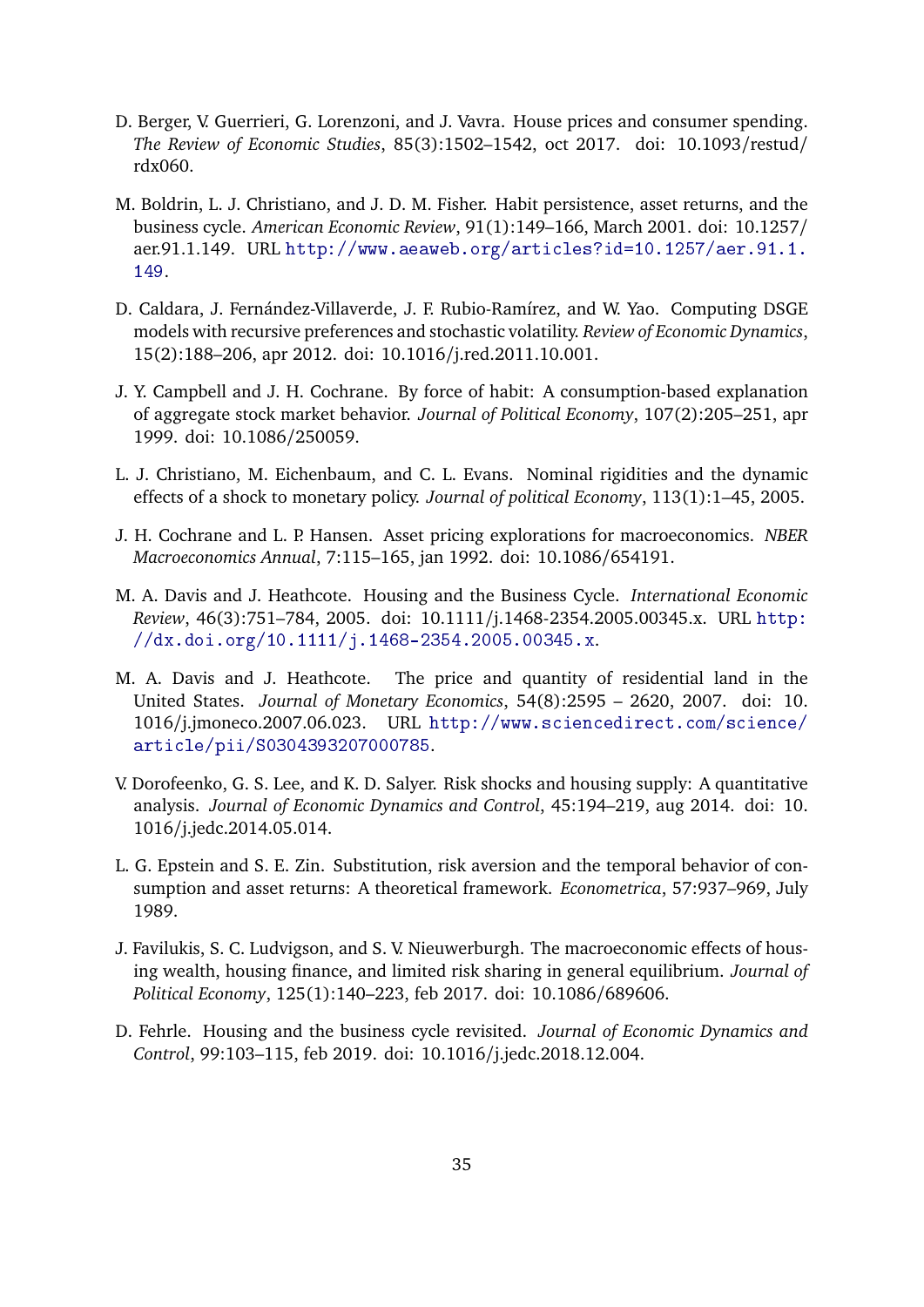- <span id="page-35-11"></span>D. Fehrle, C. Heiberger, and J. Huber. Polynomial chaos expansion for efficient dsge model estimation and evaluation. unpublished memo, University of Augsburg, 2019.
- <span id="page-35-9"></span>J. Fernández-Villaverde and O. Levintal. Solution methods for models with rare disasters. *Quantitative Economics*, 9(2):903–944, 2018. doi: 10.3982/qe744.
- <span id="page-35-6"></span>M. Flavin and T. Yamashita. Owner-occupied housing and the composition of the household portfolio. *American Economic Review*, 92(1):345–362, 2002.
- <span id="page-35-13"></span>M. Gertler and S. Gilchrist. What happened: Financial factors in the great recession. *Journal of Economic Perspectives*, 32(3):3–30, aug 2018. doi: 10.1257/jep.32.3.3.
- <span id="page-35-1"></span>F. Gourio. Disaster risk and business cycles. *American Economic Review*, 102(6):2734–66, May 2012. doi: 10.1257/aer.102.6.2734. URL [http://www.aeaweb.org/articles?](http://www.aeaweb.org/articles?id=10.1257/aer.102.6.2734) [id=10.1257/aer.102.6.2734](http://www.aeaweb.org/articles?id=10.1257/aer.102.6.2734).
- <span id="page-35-7"></span>V. Grossmann, B. Larin, H. T. Löfflad, and T. Steger. Distributional effects of surging housing costs under schwabe's law. Technical report, 2019.
- <span id="page-35-12"></span>V. Guerrieri and G. Lorenzoni. Credit crises, precautionary savings, and the liquidity trap. *The Quarterly Journal of Economics*, 132(3):1427–1467, mar 2017. doi: 10.1093/qje/ qjx005.
- <span id="page-35-14"></span>B. Heer and A. Maussner. *Dynamic General Equilibrium Modeling*. Springer Berlin Heidelberg, 2009. URL [https://www.ebook.de/de/product/22875341/burkhard\\_](https://www.ebook.de/de/product/22875341/burkhard_heer_alfred_maussner_dynamic_general_equilibrium_modeling.html) [heer\\_alfred\\_maussner\\_dynamic\\_general\\_equilibrium\\_modeling.html](https://www.ebook.de/de/product/22875341/burkhard_heer_alfred_maussner_dynamic_general_equilibrium_modeling.html).
- <span id="page-35-10"></span>C. Heiberger. *Asset Prices, Epstein Zin Utility, and Endogenous Economic Disasters*. doctoral thesis, Universität Augsburg, 2018.
- <span id="page-35-8"></span>C. Heiberger and H. Ruf. Epstein-zin utility, asset prices, and the business cycle revisited. *German Economic Review*, jan 2019. doi: 10.1111/geer.12186.
- <span id="page-35-5"></span>I. Jaccard. Asset pricing and housing supply in a production economy. *The BE Journal of Macroeconomics*, 11(1), 2011.
- <span id="page-35-4"></span>N. Jaimovich and S. Rebelo. Can news about the future drive the business cycle? *American Economic Review*, 99(4):1097–1118, aug 2009. doi: 10.1257/aer.99.4.1097.
- <span id="page-35-0"></span>U. J. Jermann. Asset pricing in production economies. *Journal of Monetary Economics*, 41: 257 –275, 1998.
- <span id="page-35-3"></span>Ò. Jordà, K. Knoll, D. Kuvshinov, M. Schularick, and A. M. Taylor. The rate of return on everything, 1870 – 2015. *The Quarterly Journal of Economics*, apr 2019. doi: 10.1093/ qje/qjz012.
- <span id="page-35-2"></span>Ò. Jordà, M. Schularick, and A. M. Taylor. The total risk premium puzzle. Technical report, National Bureau of Economic Research, 2019.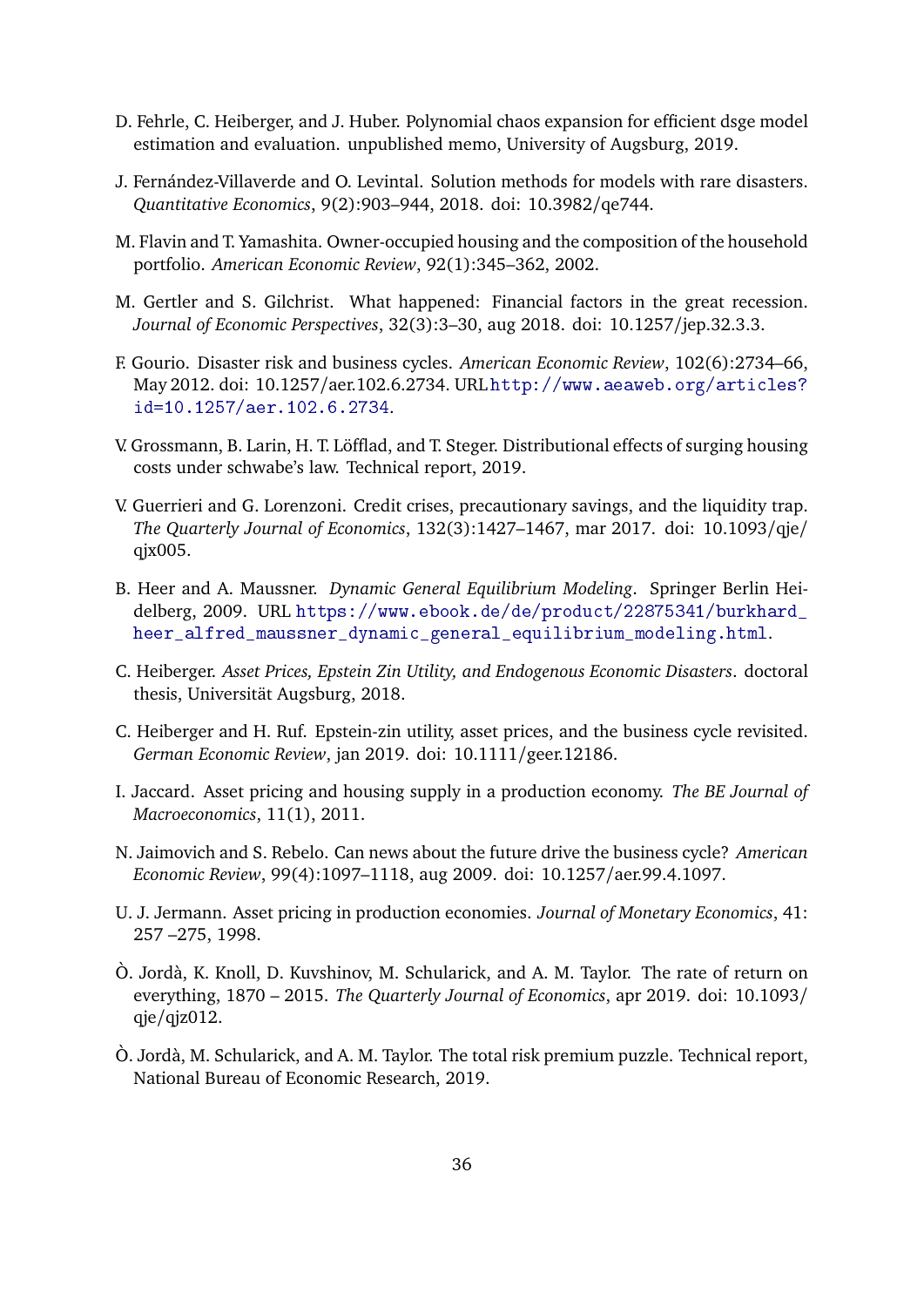- <span id="page-36-13"></span>K. L. Judd, L. Maliar, S. Maliar, and R. Valero. Smolyak method for solving dynamic economic models: Lagrange interpolation, anisotropic grid and adaptive domain. *Journal of Economic Dynamics and Control*, 44(C):92–123, 2014.
- <span id="page-36-7"></span>K. Knoll, M. Schularick, and T. Steger. No price like home: Global house prices, 1870-2012. *American Economic Review*, 107(2):331–353, feb 2017. doi: 10.1257/aer.20150501. URL <https://doi.org/10.1257%2Faer.20150501>.
- <span id="page-36-11"></span>M. Kuhn, M. Schularick, and U. I. Steins. Income and wealth inequality in america. *Journal of Political Economy*, Forthcomming.
- <span id="page-36-5"></span>F. E. Kydland, P. Rupert, and R. Sustek. Housing dynamics over the business cycle. *International Economic Review*, 57(4):1149–1177, 2016. doi: 10.1111/iere.12193. URL <http://dx.doi.org/10.1111/iere.12193>.
- <span id="page-36-8"></span>T. Landvoigt, M. Piazzesi, and M. Schneider. The housing market (s) of san diego. *American Economic Review*, 105(4):1371–1407, apr 2015. doi: 10.1257/aer.20111662.
- <span id="page-36-3"></span>R. E. Lucas. Asset Prices in an Exchange Economy. *Econometrica*, 46(6):1429–1445, Nov. 1978.
- <span id="page-36-0"></span>R. Mehra and E. C. Prescott. The equity premium: A puzzle. *Journal of Monetary Economics*, 15(2):145–161, mar 1985. doi: 10.1016/0304-3932(85)90061-3.
- <span id="page-36-12"></span>A. Mian, K. Rao, and A. Sufi. Household balance sheets, consumption, and the economic slump. *The Quarterly Journal of Economics*, 128(4):1687–1726, sep 2013. doi: 10. 1093/qje/qjt020.
- <span id="page-36-4"></span>Q. H. Nguyen. Revisiting housing and the business cycle. *Journal of Housing Economics*, 41:85–92, sep 2018. doi: 10.1016/j.jhe.2018.05.004.
- <span id="page-36-6"></span>M. Piazzesi, M. Schneider, and S. Tuzel. Housing, consumption and asset pricing. *Journal of Financial Economics*, 83(3):531–569, 2007.
- <span id="page-36-2"></span>T. A. Rietz. The equity risk premium a solution. *Journal of Monetary Economics*, 22(1): 117–131, jul 1988. doi: 10.1016/0304-3932(88)90172-9.
- <span id="page-36-10"></span>E. T. Swanson. Risk aversion and the labor margin in dynamic equilibrium models. *American Economic Review*, 102(4):1663–91, June 2012. doi: 10.1257/aer.102.4.1663. URL <http://www.aeaweb.org/articles.php?doi=10.1257/aer.102.4.1663>.
- <span id="page-36-9"></span>H. Uhlig. Explaining asset prices with external habits and wage rigidities in a dsge model. *The American Economic Review, , Papers and Proceedings*, 97(2):239 – 243, 2007.
- <span id="page-36-1"></span>P. Weil. The equity premium puzzle and the risk-free rate puzzle. *Journal of Monetary Economics*, 24(3):401–421, nov 1989. doi: 10.1016/0304-3932(89)90028-7.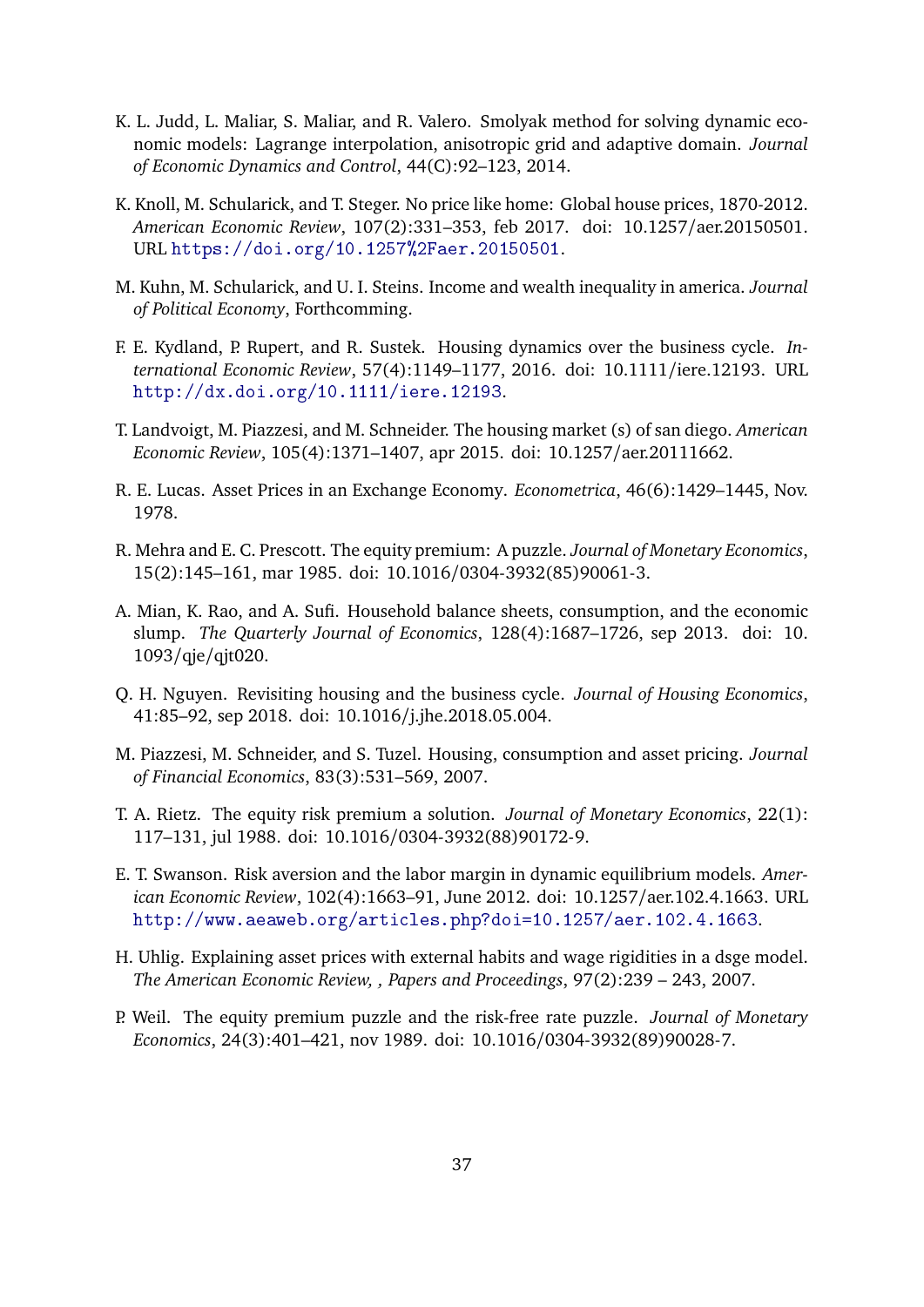# APPENDIX

Total risk premium in disaster and non-disaster risk production economies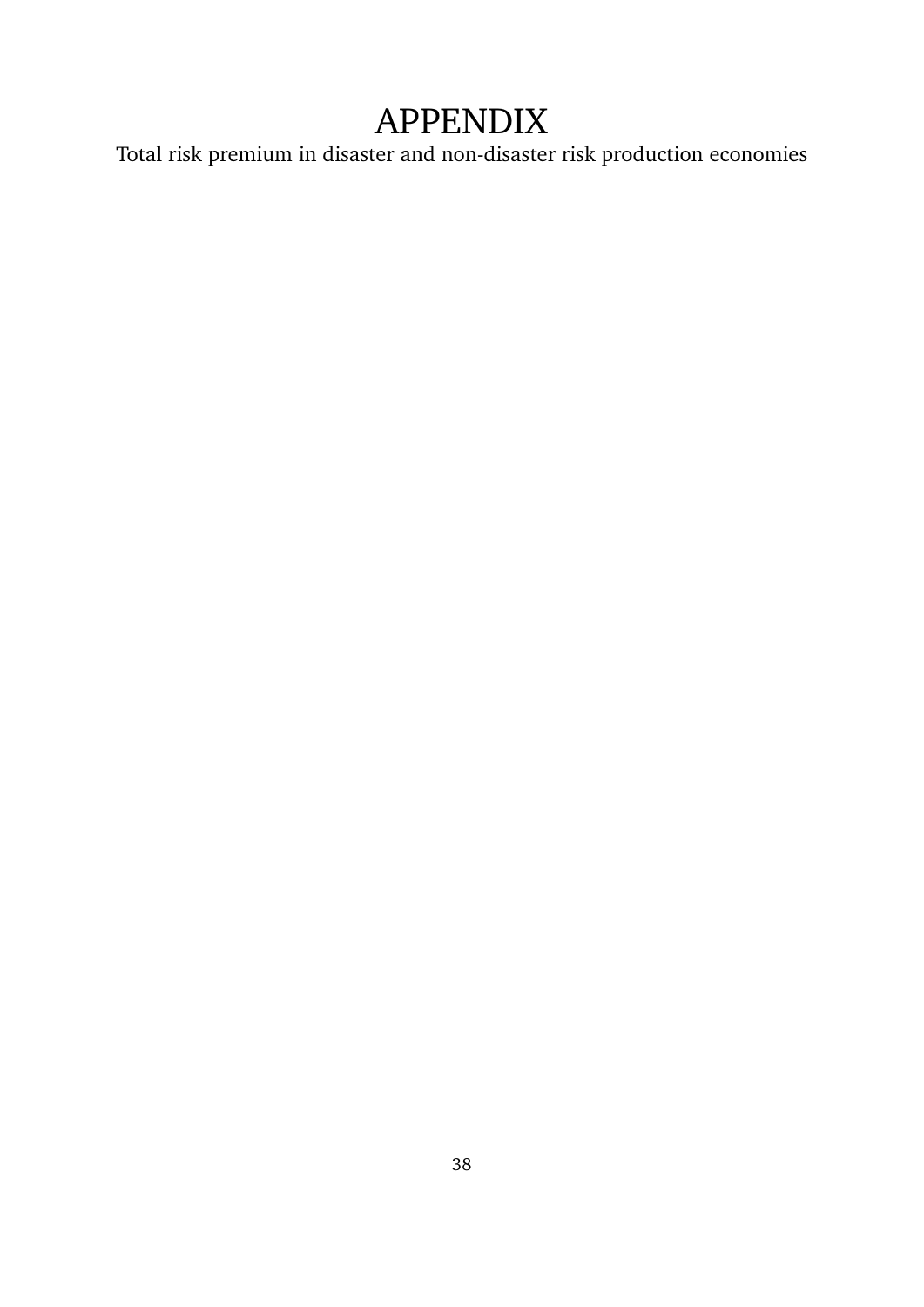## <span id="page-38-0"></span>**A STYLIZED FACTS AND DATA RESOURCES**

### **A.1 Stylized facts**

In Table [12](#page-39-0) we present return rates for all countries from the JKKST database. We observe the following stylized facts. First, risk premia in all countries are sizeable with equity premia between 1.17 percent in Portugal and 12.91 percent in Finland, and housing premia between 3.47 and 8.39 percent in Germany and Norway, respectively. Second, in all countries except for Italy and Portugal the return on housing is lower than the return on equity. Third, in all countries listed the volatility of returns and premia on equity exceeds the volatility of returns and premia on housing and the volatility of the risk-free rate is the smallest. Fourth, the Sharp ratio of housing is larger than of equity in all listed countries. Last, there is no systematic nexus between the return on housing and on equity.

Table [13](#page-40-1) displays the business cycle statistics for the same countries. Note that for several continental European countries the standard deviation of residential investment exceeds the standard deviation of business investment only slightly or is even smaller. More precisely, this is the case for France, Finland, Germany, Italy, the Netherlands, Norway, Portugal, and Spain. House prices are pro-cyclical with GDP and more volatile than GDP in all countries except for Germany. Business investment and residential investment are positively correlated in all countries but Sweden and Australia, and house prices and residential investment are positively correlated throughout.

#### **A.2 Sources**

The data pertaining the rates of return, mortgage etc. are from JKKST. The source of the data pertaining the business cycle statistics is listed below:

- GDP, residential investment, non-residential investment: OECD Economic Outlook Nov 2018; Denmark: Statistics Denmark.
- House prices: OECD Real house price indices, s.a. 16.05.2019 devided by the OECD Economic Outlook Nov 2018 CPI Deflator.
- Population: FRA, USA: OECD Total population PERSA: Persons, seasonally adjusted; UK: Office for National Statistics UK, resident population: mid-year estimates (Qtly data interpolated (by the Office); Otherwise: Yearly, Worldbank, midyear (interpolated (by own calculation)).
- Home ownership rates: Japan (2007): http://www.stat.go.jp/english/index.html; USA (2007), Australia (2003): https://www.oecd.org/eco/growth/evolution

%20of%20homeownership%20rates.pdf p.212; Otherwise (2010): EUROSTAT "Eurostat - Data Explorer - Distribution of population by tenure status, type of household and income group"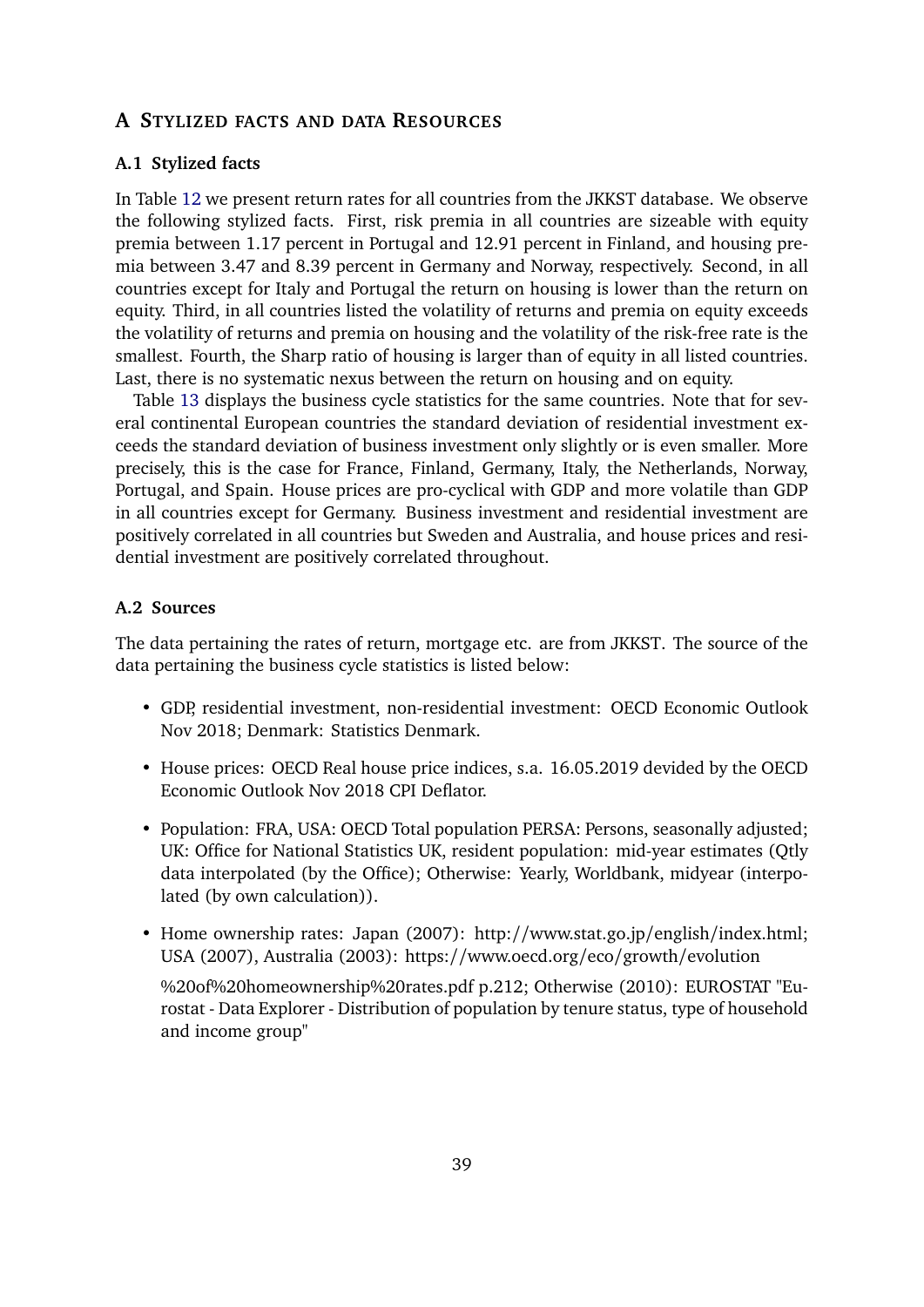<span id="page-39-0"></span>

|            | $R_E$         | ${\cal R}_H$             | $R_T$         | $R_f$           | EP                 | HP                 | TP           |
|------------|---------------|--------------------------|---------------|-----------------|--------------------|--------------------|--------------|
| <b>AUS</b> | 6.84          | 7.01                     | 7.22          | 2.00            | 4.84               | 5.02               | 5.22         |
| <b>BEL</b> | 10.29         | 8.02                     | 8.65          | 2.49            | 7.80               | 5.53               | 6.16         |
| <b>DNK</b> | 13.35         | 6.6                      | 8.69          | 0.72            | 12.63              | 5.88               | 7.96         |
| <b>FIN</b> | 14.17         | 8.84                     | 11.67         | 1.25            | 12.91              | 7.59               | 10.41        |
| <b>FRA</b> | 9.61          | 5.78                     | 6.61          | 2.24            | 7.37               | 3.54               | 4.37         |
| <b>GER</b> | 9.04          | 4.75                     | 5.75          | 1.28            | 7.76               | 3.47               | 4.47         |
| <b>ITA</b> | 4.76          | 5.62                     | 5.89          | 1.55            | 3.21               | 4.07               | 4.34         |
| <b>JPA</b> | 5.86          | 5.54                     | 6.19          | 0.98            | 4.88               | 4.56               | 5.21         |
| <b>NLD</b> | 8.93          | 7.83                     | 8.12          | 1.44            | 7.49               | 6.38               | 6.68         |
| <b>NOR</b> | 13.03         | 9.82                     | 10.66         | 1.43            | 11.60              | 8.39               | 9.23         |
| PRT        | 2.92          | 6.65                     | 6.62          | 1.75            | 1.17               | 4.89               | 4.87         |
| ESP        | 7.10          | 4.43                     | 4.89          | 0.69            | 6.40               | 3.74               | 4.20         |
| <b>SWE</b> | 12.29         | 8.82                     | 10.56         | 0.91            | 11.38              | 7.92               | 9.65         |
| CH         | 7.23          | 6.01                     | 6.98          | $-0.17$         | 7.40               | 6.19               | 7.16         |
| UK         | 8.00          | 7.00                     | 7.47          | 1.56            | 6.44               | 5.44               | 5.91         |
| <b>USA</b> | 7.45          | 6.01                     | 6.84          | 1.57            | 5.88               | 4.45               | 5.27         |
|            | $\sigma(R_E)$ | $\sigma(R_H)$            | $\sigma(R_T)$ | $\sigma(R_f)$   | $\sigma(EP)$       | $\sigma(HP)$       | $\sigma(TP)$ |
| <b>AUS</b> | 21.53         | 5.71                     | 6.02          | 3.32            | 21.32              | 6.22               | 6.27         |
| <b>BEL</b> | 22.99         | 6.04                     | 6.37          | 2.84            | 23.08              | 6.61               | 7.02         |
| <b>DNK</b> | 23.84         | 7.72                     | 8.91          | 1.56            | 24.33              | 7.24               | 8.93         |
| FIN        | 37.72         | 9.13                     | 21.58         | 4.52            | 36.90              | 9.64               | 21.39        |
| <b>FRA</b> | 24.11         | 5.52                     | 6.95          | 2.55            | 23.98              | 6.18               | 7.39         |
| <b>GER</b> | 22.82         | 3.12                     | 5.09          | 1.73            | 23.12              | 4.30               | 5.99         |
| <b>ITA</b> | 27.98         | 10.77                    | 10.07         | 3.18            | 27.57              | 11.51              | 10.74        |
| <b>JPA</b> | 20.15         | 6.53                     | 8.10          | 2.53            | 19.94              | 6.47               | 8.03         |
| <b>NLD</b> | 22.06         | 9.14                     | 9.40          | 2.91            | 22.13              | 9.68               | 9.91         |
| <b>NOR</b> | 29.60         | 8.51                     | 9.02          | 2.39            | 29.66              | 9.64               | 10.12        |
| PRT        | 26.86         | 7.26                     | 7.64          | 2.57            | 26.81              | 7.39               | 7.64         |
| ESP        | 27.13         | 8.36                     | 8.62          | 4.43            | 25.93              | 8.19               | 8.10         |
| <b>SWE</b> | 26.03         | 7.35                     | 11.67         | 2.06            | 25.75              | 7.22               | 11.42        |
| CH         | 21.61         | 4.59                     | 8.01          | 2.29            | 21.41              | 4.94               | 7.97         |
| UK         | 8.00          | $\overline{7}$           | 7.47          | 1.56            | 6.44               | 5.44               | 5.91         |
| <b>USA</b> | 16.71         | 3.78                     | 6.90          | 2.31            | 16.47              | 4.41               | 7.00         |
|            | ${\rm SR}_E$  | ${\rm SR}_{\mathcal{H}}$ | $SR_T$        | $r_{\rm EP,HP}$ | $r_{\text{EP,TP}}$ | $r_{\text{HP,TP}}$ |              |
|            |               |                          |               | Data            |                    |                    |              |
| <b>AUS</b> | 0.23          | 0.81                     | 0.83          | $-0.09$         | 0.58               | 0.72               |              |
| BEL.       | 0.34          | 0.84                     | 0.88          | $-0.05$         | 0.43               | 0.87               |              |
| <b>DNK</b> | 0.52          | 0.81                     | 0.89          | 0.37            | 0.81               | 0.83               |              |
| FIN        | 0.35          | 0.79                     | 0.49          | 0.25            | 0.83               | 0.5                |              |
| <b>FRA</b> | 0.31          | 0.57                     | 0.59          | 0.06            | 0.63               | 0.76               |              |
| <b>GER</b> | 0.34          | 0.81                     | 0.75          | 0.21            | 0.79               | 0.74               |              |
| <b>ITA</b> | 0.12          | 0.35                     | 0.4           | $-0.24$         | $-0.01$            | 0.97               |              |
|            |               | 0.7                      |               |                 |                    | 0.72               |              |
| <b>JPA</b> | 0.24<br>0.34  | 0.66                     | 0.65<br>0.67  | 0.16<br>0.02    | 0.79<br>0.52       | 0.84               |              |
| <b>NLD</b> |               |                          |               |                 |                    |                    |              |
| <b>NOR</b> | 0.39<br>0.04  | 0.87<br>0.66             | 0.91          | $-0.01$<br>0.07 | 0.46<br>0.49       | 0.86<br>0.89       |              |
| PRT        |               |                          | 0.64          |                 |                    |                    |              |
| ESP        | 0.25          | 0.46                     | 0.52          | 0.09            | 0.4                | 0.94               |              |
| <b>SWE</b> | 0.44          | 1.1                      | 0.85          | 0.01            | 0.8                | 0.5                |              |
| CH         | 0.35          | 1.25                     | 0.9           | $-0.19$         | 0.88               | 0.18               |              |
| UK         | 0.27          | 0.61                     | 0.69          | $-0.13$         | 0.72               | 0.54               |              |
| <b>USA</b> | 0.36          | 1.01                     | 0.75          | 0.19            | 0.9                | 0.56               |              |

**Table 12:** Returns, premiums and second moments

**Notes:** Mean percentage returns of equity ( $R_E$ ), housing ( $R_H$ ), total risk ( $R_T$ ) and bills ( $R_f$ ) as well as the equity (*EP*), housing (*HP*), and the total risk premium (*TP*) and the corresponding standard deviations  $\sigma(X)$ . SR<sub>E</sub>: Sharpe ratio of equity, SR<sub>H</sub>: Sharpe ratio of housing, SR<sub>T</sub>: Sharpe ratio of total risk  $r_{X,Y}$ : correlation between variables *X* and *Y* where  $EP_{t+1} := R_{E,t+1} - R_{f,t}$ : ex-post equity premium,  $HP_{t+1} :=$ *R*<sub>*H*</sub>,*t*+1 −*R*<sub>*f*</sub>,*t* ex-post housing premium  $TP$ <sub>*t*+1</sub> :=  $R$ <sub>*T*,*t*+1 −*R*<sub>*f*</sub>,*t* ex-post total risk premium. Periods: Australia</sub> 1970-2015, Belgium 1976-2015, Denmark 1995-2015, Finland 1970-2015, France 1980-2015, Germany 1991-2015, Italy 1970-2015, Japan 1963-2015, the Netherlands 1970-2015, Norway 1978-2015, Portugal 1988-2015. Spain 1971-2015, Sweden 1970-2015, Switzerland 1970-2015, United Kingdom 1969-2015, USA 1970-2015, data from JKKST, own calculations.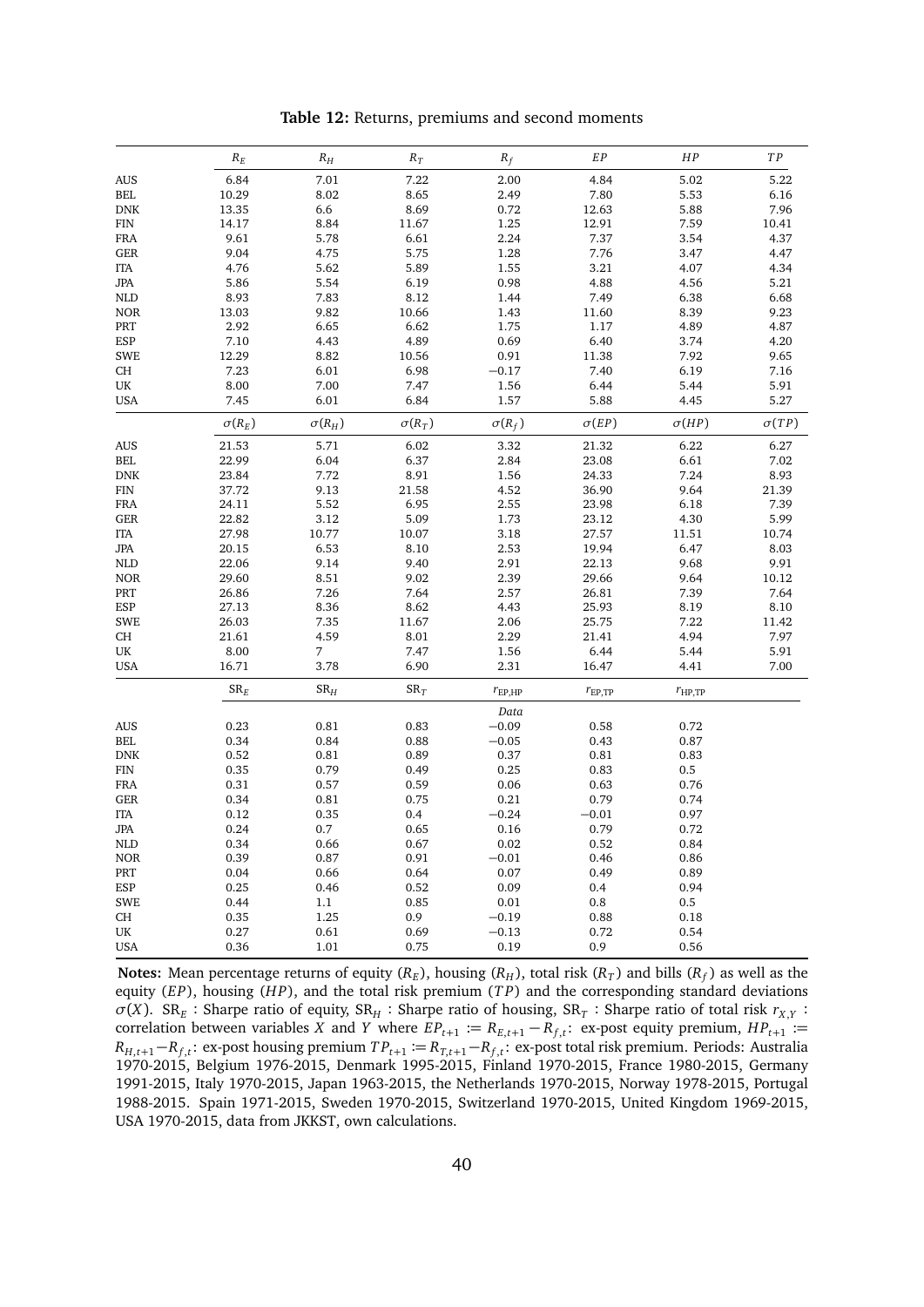<span id="page-40-1"></span>

|            | $\sigma_{GDP}$ | $\sigma_{BUSI}$<br>$\sigma$ <sub>GDP</sub> | $\sigma_{RESI}$<br>$\sigma$ <sub>GDP</sub> | $\ensuremath{\underline{\sigma_{P_{h}}}}$<br>$\sigma_{GDP}$ | $r_{RESI}^{P_h}$ | r BUSI<br>RESI | $r^{GDP}_{RESI}$ | $r_{GDP}^{P_h}$ |
|------------|----------------|--------------------------------------------|--------------------------------------------|-------------------------------------------------------------|------------------|----------------|------------------|-----------------|
| <b>AUS</b> | 1.24           | 3.77                                       | 6.65                                       | 3.56                                                        | 0.55             | $-0.12$        | 0.56             | 0.35            |
| BEL        | 1.02           | 4.21                                       | 7.19                                       | 3.54                                                        | 0.62             | 0.22           | 0.47             | 0.31            |
| <b>DNK</b> | 1.42           | 3.52                                       | 5.95                                       | 3.96                                                        | 0.60             | 0.28           | 0.66             | 0.75            |
| <b>FIN</b> | 2.21           | 2.87                                       | 3.15                                       | 3.00                                                        | 0.73             | 0.40           | 0.67             | 0.66            |
| <b>FRA</b> | 0.95           | 2.75                                       | 3.17                                       | 3.19                                                        | 0.65             | 0.64           | 0.81             | 0.48            |
| <b>GER</b> | 1.47           | 2.54                                       | 2.20                                       | 0.82                                                        | 0.06             | 0.49           | 0.57             | $-0.16$         |
| <b>ITA</b> | 1.44           | 2.66                                       | 1.67                                       | 3.73                                                        | 0.25             | 0.37           | 0.46             | 0.15            |
| <b>JPA</b> | 1.59           | 2.41                                       | 3.84                                       | 2.70                                                        | 0.31             | 0.27           | 0.45             | 0.55            |
| <b>NLD</b> | 1.37           | 5.86                                       | 5.57                                       | 4.08                                                        | 0.40             | 0.31           | 0.48             | 0.35            |
| <b>NOR</b> | 1.46           | 4.68                                       | 4.51                                       | 3.72                                                        | 0.60             | 0.28           | 0.31             | 0.56            |
| PRT        | 1.58           | 3.37                                       | 2.58                                       | 1.87                                                        | 0.40             | 0.56           | 0.64             | 0.50            |
| ESP        | 1.33           | 3.48                                       | 3.42                                       | 4.17                                                        | 0.43             | 0.69           | 0.77             | 0.61            |
| <b>SWE</b> | 1.51           | 4.46                                       | 5.20                                       | 2.95                                                        | 0.42             | $-0.22$        | 0.04             | 0.57            |
| <b>CHE</b> | 1.64           |                                            |                                            | 2.69                                                        |                  |                |                  | 0.61            |
| UK.        | 1.58           | 2.68                                       | 5.56                                       | 4.85                                                        | 0.51             | 0.16           | 0.69             | 0.71            |
| <b>USA</b> | 1.52           | 2.91                                       | 6.85                                       | 2.03                                                        | 0.67             | 0.07           | 0.72             | 0.64            |

**Table 13:** Empirical business cycle statistics

**Notes:** Business cycle statistics are from quarterly logged per capita hp-filtered (1600) data.  $\sigma_x$  is the standard deviation of *x*,  $r_y^x$  the correlation between *x* and *y*. RESI=residential investment, BUSI=nonresidential investment, *P<sup>h</sup>* house prices. Periods: Australia 1970-2015, Belgium 1976-2015, Denmark 1995- 2015, Finland 1970-2015, France 1980-2015, Germany 1991-2015, Italy 1970-2015, Japan 1963-2015, the Netherlands 1970-2015, Norway 1978-2015, Portugal 1988-2015. Spain 1971-2015, Sweden 1970- 2015, Switzerland 1970-2015, United Kingdom 1969-2015, USA 1970-2015, Data: See Appendix [A,](#page-38-0) own calculations.

## <span id="page-40-0"></span>**B FURTHER RESULTS**

#### **Economies with Non-Disaster risk**

Higher share of land's value in new houses: We show the results from increasing the share of land in the [Jermann](#page-35-0) [\(1998\)](#page-35-0) model with housing to  $\phi = 0.3$  in row K of tables [15](#page-42-0) and [16.](#page-43-0) First, the return rates on both risky assets increase moderately while the risk-free rate decreases slightly. Nevertheless, the model can still not produce sizable risk premia. The volatility of residential investment decreases only moderately and remains far too large. On the other hand, house prices in the model become noticeably more volatile than empirically observed.

We also present the results for the two-sector model à la [Boldrin et al.](#page-34-0) [\(2001\)](#page-34-0) with  $\phi =$ 0.3 in rows L, M, and N of tables [15](#page-42-0) and [16.](#page-43-0) We fine-tune the free parameters by matching moments in the same way as we did for  $\phi = 0.106$  and summarize the parameters' values in Table [14.](#page-41-0) Risk premia decrease moderately in model L compared to model C and again vanish if labor supply is endogenously determined in model M. In model N with limited sectoral labor mobility changes are only negligible compared to model E. The volatility of house prices increases in all three models and, as [Fehrle](#page-34-4) [\(2019\)](#page-34-4) shows, the correlations also increase. Nevertheless, with labor market frictions house prices do not co-move with residential investment.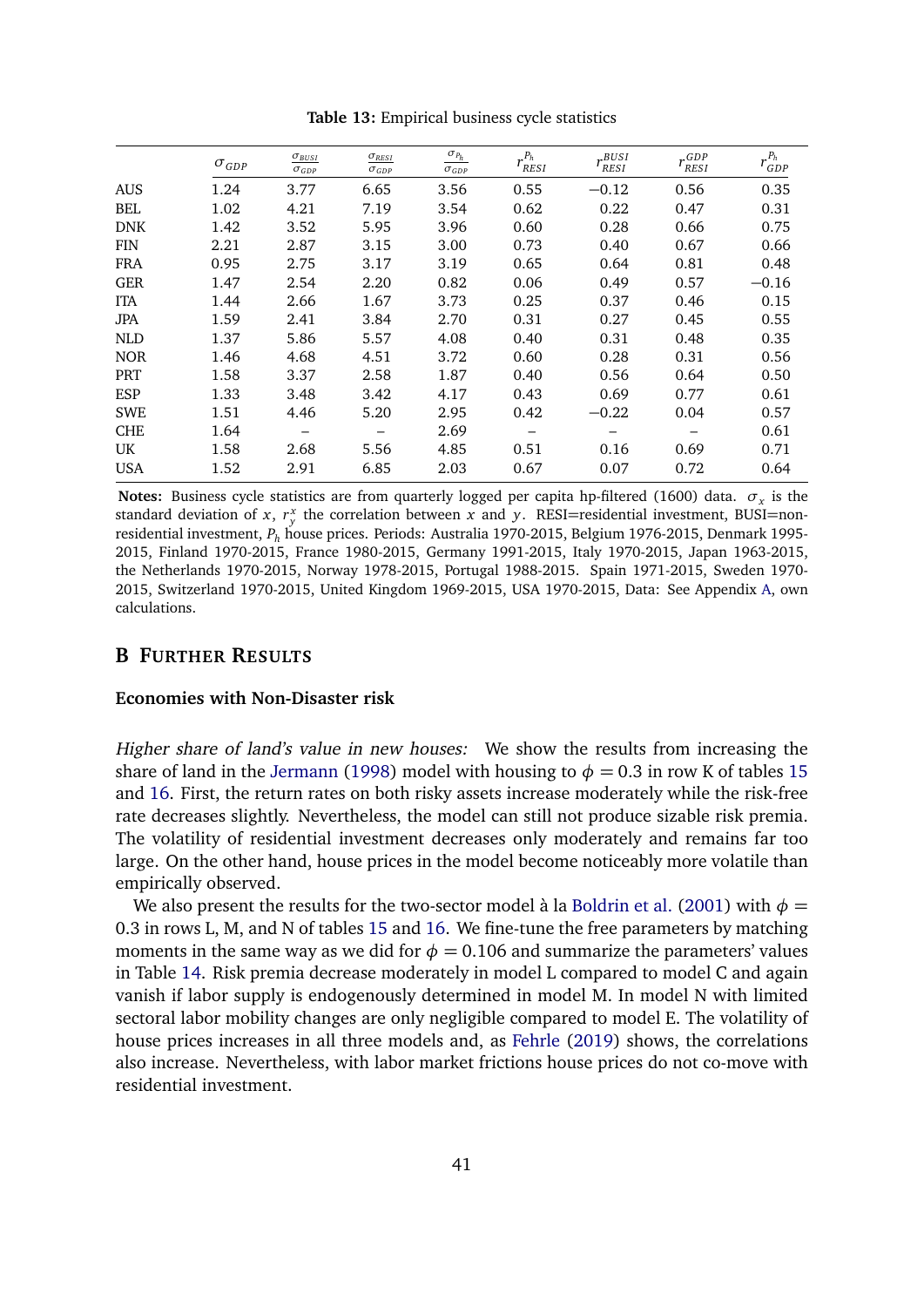To sum up, an increase in the share of land's value in new houses does not affect the conclusion that the present framework can not simultaneously reproduce asset pricing statistics and business cycle statistics as observed in the data.

<span id="page-41-0"></span>

|                    | L      | M / N  |
|--------------------|--------|--------|
| $\beta^{\star}$    | 0.999  | 0.999  |
| $\eta$             | 5      | 5      |
|                    | 0.72   | 0.49   |
| $\mu_c^{(*)}$      | 0.18   | 0.19   |
| $\chi_c$           | 0.825  | 0.825  |
| $\chi_{h}$         | 0.70   | 0.70   |
| $\chi_n$           |        | 0.95   |
| $a_y$              | 1.005  | 1.005  |
| $\boldsymbol{a}_d$ | 1.002  | 1.002  |
| $\phi$             | 0.30   | 0.30   |
| $\alpha_{y}$       | 0.25   | 0.25   |
| $\alpha_d$         | 0.20   | 0.20   |
| $\kappa_y$         | 6.25   | 6.25   |
| $\kappa_d$         | 1.25   | 1.25   |
| $\delta_k$         | 0.022  | 0.022  |
| $\delta_h$         | 0.009  | 0.009  |
| $\sigma_y$         | 0.0094 | 0.0094 |
| $\rho_y$           | 0.966  | 0.966  |
| $\sigma_d$         | 0.0172 | 0.0172 |
| $\rho_d$           | 0.923  | 0.923  |

**Table 14:** Calibration

**Notes:**  $*$ ) Endogenous by the model. **L**: C but  $\phi = 0.3$ . **M/N**: D/E but  $\phi = 0.3$ .

Habitat without habits: The effects of habits in consumption, housing and leisure, respectively, can be discussed by setting the corresponding habit parameter to zero in model E. First, rows N of tables [15](#page-42-0) and [16](#page-43-0) show that habits in housing have negligible consequences for the presented business cycle characteristics and only small significance for risk premia. Without habits in housing, risk premia on both assets are reduced by approximately 0.8 percentage points. Rows O of the same tables show that without habits in leisure risk premia are halved. Moreover, the volatility of house prices reduces towards its empirical counterpart but business investment becomes even less volatile and the correlation between GDP and residential investment also moves farther away from the value in the data.

Habits in consumption, see row P of tables [15](#page-42-0) and [16,](#page-43-0) have the largest effect on the results from model E. Without habits in consumption the household's marginal utility does not fluctuate enough between different realizations of the productivity shock so that risk premia reduce drastically. While business investment becomes less volatile, the standard deviation of residential investment increases. Moreover, the correlation between house prices and residential investment becomes positive and the correlation between business and residential investment also increases substantially.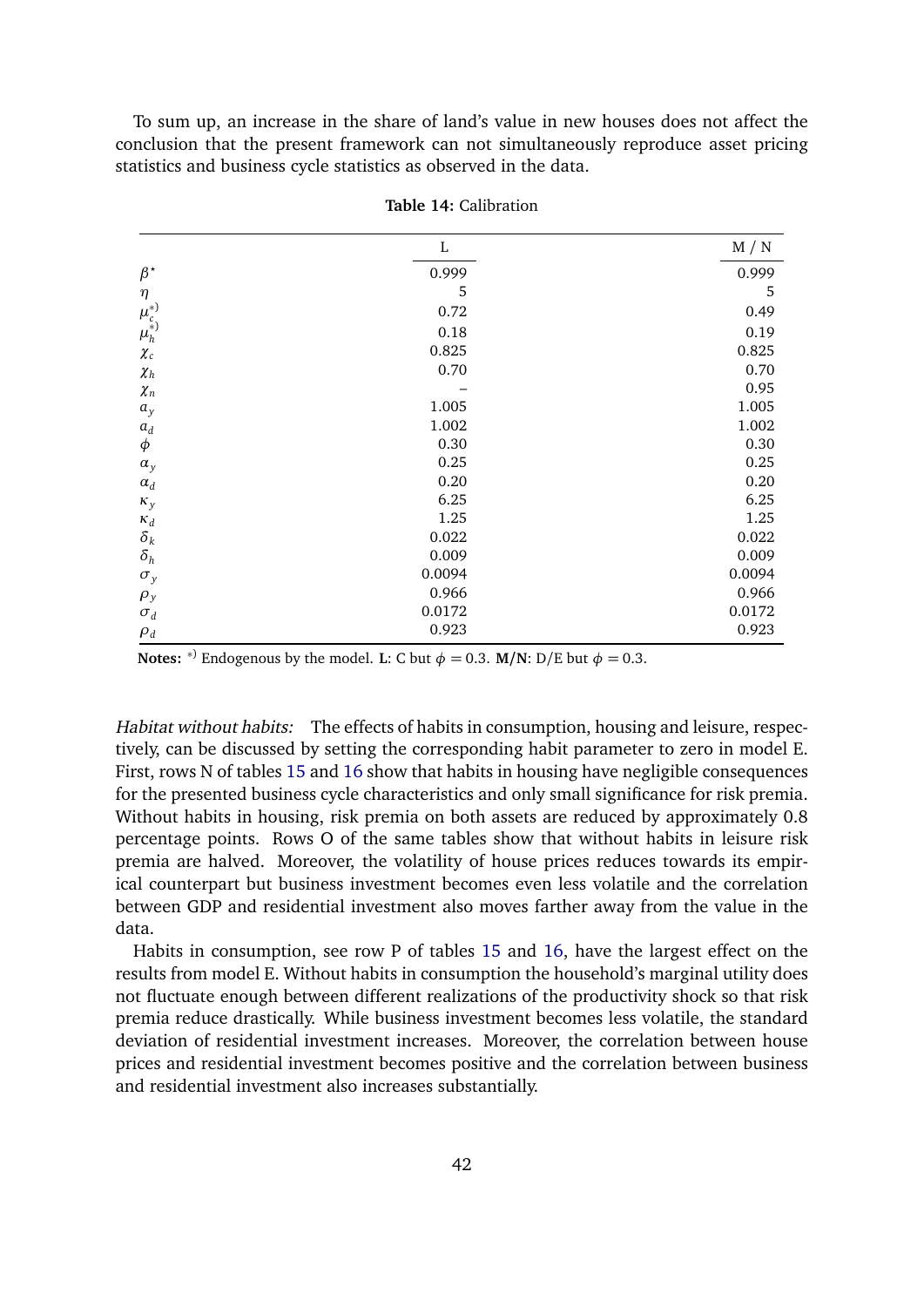<span id="page-42-0"></span>

|              | $R_E$         | $R_H$         | $R_T$         | $R_f$         | EP           | HP           | T P          |
|--------------|---------------|---------------|---------------|---------------|--------------|--------------|--------------|
| <b>USA</b>   | 7.45          | 6.01          | 6.84          | 1.57          | 5.88         | 4.45         | 5.27         |
|              |               |               |               | Model         |              |              |              |
| K            | 4.83          | 4.59          | 4.72          | 4.03          | 0.77         | 0.54         | 0.67         |
| L            | 4.84          | 4.61          | 4.70          | 0.50          | 4.33         | 4.10         | 4.19         |
| M            | 2.70          | 2.60          | 2.64          | 1.95          | 0.74         | 0.64         | 0.68         |
| N            | 4.92          | 4.69          | 4.78          | 1.39          | 3.49         | 3.27         | 3.36         |
| $\circ$      | 4.31          | 4.11          | 4.19          | 1.67          | 2.61         | 2.41         | 2.49         |
| ${\bf P}$    | 3.40          | 3.32          | 3.36          | 2.05          | 1.34         | 1.26         | 1.29         |
| Q            | 2.66          | 2.50          | 2.57          | 2.02          | 0.63         | 0.47         | 0.54         |
| ${\bf R}$    | 5.16          | 3.87          | 4.59          | 1.36          | 3.76         | 2.49         | 3.20         |
| $R^{lev}$    | 8.24          | 3.87          | 6.30          | 1.55          | 6.62         | 2.30         | 4.70         |
|              | $\sigma(R_E)$ | $\sigma(R_H)$ | $\sigma(R_T)$ | $\sigma(R_f)$ | $\sigma(EP)$ | $\sigma(HP)$ | $\sigma(TP)$ |
| <b>USA</b>   | 16.71         | 3.78          | 6.9           | 2.31          | 16.47        | 4.41         | 7.00         |
|              |               |               |               | Model         |              |              |              |
| K            | 8.25          | 6.01          | 7.29          | 1.45          | 8.09         | 5.80         | 7.11         |
| L            | 22.43         | 21.47         | 21.86         | 8.49          | 20.62        | 19.57        | 19.99        |
| M            | 8.82          | 7.70          | 8.14          | 2.13          | 8.54         | 7.37         | 7.84         |
| $\mathbf N$  | 22.77         | 21.81         | 22.19         | 12.84         | 18.62        | 17.42        | 17.90        |
| O            | 19.93         | 19.00         | 19.39         | 11.59         | 16.04        | 14.87        | 15.36        |
| ${\bf P}$    | 14.75         | 14.17         | 14.41         | 8.65          | 11.92        | 11.17        | 11.49        |
| Q            | 8.32          | 6.63          | 7.32          | 3.05          | 7.73         | 5.86         | 6.64         |
| $\mathbb{R}$ | 3.71          | 1.68          | 2.73          | 1.51          | 4.33         | 2.59         | 3.45         |
| $R^{lev}$    | 6.83          | 1.68          | 4.45          | 1.32          | 7.41         | 2.44         | 5.07         |

**Table 15:** Returns, premiums and second moments

**Notes:** Mean percentage returns of equity ( $R_E$ ), housing ( $R_H$ ), total risk ( $R_T$ ) and bills ( $R_f$ ) as well as the equity (*EP*), housing (*H P*), and the total risk premium (*T P*) and the corresponding standard deviations *σ*(*X*). We employ a second order perturbation and simulated time series with 100,000 periods. **K**: B but *φ* = 0.3. **L**:**L**: C but *φ* = 0.3,*χ<sup>h</sup>* = 0.7. **M**: D but *φ* = 0.3,*χ<sup>h</sup>* = 0.7. **N**: E but *φ* = 0.3,*χ<sup>h</sup>* = 0.7. **O**: E but  $\chi_h = 0$ . **P**: E but  $\chi_n = 0$ . **Q**: E but  $\chi_c = 0$ . **R**: G but  $\phi = 0.106$ . **R**<sup>lev</sup>: R but with leverage and default, housing remain not leveraged.

#### **Housing with disaster risk**

Lower share of land's value in new houses: Tables [15](#page-42-0) and [16](#page-43-0) display in rows R and R*lev* the effects from lowering the share of land in our disaster economies to  $\phi = 0.106$  as in [Davis and Heathcote](#page-34-3) [\(2005\)](#page-34-3). We find that returns on equity do not change by much but housing premia decrease by 0.7 percentage-points and the standard deviation of returns on housing is reduced by 0.96. The Sharpe ratio of housing exceeds its empirical counterpart. Moreover, the volatility of house prices drops below the standard deviation of GDP. The lower share of land in new houses increases the volatility of residential investment which now becomes too large.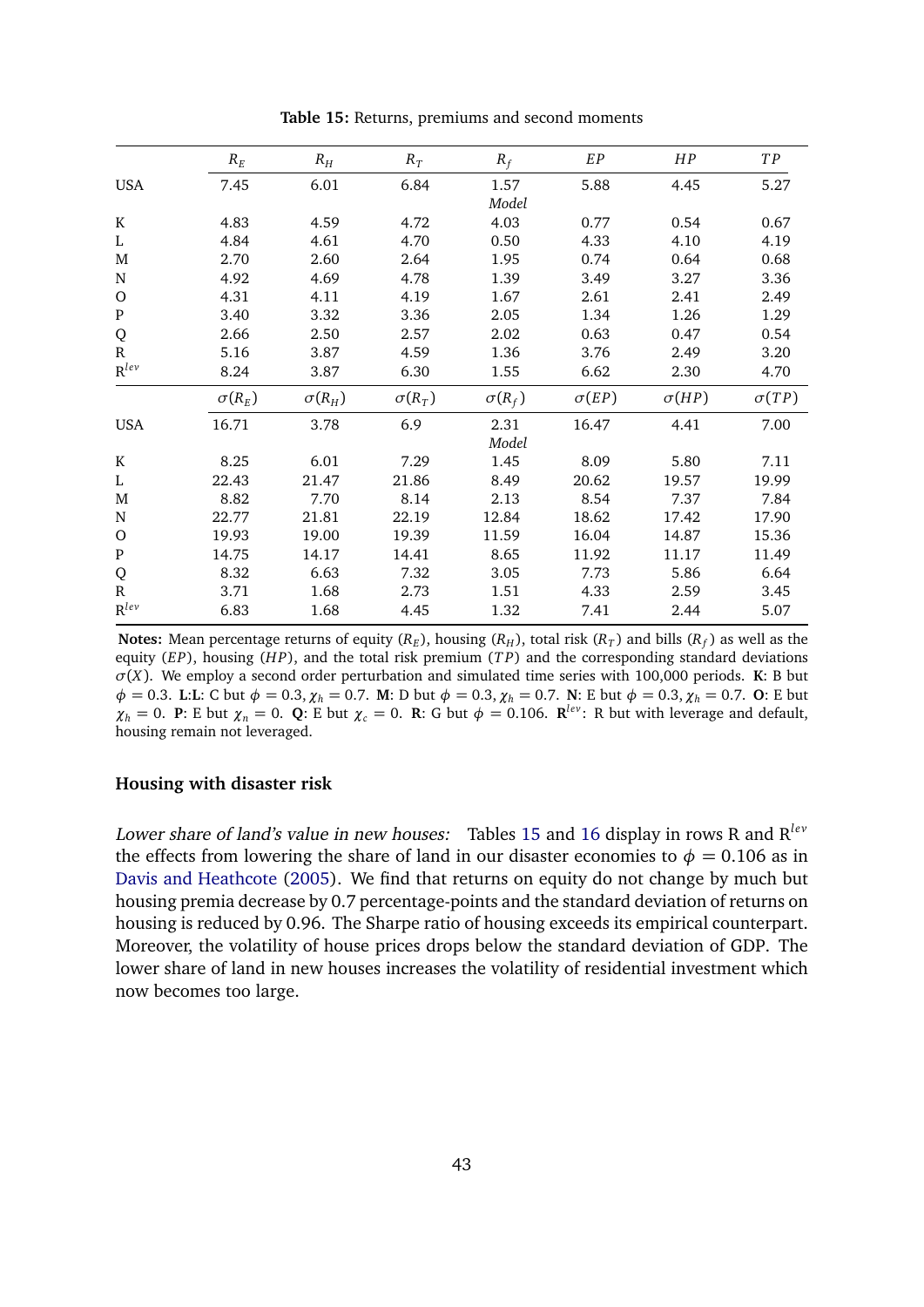<span id="page-43-0"></span>

|             | $\sigma_{GDP}$ | $\sigma_{BUSI}$<br>$\sigma_{GDP}$ | $\sigma_{RESI}$<br>$\sigma_{GDP}$ | $\sigma_{P_h}$<br>$\sigma_{GDP}$ | $P_h$<br><sup>I</sup> RESI | BUSI<br><b>RESI</b> | GDP<br>RESI | $r^{P_h}$<br>GDP |
|-------------|----------------|-----------------------------------|-----------------------------------|----------------------------------|----------------------------|---------------------|-------------|------------------|
|             |                |                                   |                                   |                                  | Data                       |                     |             |                  |
| <b>USA</b>  | 1.52           | 2.91                              | 6.85                              | 2.03                             | 0.67                       | 0.07                | 0.72        | 0.63             |
|             |                |                                   |                                   |                                  | Model                      |                     |             |                  |
| K           | 1.05           | 1.10                              | 11.44                             | 3.26                             | 0.99                       | 0.98                | 0.98        | 0.98             |
| L           | 2.11           | 1.05                              | 1.03                              | 4.79                             | $-0.03$                    | 0.00                | 0.06        | 0.96             |
| M           | 1.42           | 0.77                              | 4.39                              | 3.04                             | 0.80                       | 0.83                | 0.84        | 0.94             |
| N           | 1.9            | 0.96                              | 2.12                              | 4.23                             | 0.04                       | 0.14                | 0.39        | 0.91             |
| $\Omega$    | 1.95           | 0.84                              | 1.83                              | 3.57                             | $-0.06$                    | 0.07                | 0.35        | 0.88             |
| P           | 1.89           | 0.65                              | 2.16                              | 2.73                             | $-0.1$                     | 0.01                | 0.28        | 0.89             |
| Q           | 1.44           | 0.71                              | 2.95                              | 2.17                             | 0.11                       | 0.35                | 0.52        | 0.91             |
| $\mathbf R$ | 1.01           | 2.59                              | 8.51                              | 0.90                             | 1.00                       | 0.89                | 0.68        | 0.68             |

**Table 16:** Simulated business cycle statistics III

**Notes:**  $\sigma_x$  is the standard deviation of *x*,  $r_y^x$  the correlation between *x* and *y*. Business cycle statistics from HP-filtered (1600) times series. We employ a second order perturbation and report the average outcomes from repeated simulations with 180 periods. **K**: B but  $\phi = 0.3$ . **L**: C but  $\phi = 0.3$ ,  $\chi_h = 0.7$ . **M**: D but  $\phi = 0.3$ ,  $\chi_h = 0.7$ . **N**: E but  $\phi = 0.3$ ,  $\chi_h = 0.7$ . **O**: E but  $\chi_h = 0$ . **P**: E but  $\chi_n = 0$ . **Q**: E but  $\chi_c = 0$ . **R**: G but  $\phi = 0.106$ .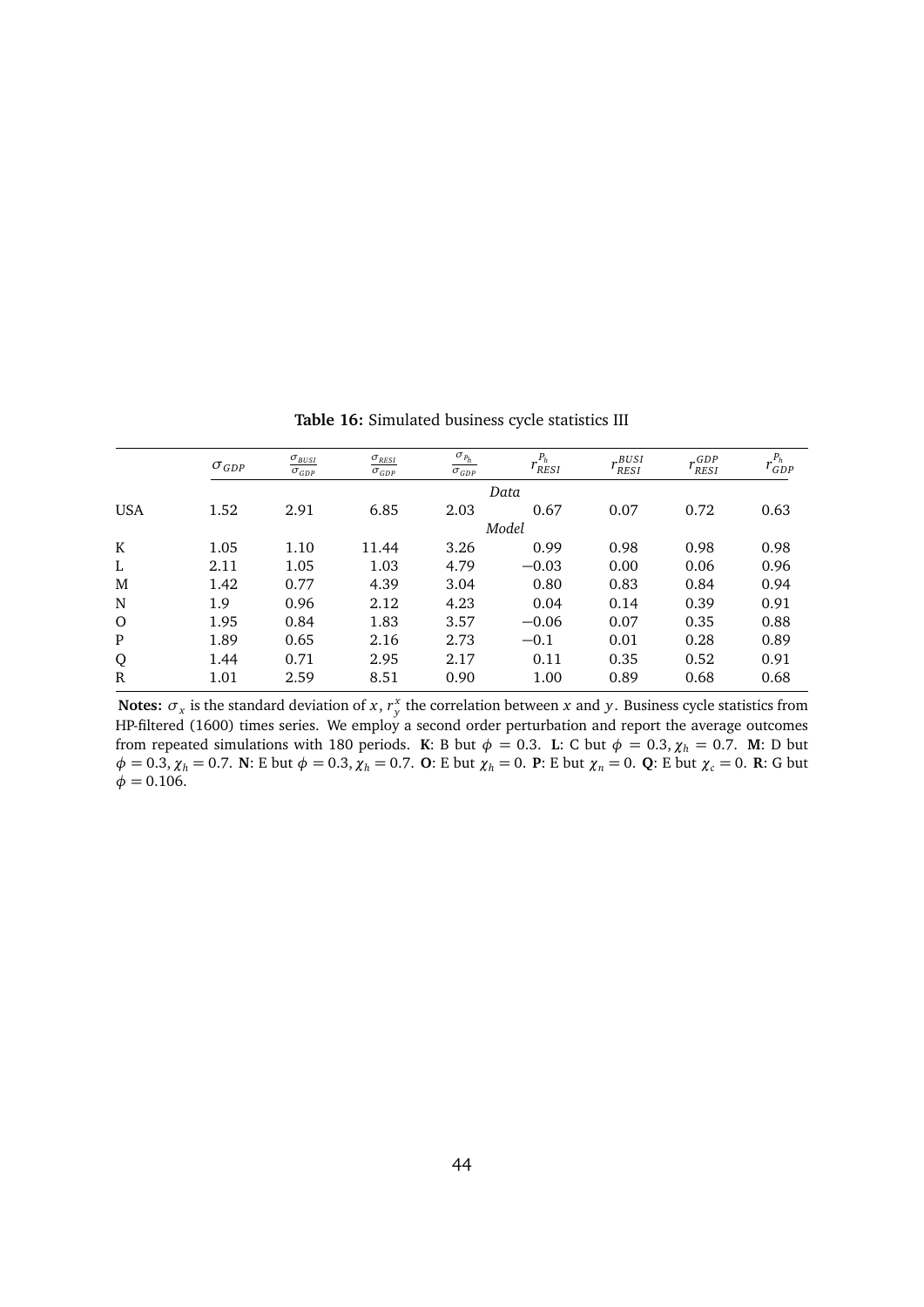## <span id="page-44-0"></span>**C ECONOMIES WITH NON-DISASTER RISK**

We summarize the details for the models discussed in section [3.](#page-7-0)

## **C.1 Housing with [Jermann](#page-35-0) [\(1998\)](#page-35-0)**

The equilibrium conditions from the optimization problem [\(1\)](#page-8-2) for the benchmark [Jermann](#page-35-0) [\(1998\)](#page-35-0) model which is extended by housing are determined by

<span id="page-44-1"></span>
$$
\Lambda_t = \mu_c (C_t - C_{ht})^{\mu_c (1 - \eta) - 1} (H_t - H_{ht})^{\mu_h (1 - \eta)},
$$
\n(9a)

$$
Y_t = a^{(1-\alpha_y)t} Z_t K_t^{\alpha_y},\tag{9b}
$$

$$
Y_t = C_t + I_t + D_t,\tag{9c}
$$

$$
r_t = \alpha_y \frac{Y_t}{K_t},\tag{9d}
$$

$$
P_{h,t} = \frac{1}{1-\phi} D_t^{\phi},\tag{9e}
$$

$$
q_t = \frac{1}{\Phi'\left(\frac{I_t}{K_t}\right)},\tag{9f}
$$

$$
K_{t+1} = (1 - \delta_k)K_t + \Phi\left(\frac{I_t}{K_t}\right)K_t,
$$
\n(9g)

$$
H_{t+1} = (1 - \delta_h)H_t + D_t^{1-\phi},\tag{9h}
$$

$$
C_{h,t+1} = \chi_c C_t,\tag{91}
$$

$$
H_{h,t+1} = \chi_h H_t,\tag{9j}
$$

$$
q_{t} = \mathbb{E}_{t} \left[ \beta \frac{\Lambda_{t+1}}{\Lambda_{t}} \left( r_{t+1} - \frac{I_{t+1}}{K_{t+1}} + q_{t+1} \left( 1 - \delta_{k} + \Phi \left( \frac{I_{t+1}}{K_{t+1}} \right) \right) \right) \right],
$$
\n(9k)

$$
P_{h,t} = \mathbb{E}_t \left[ \beta \frac{\Lambda_{t+1}}{\Lambda_t} \left( \frac{\mu_h}{\mu_c} \frac{C_{t+1} - C_{h,t+1}}{H_{t+1} - H_{h,t+1}} + P_{h,t+1} (1 - \delta_h) \right) \right],
$$
\n(91)

given the state variables  $K_t$ ,  $H_t$ ,  $C_{h,t}$ ,  $H_{h,t}$  and  $Z_t$ . Additionally, the log of productivity follows the exogenous AR(1)-process

$$
\ln Z_{t+1} = \rho_y \ln Z_t + \epsilon_{t+1}, \ \epsilon_t \sim \text{iidN}(0, \sigma_y^2).
$$

Finally, GDP is defined by

$$
GDP_t = Y_t + MRS_t^{H,C}H_t, \text{ where } MRS_t^{H,C} = \frac{\mu_h}{\mu_c} \frac{C_t - C_{ht}}{H_t - H_{ht}}.
$$

We re-scale the variables by  $k_t \coloneqq \frac{K_t}{a^t}$  $\frac{K_t}{a^t}$ ,  $h_t \coloneqq \frac{H_t}{a^{(1-t)}}$  $\frac{H_t}{a^{(1-\phi)t}}$ ,  $c_{h,t} := \frac{C_{h,t}}{a^t}$  $\frac{C_{h,t}}{a^t},\ h_{h,t}\coloneqq\frac{H_{h,t}}{a^{(1-\phi)}}$  $\frac{H_{h,t}}{a^{(1-\phi)t}}$ ,  $y_t \coloneqq \frac{Y_t}{a^t}$  $\frac{r_t}{a^t}$ ,  $c_t \coloneqq \frac{c_t}{a^t}$  $\frac{C_t}{a^t}$ ,  $i_t \coloneqq \frac{I_t}{a^t}$  $\frac{I_t}{a^t}$ ,  $d_t \coloneqq \frac{D_t}{a^t}$  $\frac{D_t}{a^t}$ ,  $p_{h,t} \coloneqq \frac{P_{h,t}}{a^{\phi \, t}}$  $\frac{P_{h,t}}{a^{\phi\,t}}$ , and  $\lambda_t \coloneqq \frac{\Lambda_t}{a^{((\mu_c + (1-\phi)\mu)^2)}}$  $\frac{\Lambda_t}{a^{((\mu_c+(1-\phi)\mu_h)(1-\eta)-1)t}}$ . Hence, system [\(9\)](#page-44-1) in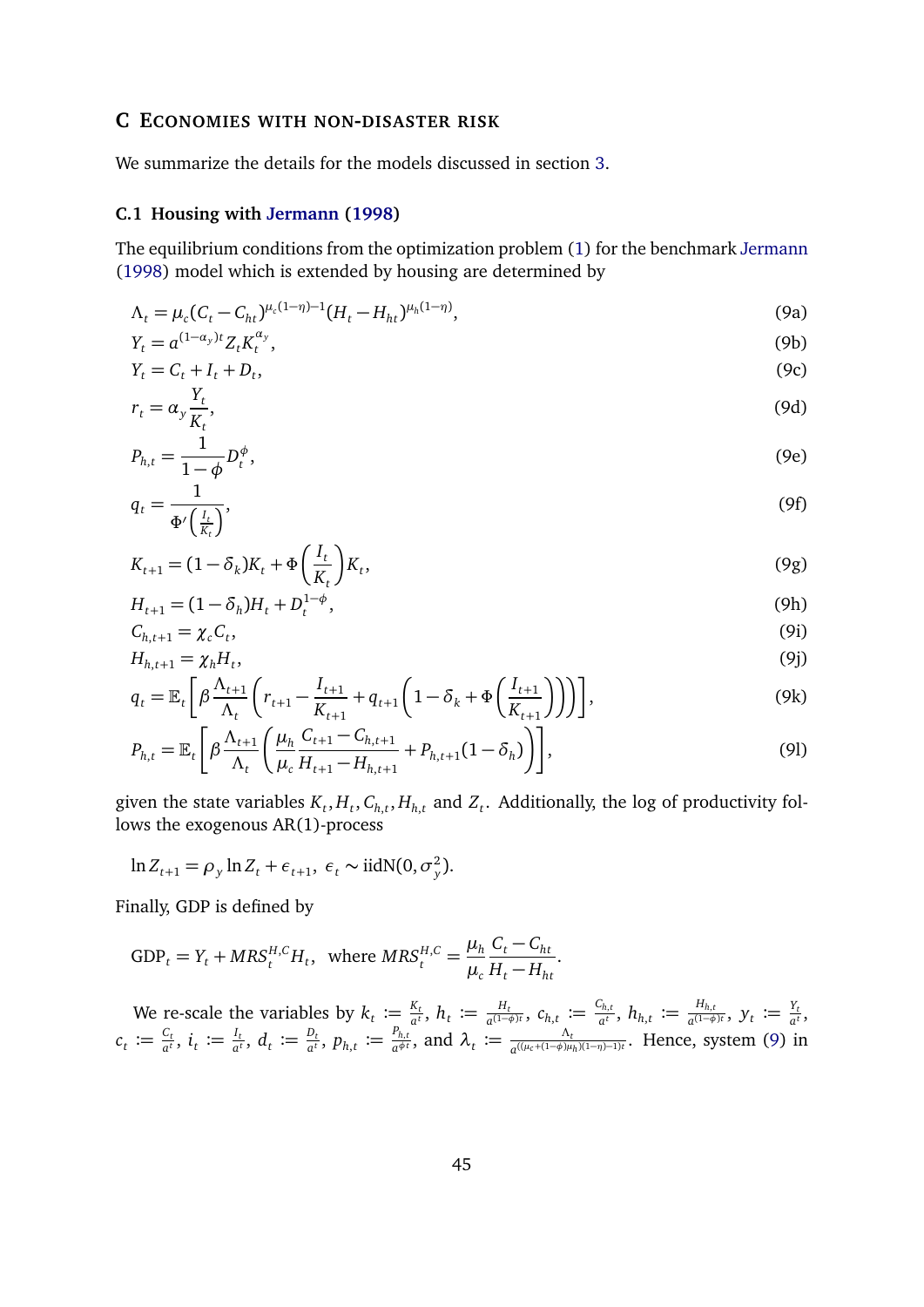scaled variables reads

$$
\lambda_t = \mu_c (c_t - c_{ht})^{\mu_c (1 - \eta) - 1} (h_t - h_{ht})^{\mu_h (1 - \eta)},
$$
\n(10a)

$$
y_t = Z_t k_t^{\alpha_y},\tag{10b}
$$

$$
y_t = c_t + i_t + d_t,\tag{10c}
$$

$$
r_t = \alpha_y \frac{J_t}{k_t},\tag{10d}
$$

$$
p_{h,t} = \frac{1}{1-\phi} d_t^{\phi},\tag{10e}
$$

$$
q_t = \frac{1}{\Phi'\left(\frac{I_t}{K_t}\right)},\tag{10f}
$$

$$
ak_{t+1} = (1 - \delta_k)k_t + \Phi\left(\frac{i_t}{k_t}\right)k_t,
$$
\n(10g)

$$
a^{1-\phi}h_{t+1} = (1 - \delta_h)h_t + d_t^{1-\phi},\tag{10h}
$$

$$
ac_{h,t+1} = \chi_c c_t,\tag{10i}
$$
\n
$$
a^{1-\phi}h_{h,t+1} = \chi_h h_t,\tag{10i}
$$

$$
a^{1-\phi}h_{h,t+1} = \chi_h h_t,
$$
\n(10j)  
\n
$$
q_t = \mathbb{E}_t \left[ \beta a^{(\mu_c + (1-\phi)\mu_h)(1-\eta)-1} \frac{\lambda_{t+1}}{2} \left( r_{t+1} - \frac{I_{i+1}}{2} + q_{t+1} \left( 1 - \delta_k + \Phi\left(\frac{i_{t+1}}{2}\right) \right) \right) \right],
$$
\n(10k)

$$
q_{t} = \mathbb{E}_{t} \left[ \beta a^{(\mu_{c} + (1 - \phi)\mu_{h})(1 - \eta) - 1} \frac{\lambda_{t+1}}{\lambda_{t}} \left( r_{t+1} - \frac{1_{i+1}}{k_{t+1}} + q_{t+1} \left( 1 - \delta_{k} + \Phi \left( \frac{t_{t+1}}{k_{t+1}} \right) \right) \right) \right],
$$
(10k)

$$
p_{h,t} = \mathbb{E}_t \left[ \beta a^{(\mu_c + (1-\phi)\mu_h)(1-\eta) - 1 + \phi} \frac{\lambda_{t+1}}{\lambda_t} \left( \frac{\mu_h}{\mu_c} \frac{c_{t+1} - c_{h,t+1}}{h_{t+1} - h_{h,t+1}} + p_{h,t+1} (1 - \delta_h) \right) \right].
$$
 (101)

# **C.2 Moving to [Boldrin et al.](#page-34-0) [\(2001\)](#page-34-0)**

We continue to present the details for the two-sector models from section [3.](#page-7-0)

# <span id="page-45-0"></span>**Sectoral frictions with exogenous labor supply:**

$$
\max_{C_{t},D_{t},I_{yt},I_{dt},K_{y_{t+1}},K_{dt+1},H_{t+1}}U_{0} = \mathbb{E}\sum_{t=0}^{\infty}\beta^{t}\frac{((C_{t}-C_{ht})^{\mu_{c}}(H_{t}-H_{ht})^{\mu_{h}})^{1-\eta}-1}{1-\eta},
$$
\ns.t.  $Y_{t} = a_{y}^{(1-a_{y})t}Z_{yt}K_{yt}^{\alpha_{y}},$   
\n $Y_{t} = C_{t} + I_{t},$   
\n $D_{t} = a_{d}^{(1-a_{d})t}Z_{dt}K_{dt}^{\alpha_{d}},$   
\n $I_{t} = I_{dt} + I_{yt},$   
\n $K_{yt+1} = (1-\delta_{k})K_{yt} + \Phi_{y}\left(\frac{I_{yt}}{K_{yt}}\right)K_{yt},$   
\n $K_{dt+1} = (1-\delta_{k})K_{dt} + \Phi_{d}\left(\frac{I_{dt}}{K_{dt}}\right)K_{dt},$   
\n $H_{t+1} = (1-\delta_{h})H_{t} + D_{t}^{1-\phi}.$  (11)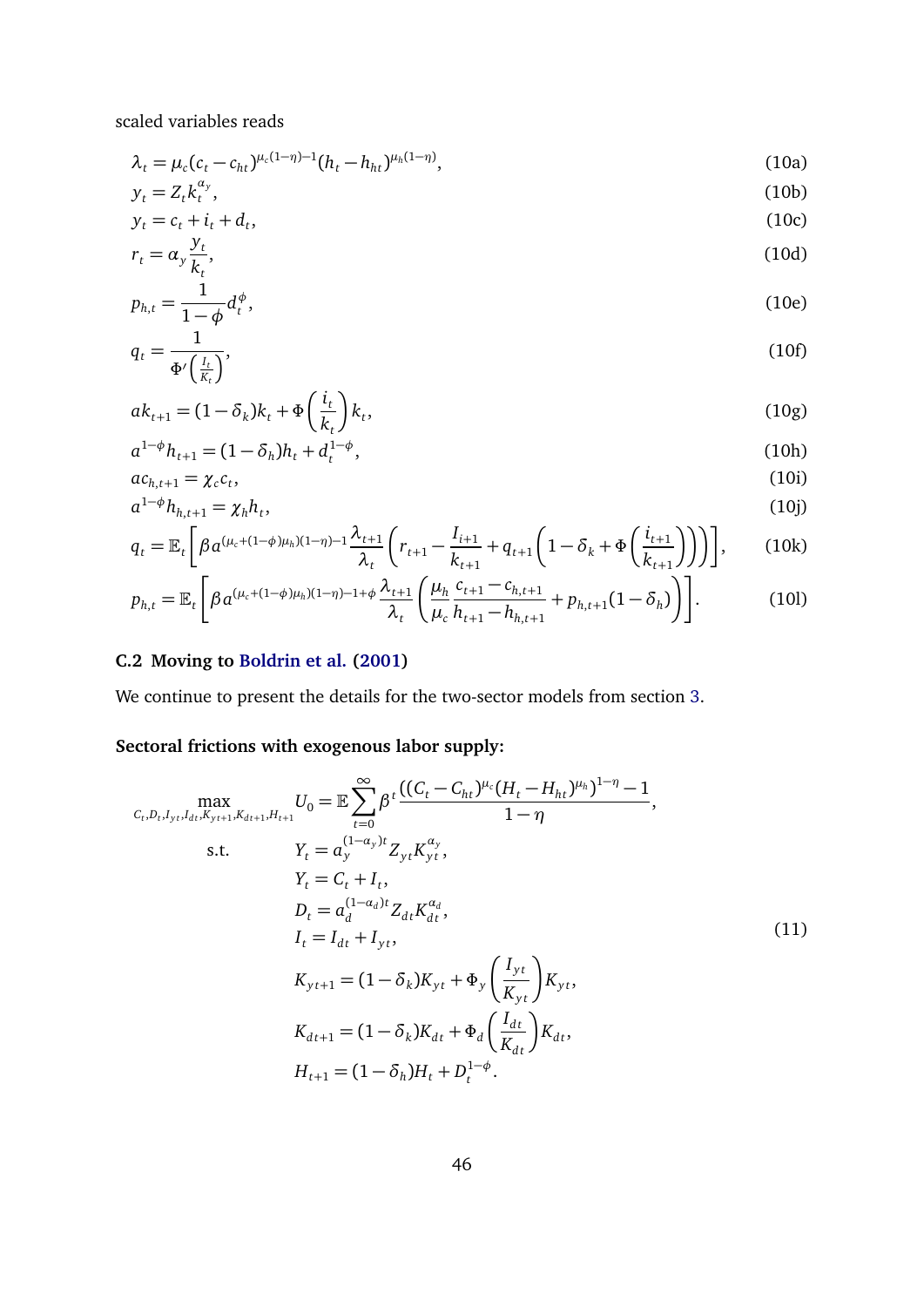where  $\eta$ ,  $\alpha_y$ ,  $\alpha_d$ ,  $a_y$ ,  $a_d$ ,  $\mu_c$ ,  $\mu_h > 0$ ,  $\mu_c + \mu_h = 1$ ,  $\delta_k \in [0, 1]$ ,  $\delta_h \in [0, 1]$  and  $\Phi_y(x) = \frac{\varphi_{y,1}}{1 - \kappa_y} x^{1 - \kappa_y} +$  $\varphi_{y,2}$  and  $\Phi_d$  analogously.

First, if labor supply is exogenous, the system of equations derived from the optimization problem [\(11\)](#page-45-0) for an equilibrium in period *t* reads

<span id="page-46-0"></span>
$$
\Lambda_t = \mu_c (C_t - C_{ht})^{\mu_c (1 - \eta) - 1} (H_t - H_{ht})^{\mu_h (1 - \eta)}, \tag{12a}
$$

$$
Y_t = a_y^{(1-\alpha_y)t} Z_{y,t} K_{y,t}^{\alpha_y},\tag{12b}
$$

$$
D_t = a_d^{(1-a_d)t} Z_{d,t} K_{d,t}^{a_d},
$$
\n(12c)

$$
Y_t = C_t + I_{y,t} + I_{d,t},\tag{12d}
$$
\n
$$
T_t = \alpha \frac{Y_t}{\alpha}
$$
\n
$$
(12e)
$$

$$
r_{y,t} = \alpha_y \frac{r_t}{K_{y,t}},\tag{12e}
$$

$$
r_{d,t} = \alpha_d P_{d,t} \frac{D_t}{K_{d,t}},\tag{12f}
$$

$$
P_{h,t} = \frac{P_{d,t}}{1 - \phi} D_t^{\phi},\tag{12g}
$$

$$
q_{y,t} = \frac{1}{\Phi_y'(\frac{I_{y,t}}{K_{y,t}})},
$$
(12h)

$$
q_{d,t} = \frac{1}{\Phi_d' \left(\frac{I_{d,t}}{K_{d,t}}\right)},\tag{12i}
$$

$$
K_{y,t+1} = (1 - \delta_k)K_{y,t} + \Phi_y \left(\frac{I_{y,t}}{K_{y,t}}\right)K_{y,t},
$$
\n(12j)

$$
K_{d,t+1} = (1 - \delta_k)K_{d,t} + \Phi_d \left(\frac{I_{d,t}}{K_{d,t}}\right)K_{d,t},
$$
\n(12k)

$$
H_{t+1} = (1 - \delta_h)H_t + D_t^{1-\phi},
$$
\n(12)

$$
C_{h,t+1} = \chi_c C_t, \tag{12m}
$$
\n
$$
H_{h,t+1} = \chi_h H_t, \tag{12n}
$$

$$
q_{y,t} = \mathbb{E}_t \left[ \beta \frac{\Lambda_{t+1}}{\Lambda_t} \left( r_{y,t+1} - \frac{I_{y,t+1}}{K_{y,t+1}} + q_{y,t+1} \left( 1 - \delta_k + \Phi_y \left( \frac{I_{y,t+1}}{K_{y,t+1}} \right) \right) \right) \right],
$$
(12o)

$$
q_{d,t} = \mathbb{E}_t \left[ \beta \frac{\Lambda_{t+1}}{\Lambda_t} \left( r_{d,t+1} - \frac{I_{d,t+1}}{K_{d,t+1}} + q_{d,t+1} \left( 1 - \delta_k + \Phi_d \left( \frac{I_{d,t+1}}{K_{d,t+1}} \right) \right) \right) \right],
$$
(12p)

$$
P_{h,t} = \mathbb{E}_t \left[ \beta \frac{\Lambda_{t+1}}{\Lambda_t} \left( \frac{\mu_h}{\mu_c} \frac{C_{t+1} - C_{h,t+1}}{H_{t+1} - H_{h,t+1}} + P_{h,t+1} (1 - \delta_h) \right) \right],
$$
(12q)

given the state variables  $K_{y,t}$ ,  $K_{d,t}$ ,  $H_t$ ,  $C_{h,t}$ ,  $H_{h,t}$ ,  $Z_{y,t}$  and  $Z_{d,t}$ . Additionally, the log of productivity follows the exogenous AR(1)-process

$$
\ln Z_{y,t+1} = \rho_y \ln Z_{y,t} + \epsilon_{y,t+1},
$$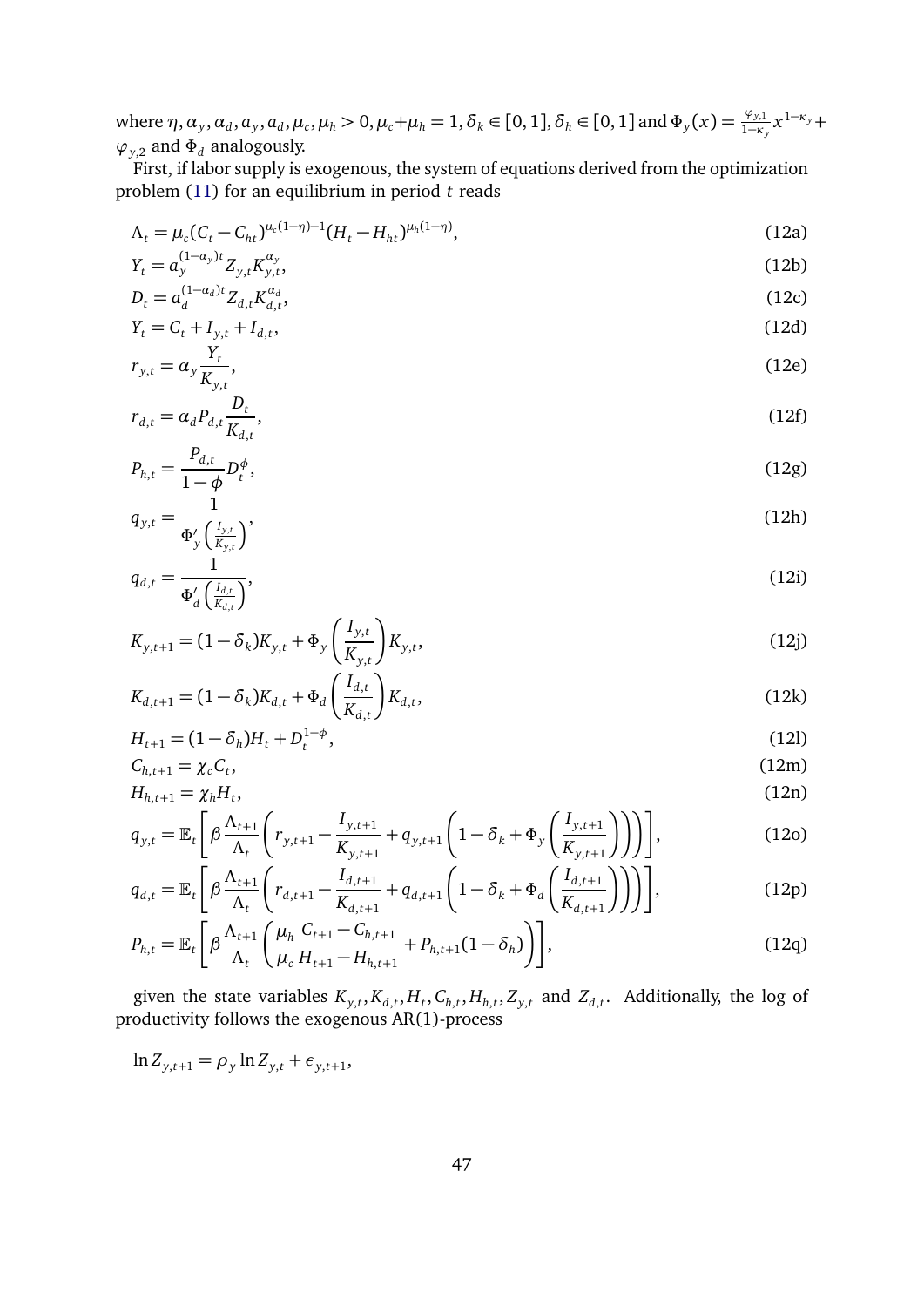$$
\ln Z_{d,t+1} = \rho_d \ln Z_{d,t} + \epsilon_{d,t+1},
$$
  

$$
\begin{pmatrix} \epsilon_{y,t+1} \\ \epsilon_{d,t+1} \end{pmatrix} \sim \text{iidN} \left( \begin{pmatrix} 0 \\ 0 \end{pmatrix}, \begin{pmatrix} \sigma_y^2 & 0 \\ 0 & \sigma_d^2 \end{pmatrix} \right).
$$

Finally, GDP is defined by

$$
GDP_t = Y_t + P_{d,t}D_t + + MRS_t^{H,C}H_t, \text{ where } MRS_t^{H,C} = \frac{\mu_h}{\mu_c} \frac{C_t - C_{ht}}{H_t - H_{ht}}.
$$

We re-scale the variables by  $k_{x,t} := \frac{K_{x,t}}{a_t^t}$  $a_{y}^{X_{x,t}}$ ,  $h_{t} \coloneqq \frac{H_{t}}{a_{y}^{(1-\phi)a_{d}t}a_{d}^{(1)}}$  $\frac{H_t}{a_y^{(1-\phi)a_d t} a_d^{(1-\phi)(1-a_d)t}}$ ,  $c_{h,t} := \frac{c_{h,t}}{a_y^{t}}$  $\frac{d_{h,t}}{a_{y}^{t}},\ h_{h,t}\ \coloneqq$ *Hh*,*<sup>t</sup>*  $\frac{H_{h,t}}{a_{y}^{(1-\phi)a_{d}t}a_{d}^{(1-\phi)(1-a_{d})t}}, \; y_{t} \coloneqq \frac{Y_{t}}{a_{y}^{t}}$  $\frac{Y_t}{a_y^t}$ ,  $c_t := \frac{C_t}{a_y^t}$  $\frac{C_t}{a_y^t}$ ,  $i_{x,t} := \frac{I_{x,t}}{a_y^t}$  $\frac{d_{x,t}}{a_y^t}$ ,  $d_t := \frac{D_t}{a_{y}^{a_d t} a_{x}^{(1)}}$  $\frac{D_t}{a_y^{a_d t} a_d^{(1-a_d)t}}$ ,  $p_{h,t} := \frac{a_d^{(1-\phi)(1-a_d)t}}{a_y^{(1-(1-\phi)a_d)t}}$  $a_y^{(1-(1-\phi)a_d)t}P_{h,t}$  $p_{d,t} := \frac{a_d^{(1-a_d)t}}{a_d^{(1-a_d)t}}$  $\frac{a_d^{(1-a_d)t}}{a_y^{(1-a_d)t}}P_{d,t}$ , and  $\lambda_t := \frac{\Lambda_t}{a_y^{((\mu_c+(1-\phi)a_d\mu_h)(1-\eta)-1)}}$  $a_y^{((\mu_c + (1-\phi)\alpha_d \mu_h)(1-\eta)-1)t} a_d^{(1-\phi)(1-\alpha_d) \mu_h(1-\eta)t}$ . Hence, system [\(12\)](#page-46-0) in scaled variables reads

<span id="page-47-0"></span>
$$
\lambda_t = \mu_c (c_t - c_{ht})^{\mu_c (1 - \eta) - 1} (h_t - h_{ht})^{\mu_h (1 - \eta)},
$$
\n(13a)

$$
y_t = Z_{y,t} k_{y,t}^{\alpha_y},\tag{13b}
$$

$$
d_t = Z_{d,t} k_{d,t}^{\alpha_d},\tag{13c}
$$

$$
y_t = c_t + i_{y,t} + i_{d,t},
$$
\n(13d)

$$
r_{y,t} = \alpha_y \frac{\partial t}{\partial x_{y,t}},\tag{13e}
$$

$$
r_{d,t} = \alpha_d p_{d,t} \frac{d_t}{k_{d,t}},
$$
\n
$$
p_{d,t} = p_{d,t} \frac{d_t}{k_{d,t}},
$$
\n(13f)

$$
p_{h,t} = \frac{P_{d,t}}{1 - \phi} d_t^{\phi},\tag{13g}
$$

$$
q_{y,t} = \frac{1}{\Phi_y'(\frac{i_{y,t}}{k_{y,t}})},
$$
(13h)

$$
q_{d,t} = \frac{1}{\Phi_d' \left(\frac{i_{d,t}}{k_{d,t}}\right)},\tag{131}
$$

$$
a_{y}k_{y,t+1} = (1 - \delta_{k})k_{y,t} + \Phi_{y}\left(\frac{i_{y,t}}{k_{y,t}}\right)k_{y,t},
$$
\n(13j)

$$
a_{y}k_{d,t+1} = (1 - \delta_{k})k_{d,t} + \Phi_{d}\left(\frac{\iota_{d,t}}{k_{d,t}}\right)k_{d,t},
$$
\n(13k)

$$
\left(a_{y}^{\alpha_d} a_{d}^{(1-\alpha_d)}\right)^{1-\phi} h_{t+1} = (1-\delta_h)h_t + d_t^{1-\phi},\tag{13}
$$

$$
a_y c_{h,t+1} = \chi_c c_t,\tag{13m}
$$

$$
\left(a_{\mathbf{y}}^{\alpha_d} a_d^{(1-\alpha_d)}\right)^{1-\phi} h_{h,t+1} = \chi_h h_t,\tag{13n}
$$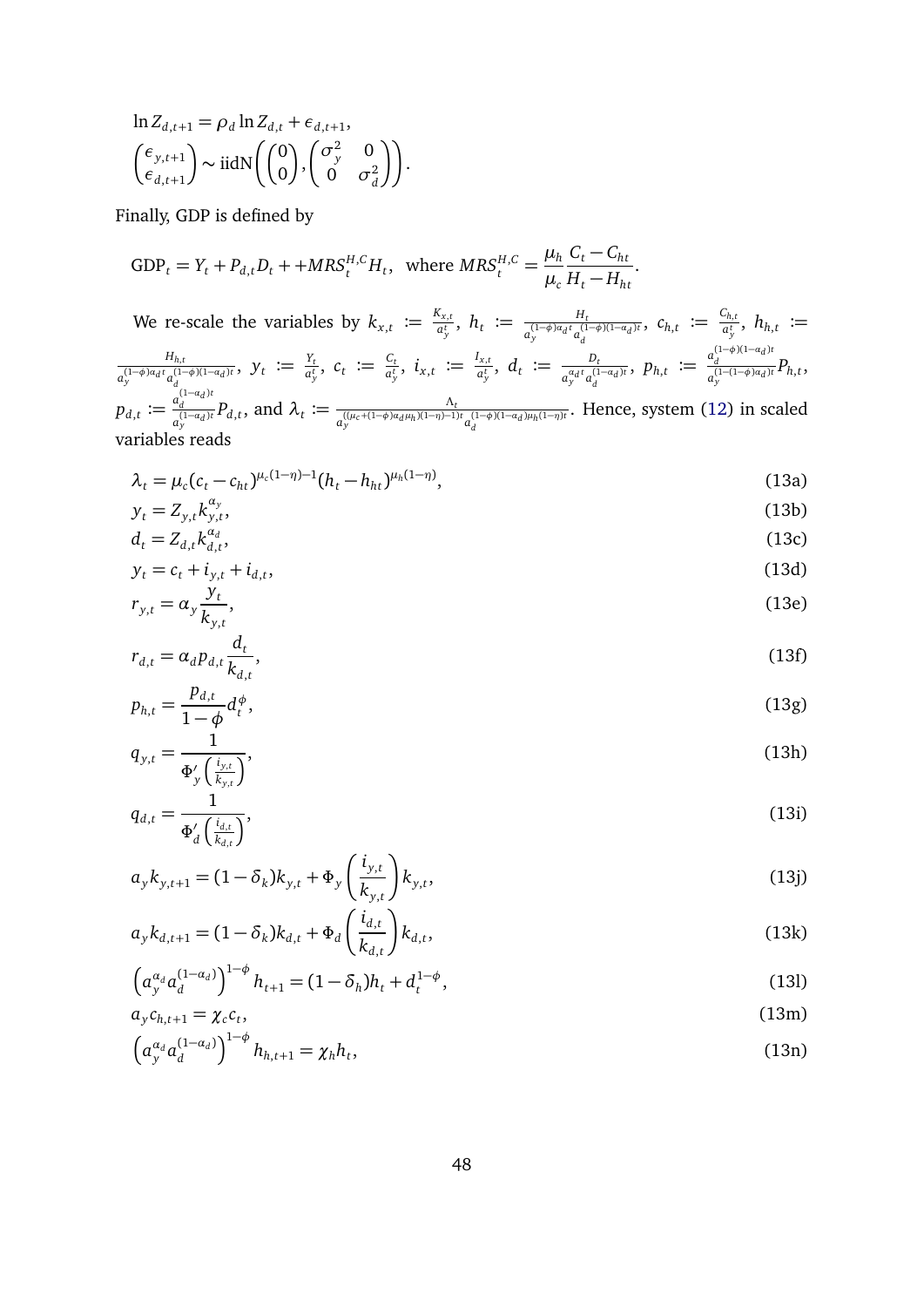$$
q_{y,t} = \mathbb{E}_t \left[ \beta a_y^{(\mu_c + (1-\phi)\alpha_d \mu_h)(1-\eta) - 1} a_d^{(1-\phi)(1-\alpha_d)\mu_h(1-\eta)} \frac{\lambda_{t+1}}{\lambda_t} \right]
$$
(130)

$$
\left(r_{y,t+1} - \frac{i_{y,t+1}}{k_{y,t+1}} + q_{y,t+1} \left(1 - \delta_k + \Phi_y \left(\frac{i_{y,t+1}}{k_{y,t+1}}\right)\right)\right)\right],
$$
\n(13p)

$$
q_{d,t} = \mathbb{E}_t \left[ \beta a_y^{(\mu_c + (1-\phi)\alpha_d \mu_h)(1-\eta) - 1} a_d^{(1-\phi)(1-\alpha_d)\mu_h(1-\eta)} \frac{\lambda_{t+1}}{\lambda_t} \right]
$$
(13q)

$$
\left(r_{d,t+1} - \frac{i_{d,t+1}}{k_{d,t+1}} + q_{d,t+1} \left(1 - \delta_k + \Phi_d \left(\frac{i_{d,t+1}}{k_{d,t+1}}\right)\right)\right)\right],
$$
\n(13r)

$$
p_{h,t} = \mathbb{E}_t \left[ \beta a_y^{(\mu_c + (1-\phi)\alpha_d \mu_h)(1-\eta) - (1-\phi)\alpha_d} a_d^{(1-\phi)(1-\alpha_d)(\mu_h(1-\eta) - 1)} \frac{\lambda_{t+1}}{\lambda_t} \right]
$$
(13s)

$$
\left(\frac{\mu_h}{\mu_c} \frac{c_{t+1} - c_{h,t+1}}{h_{t+1} - h_{h,t+1}} + p_{h,t+1} (1 - \delta_h)\right)\right],
$$
\n(13t)

## <span id="page-48-0"></span>**Endogenous labor supply:**

$$
\max_{\substack{m,N_{yt},N_{dt} \\ m \neq 0}} U_0 = \mathbb{E} \sum_{t=0}^{\infty} \beta^t \frac{((C_t - C_{ht})^{\mu_c} (H_t - H_{ht})^{\mu_h} ((1 - N_t) - (1 - N_{ht}))^{\mu_h})^{1 - \eta} - 1}{1 - \eta},
$$
\ns.t.  $Y_t = Z_{yt} K_{yt}^{\alpha_y} (a_y^t N_{yt})^{1 - \alpha_y},$   
\n $Y_t = C_t + I_t,$   
\n $D_t = Z_{dt} K_{dt}^{\alpha_d} (a_d^t N_{dt})^{1 - \alpha_d},$   
\n $N_t = N_{dt} + N_{yt},$   
\n $N_t \le 1$  ... (14)

where now  $\mu_c$ ,  $\mu_h$ ,  $\mu_n > 0$ ,  $\mu_c + \mu_h + \mu_n = 1$ .

If labor supply is endogenous in the model as in [\(14\)](#page-48-0), the system of equations defining an equilibrium in the scaled variables remains as in [\(13\)](#page-47-0) with the following adjustments to the production functions and to the marginal utility of consumption and with the additional equations pinning down labor supply

$$
y_t = Z_{y,t} k_{y,t}^{\alpha_y} N_{y,t}^{1-\alpha_y}, \tag{15a}
$$

<span id="page-48-1"></span>
$$
d_t = Z_{d,t} k_{d,t}^{\alpha_d} N_{d,t}^{1-\alpha_d},\tag{15b}
$$

$$
\lambda_t = \mu_c (c_t - c_{ht})^{\mu_c (1 - \eta) - 1} (h_t - h_{ht})^{\mu_h (1 - \eta)} ((1 - N_t) - (1 - N_{h,t}))^{\mu_h (1 - \eta)},
$$
\n(15c)

$$
(1 - \alpha_y) \frac{y_t}{N_{y,t}} = \frac{\mu_n}{\mu_c} \frac{c_t - c_{h,t}}{(1 - N_t) - (1 - N_{h,t})},
$$
\n(15d)

<span id="page-48-2"></span>
$$
(1 - \alpha_d) p_{d,t} \frac{d_t}{N_{d,t}} = \frac{\mu_n}{\mu_c} \frac{c_t - c_{h,t}}{(1 - N_t) - (1 - N_{h,t})},
$$
(15e)

$$
N_t = N_{y,t} - N_{d,t},\tag{15f}
$$

$$
N_{h,t+1} = 1 - \chi_n(1 - N_t). \tag{15g}
$$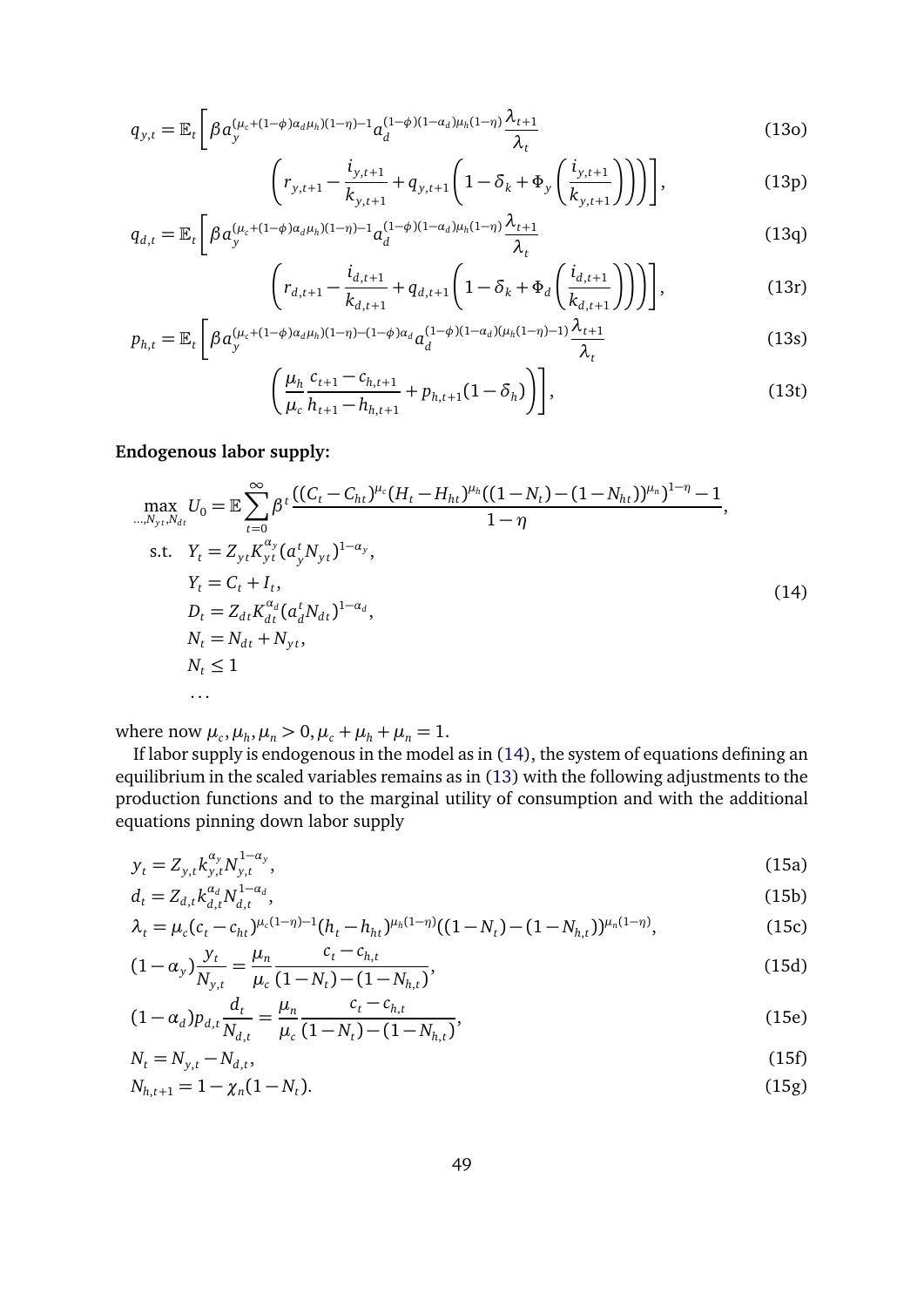**Limited labor mobility** Finally, if the household is unable to adapt his labor supply in response to technology shocks but is committed to working hours that are contracted sectorspecifically one period ahead, the conditions in [\(15d\)](#page-48-1) and [\(15e\)](#page-48-2) must be adjusted to

$$
\mathbb{E}_{t}\left[\lambda_{t+1}\left((1-\alpha_{y})\frac{y_{t+1}}{N_{y,t+1}}-\frac{\mu_{n}}{\mu_{c}}\frac{c_{t+1}-c_{h,t+1}}{(1-N_{t+1})-(1-N_{h,t+1})}\right)\right]=0,
$$
\n(16a)

$$
\mathbb{E}_{t}\left[\lambda_{t+1}\left((1-\alpha_{d})p_{d,t+1}\frac{d_{t+1}}{N_{d,t+1}}-\frac{\mu_{n}}{\mu_{c}}\frac{c_{t+1}-c_{h,t+1}}{(1-N_{t+1})-(1-N_{h,t+1})}\right)\right]=0.
$$
\n(16b)

#### <span id="page-49-0"></span>**D HOUSING WITH DISASTER RISK**

We present the details for the model with disaster risk from section [4.](#page-18-0)

**Disaster Risk** The economy faces a risk for great disasters which are introduced through an exogenous shock in form of a binary variable  $b<sub>t</sub>$  which indicates disasters in case of  $b_t = 1$  while  $b_t = 0$  in normal times. Disasters reduce productivity but also partly destroy the stock of productive capital and of residential structures (see below). Following [Gou](#page-35-1)[rio](#page-35-1) [\(2012\)](#page-35-1) disasters appear with time-varying probability and size. More specifically, we assume that

$$
P(b_{t+1} = 1 | b_t = 0) = \min\{p_t, 1\}, \ P(b_{t+1} = 0 | b_t = 0) = 1 - \min\{p_t, 1\}
$$

where the log of  $p_t$  follows an AR(1)-process

$$
\ln p_{t+1} = (1 - \rho_p) \ln \bar{p} + \rho_p \ln p_t + \epsilon_{p,t+1}, \ \epsilon_{p,t} \sim \text{iidN}(0, \sigma_p^2).
$$

Additionally, disasters remain persistent with probability no less than  $q \in (0,1)$  so that

$$
P(b_{t+1} = 1 | b_t = 1) = \max\{q, \min\{p_t, 1\}\}, P(b_{t+1} = 0 | b_t = 1) = 1 - \max\{q, \min\{p_t, 1\}\}.
$$

Finally, the disaster size  $1 - e^{\omega_{t+1}}$  at which productivity, productive capital and residential structures are destroyed by a disaster also evolves stochastically according to

$$
\omega_t := \bar{\omega} e^{\hat{\omega}_t},
$$
  

$$
\hat{\omega}_{t+1} = \rho_\omega \hat{\omega}_t + \epsilon_{\omega, t+1}, \ \epsilon_{\omega, t} \sim \text{iidN}\left(0, \sigma_\omega^2\right),
$$

where  $\bar{\omega}$  < 0. We slightly deviate from the treatment in [Gourio](#page-35-1) [\(2012\)](#page-35-1) in the specification of the process governing the disaster size and allow autocorrelation but restrict outcomes to  $\omega_t$  < 0 so that disasters always have negative effects. The specification is similar to [Fernández-Villaverde and Levintal](#page-35-9) [\(2018\)](#page-35-9).

 ${\bf Represent}$   ${\bf E}$   ${\bf represent}$   ${\bf C}_t$  that  ${\bf C}_t$  that  ${\bf C}_t$  are  ${\bf C}_t$  that  ${\bf C}_t$  that is represented by a Cobb-Douglas aggregate consisting of consumption  $C_t$  , housing  $H_t$  and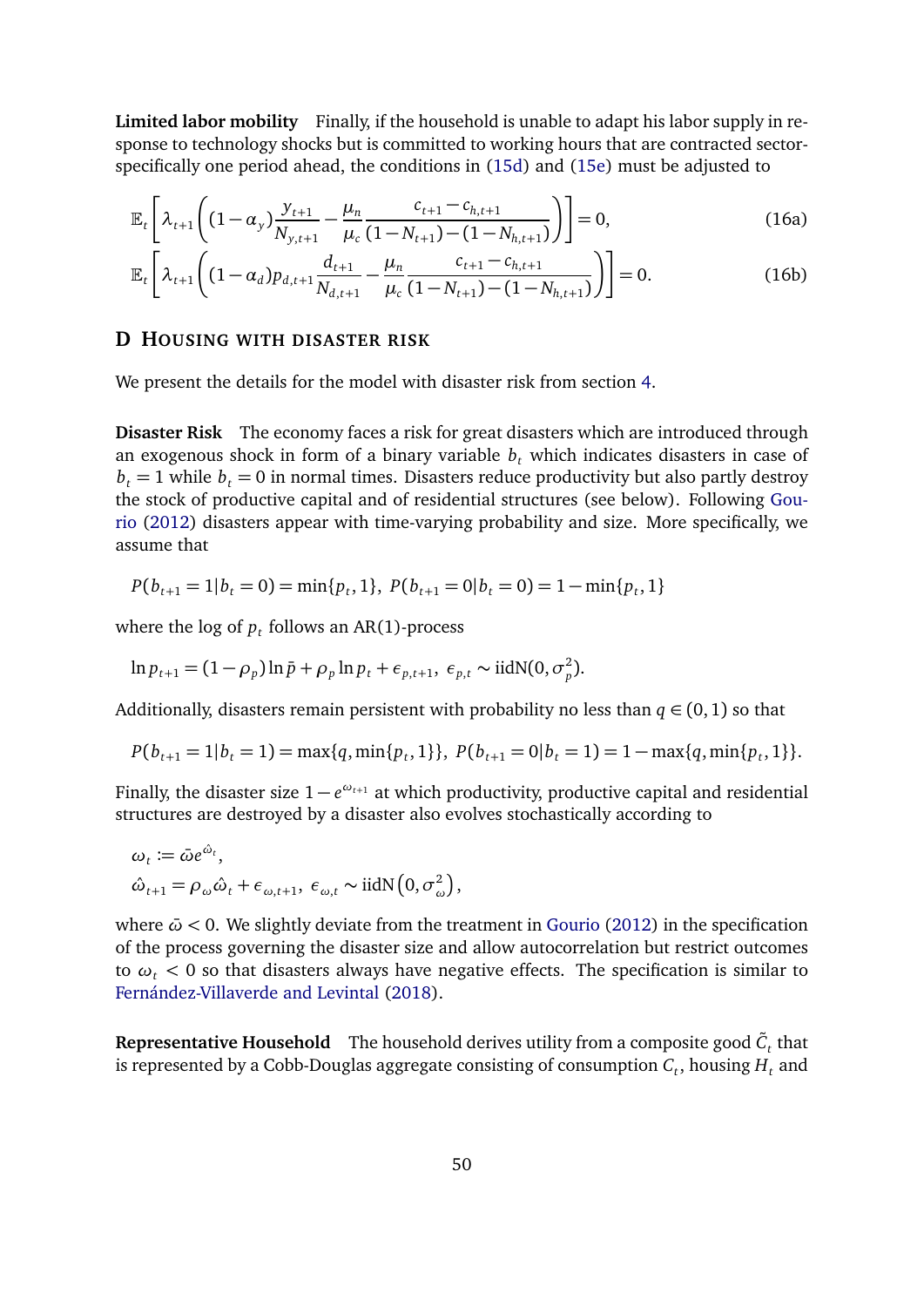leisure  $1 - N_t$ , i.e.

$$
\tilde{C}_t := C_t^{\mu_c} H_t^{\mu_h} (1 - N_t)^{1 - \mu_c - \mu_h}.
$$

We assume that the household's preferences over streams of the composite good are described by a recursive utility function, as introduced by [Epstein and Zin](#page-34-5) [\(1989\)](#page-34-5), of the form

$$
\tilde{V}_t = \left[ (1-\beta) \tilde{C}_t^{1-\frac{1}{\psi}} + \beta (\mathbb{E}_t \tilde{V}_{t+1}^{1-\gamma})^{\frac{1-\frac{1}{\psi}}{1-\gamma}} \right]^{\frac{1}{1-\frac{1}{\psi}}},
$$

where *ψ* is the household's EIS and *γ* the coefficient of RRA. Note however that *γ* and *ψ* describe the household's RRA and EIS with respect to the composite good  $\tilde{C}$ . Since the composite good aggregator is of the Cobb-Douglas type, the consumption-based RRA is given by  $\mu_c \gamma$  and the consumption-based EIS reads  $\frac{1}{1-\mu_c(1-1/\psi)}$ .<sup>[19](#page-50-0)</sup> For easier notation we define  $V_t \coloneqq \tilde{V}_t^{1-1/\psi}$  which satisfies the recursion

$$
V_t = (1 - \beta)\tilde{C}_t^{1 - \frac{1}{\psi}} + \beta (\mathbb{E}_t V_{t+1}^{1 - \theta})^{\frac{1}{1 - \theta}},
$$

where we use, similar to [Caldara et al.](#page-34-10) [\(2012\)](#page-34-10), the notation

$$
\theta \coloneqq 1 - \frac{1-\gamma}{1-\frac{1}{\psi}}.
$$

In the case where  $\theta = 0$ , the RRA equals the reciprocal of the EIS and the household's utility reduces to the 'classical' expected discounted sum of within period CRRA utilities. Hence, *θ* can also be interpreted as the deviation from this 'classic' case. The representative household supplies labor services  $N_t$  and capital services  $K_t$  and receives wages  $W_t$  and capital rents  $r_t$ . He buys consumption goods  $C_t$  and invests in productive capital  $I_t$  and new houses  $H_{\text{new},t}$  with relative price  $P_{h,t}.$  Hence, his budget constraint reads

$$
W_t N_t + r_t K_t = C_t + I_t + P_{h,t} H_{\text{new},t}.
$$

We assume capital adjustment costs as in [Jermann](#page-35-0) [\(1998\)](#page-35-0). Moreover, disasters result in the destruction of a fraction  $1 - e^{\omega_{t+1}}$  of the stocks of capital and residential structures so that the stocks accumulate according to

$$
K_{t+1} = e^{\omega_{t+1}b_{t+1}} \underbrace{\left((1-\delta_k)K_t + \Phi\left(\frac{I_t}{K_t}\right)K_t\right)}_{=:K_{t+1}^*},
$$
  

$$
H_{t+1} = e^{\omega_{t+1}b_{t+1}(1-\phi)} \underbrace{\left((1-\delta_h)H_t + D_t^{1-\phi}\right)}_{=:H_{t+1}^*},
$$

<span id="page-50-0"></span><sup>&</sup>lt;sup>19</sup>See [Swanson](#page-36-10) [\(2012\)](#page-36-10) and [Heiberger and Ruf](#page-35-8) [\(2019\)](#page-35-8).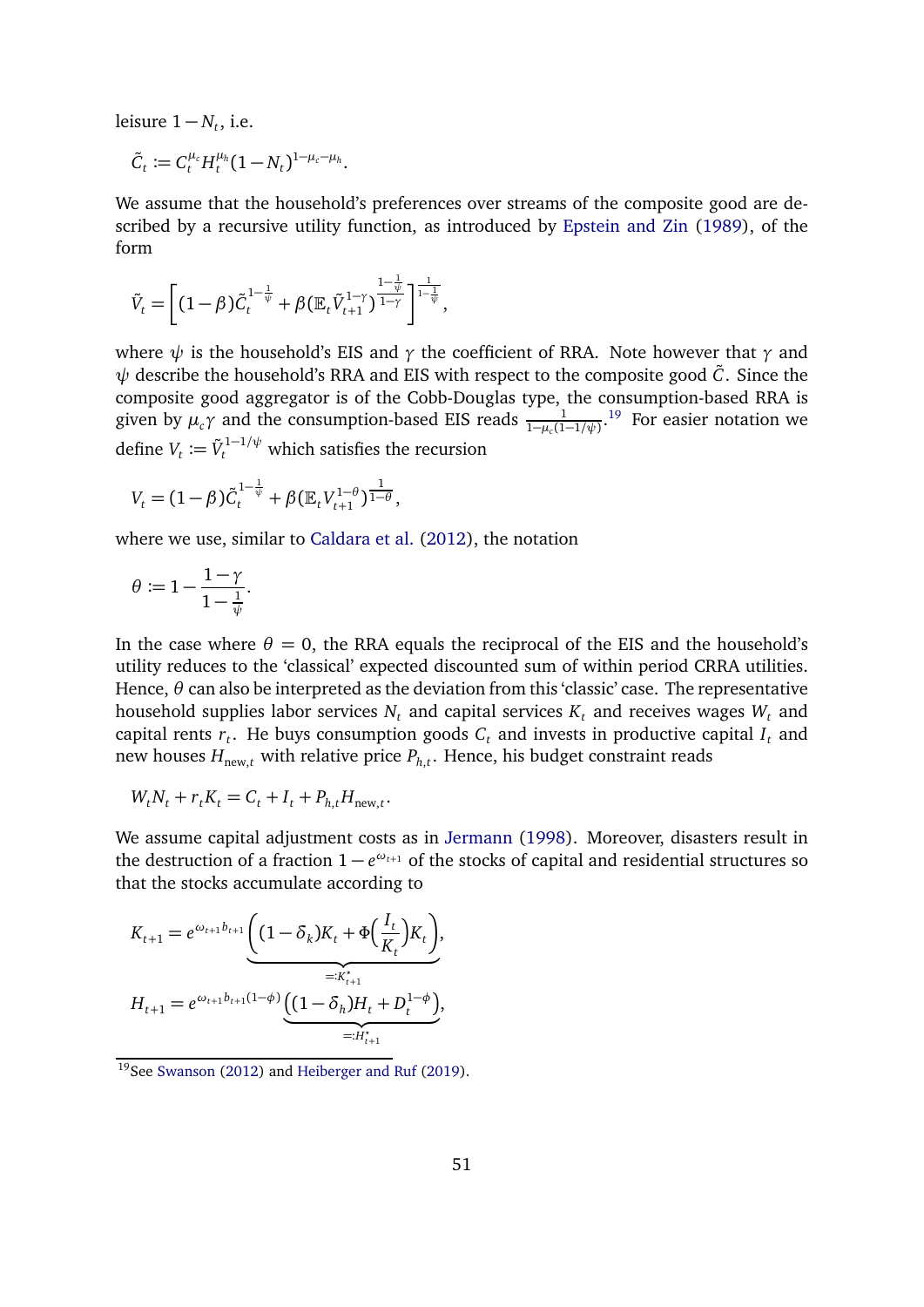where  $\delta_k$ ,  $\delta_h \in [0, 1]$  and  $\Phi(x) := \frac{\varphi_1}{1 - \alpha}$  $\frac{\varphi_1}{1-\kappa}$ *x*<sup>1−*κ*</sup> +  $\varphi_2$ . The household maximizes life-time utility *Vt* subject to his budget constraint and subject to the laws of accumulation for capital and housing. Hence, the first order conditions for the household are given by

$$
W_{t} = \frac{\mu_{n}}{\mu_{c}} \frac{C_{t}}{1 - N_{t}},
$$
  
\n
$$
q_{t} = \frac{1}{\Phi'(\frac{l_{t}}{K_{t}})},
$$
  
\n
$$
q_{t} = \mathbb{E}_{t} \left[ M_{t+1} e^{\omega_{t+1} b_{t+1}} \left( r_{t+1} + q_{t+1} \left( 1 - \delta_{k} + \Phi \left( \frac{l_{t+1}}{K_{t+1}} \right) - \Phi' \left( \frac{l_{t+1}}{K_{t+1}} \right) \frac{l_{t+1}}{K_{t+1}} \right) \right] \right],
$$
  
\n
$$
P_{h,t} = \mathbb{E}_{t} \left[ M_{t+1} e^{(1-\phi)\omega_{t+1} b_{t+1}} \left( \frac{\mu_{h}}{\mu_{c}} \frac{C_{t+1}}{H_{t+1}} + P_{h,t+1} (1 - \delta_{h}) \right) \right],
$$

where  $M_{t+1}$  denotes the model's stochastic discount factor

$$
M_{t+1} := \beta \left(\frac{\Lambda_{t+1}}{\Lambda_t}\right) \left(\frac{V_{t+1}}{(\mathbb{E}_t V_{t+1}^{1-\theta})^{1/(1-\theta)}}\right)^{-\theta} \quad \text{with} \quad \Lambda_t := \mu_c \frac{\tilde{C}_t^{1-\frac{1}{\psi}}}{C_t}.
$$

**Representative Firm** The firm produces output  $Y_t$  from labor  $N_t$  and capital services  $K_t$ according to the production function

$$
Y_t = K_t^{\alpha} (A_t N_t)^{1-\alpha}.
$$

Labor augmenting technical progress  $A_t$  grows stochastically and is damaged during disasters such way that

$$
A_{t+1} = A_t a e^{z_{t+1} + \omega_{t+1} b_{t+1}},
$$
  
\n
$$
z_{t+1} = \rho_z z_t + \epsilon_{z,t+1}, \ \epsilon_{z,t} \sim \text{iidN}(0, \sigma_z^2).
$$

The firm's first order conditions from maximization of profits  $Y_t - W_t N_t - r_t K_t$  subject to the production function read

$$
W_t = (1 - \alpha) \frac{Y_t}{N_t},
$$
  

$$
r_t = \alpha \frac{Y_t}{K_t}.
$$

**Construction Sector** Finally, residential investments  $D_t$  are combined with a fixed factor land  $L_t \equiv 1$  in order to form new houses according to

 $H_{\text{new},t} = D_t^{1-\phi} L_t^{\phi}$ *t* .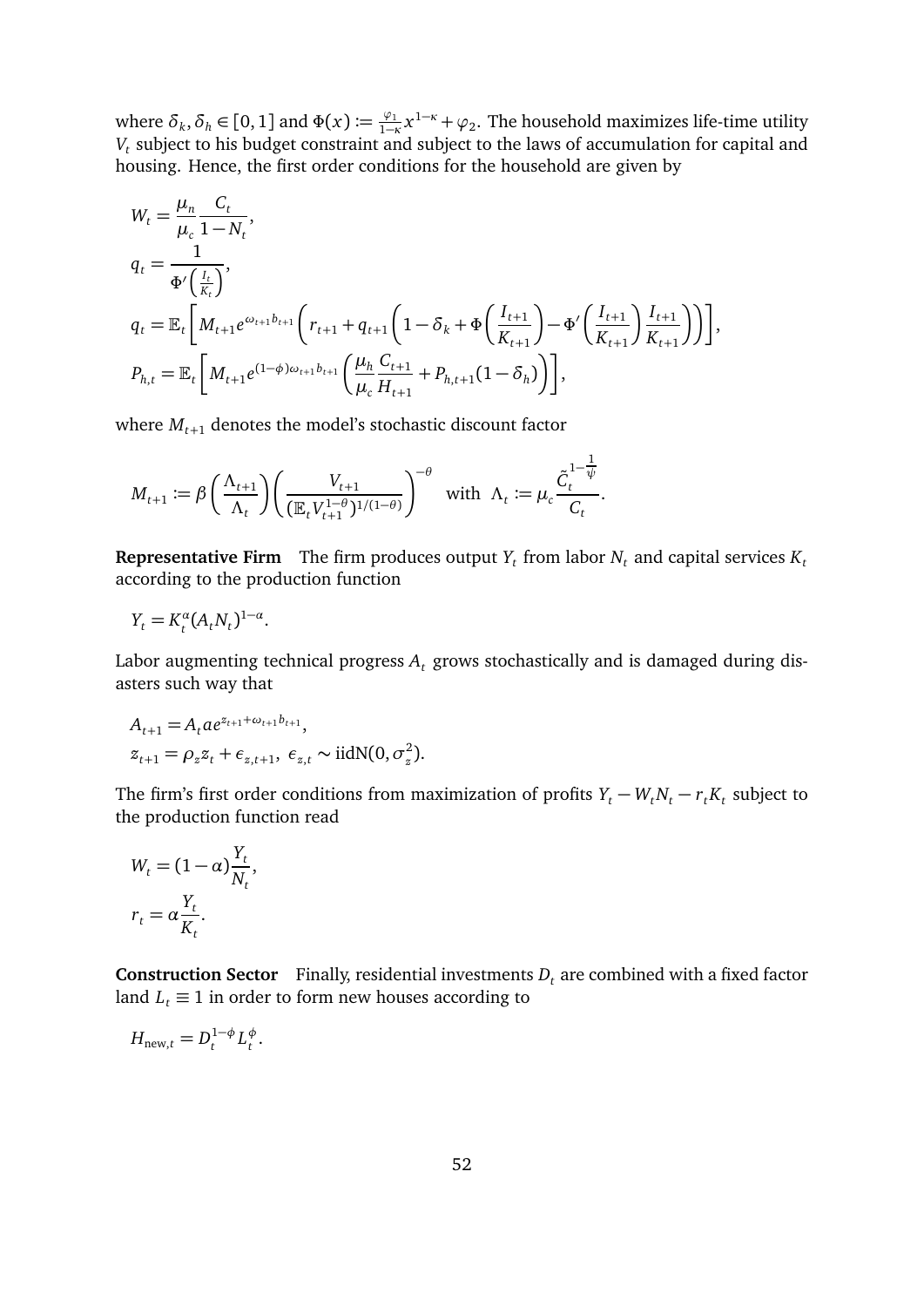Maximization of profits  $P_{h,t}H_{\text{new},t} - D_t - P_{l,t}L_t$  yields the first order conditions

$$
P_{h,t} = \frac{1}{1 - \phi} D_t^{\phi},
$$
  

$$
P_{l,t} = \phi P_{h,t} D_t^{1 - \phi}.
$$

**General Equilibrium** Summing up, in any period *t* the economy's equilibrium is characterized by the following system of equations

<span id="page-52-0"></span>
$$
A_t = A_{t-1} e^{z_t + \omega_t b_t},\tag{17a}
$$

$$
K_t = e^{\omega_t b_t} K_t^*,\tag{17b}
$$

$$
H_t = e^{(1-\phi)\omega_t b_t} H_t^*,\tag{17c}
$$

$$
Y_t = K_t^{\alpha} (A_t N_t)^{1-\alpha}, \tag{17d}
$$

$$
r_t = \alpha \frac{Y_t}{K_t},\tag{17e}
$$

$$
W_t = (1 - \alpha) \frac{Y_t}{N_t},\tag{17f}
$$

$$
W_t = \frac{\mu_n}{\mu_c} \frac{C_t}{1 - N_t},\tag{17g}
$$

$$
Y_t = C_t + I_t + D_t,\tag{17h}
$$

$$
\Lambda_t = \mu_c C_t^{\mu_c (1 - \frac{1}{\psi}) - 1} (1 - N_t)^{\mu_n (1 - \frac{1}{\psi})} H_t^{\mu_h (1 - \frac{1}{\psi})},\tag{17i}
$$

$$
P_{h,t} = \frac{1}{1 - \phi} D_t^{\phi},\tag{17}
$$

$$
q_t = \frac{1}{\varphi_1} \left(\frac{I_t}{K_t}\right)^{\kappa},\tag{17k}
$$

$$
K_{t+1}^* = (1 - \delta_k)K_t + \Phi\left(\frac{I_t}{K_t}\right)K_t,
$$
\n(17)

$$
H_{t+1}^* = (1 - \delta_h)H_t + D_t^{1-\phi},\tag{17m}
$$
\n
$$
\mathbb{E}\left[\mathbf{M} - \mathbf{W}_t\mathbf{W}_t\right] \left(\mathbf{M} - \mathbf{W}_t\mathbf{W}_t\right) \tag{17m}
$$

$$
q_{t} = \mathbb{E}_{t} \left[ M_{t+1} e^{\omega_{t+1} b_{t+1}} \left( r_{t+1} - \frac{I_{t+1}}{K_{t+1}} + q_{t+1} \left( 1 - \delta_{k} + \Phi \left( \frac{I_{t+1}}{K_{t+1}} \right) \right) \right) \right],
$$
\n(17n)

$$
P_{h,t} = \mathbb{E}_t \left[ M_{t+1} e^{(1-\phi)\omega_{t+1} b_{t+1}} \left( \frac{\mu_h}{\mu_c} \frac{C_{t+1}}{H_{t+1}} + P_{h,t+1} (1 - \delta_h) \right) \right],
$$
(170)

$$
V_t = (1 - \beta)(C_t^{\mu_c}(1 - N_t)^{\mu_n}H_t^{\mu_h})^{1 - \frac{1}{\psi}} + \beta(\mathbb{E}_t V_{t+1}^{1 - \theta})^{\frac{1}{1 - \theta}},
$$
\n(17p)

given the state variables *K ?*  $t^{\star}$ ,  $H_t^{\star}$  $t_{t}^{\star}, z_{t}, \omega_{t}, p_{t}$  and  $b_{t}$ . The stochastic discount factor satisfies

$$
M_{t+1} := \beta \left(\frac{\Lambda_{t+1}}{\Lambda_t}\right) \left(\frac{V_{t+1}}{(\mathbb{E}_t V_{t+1}^{1-\theta})^{1/(1-\theta)}}\right)^{-\theta}
$$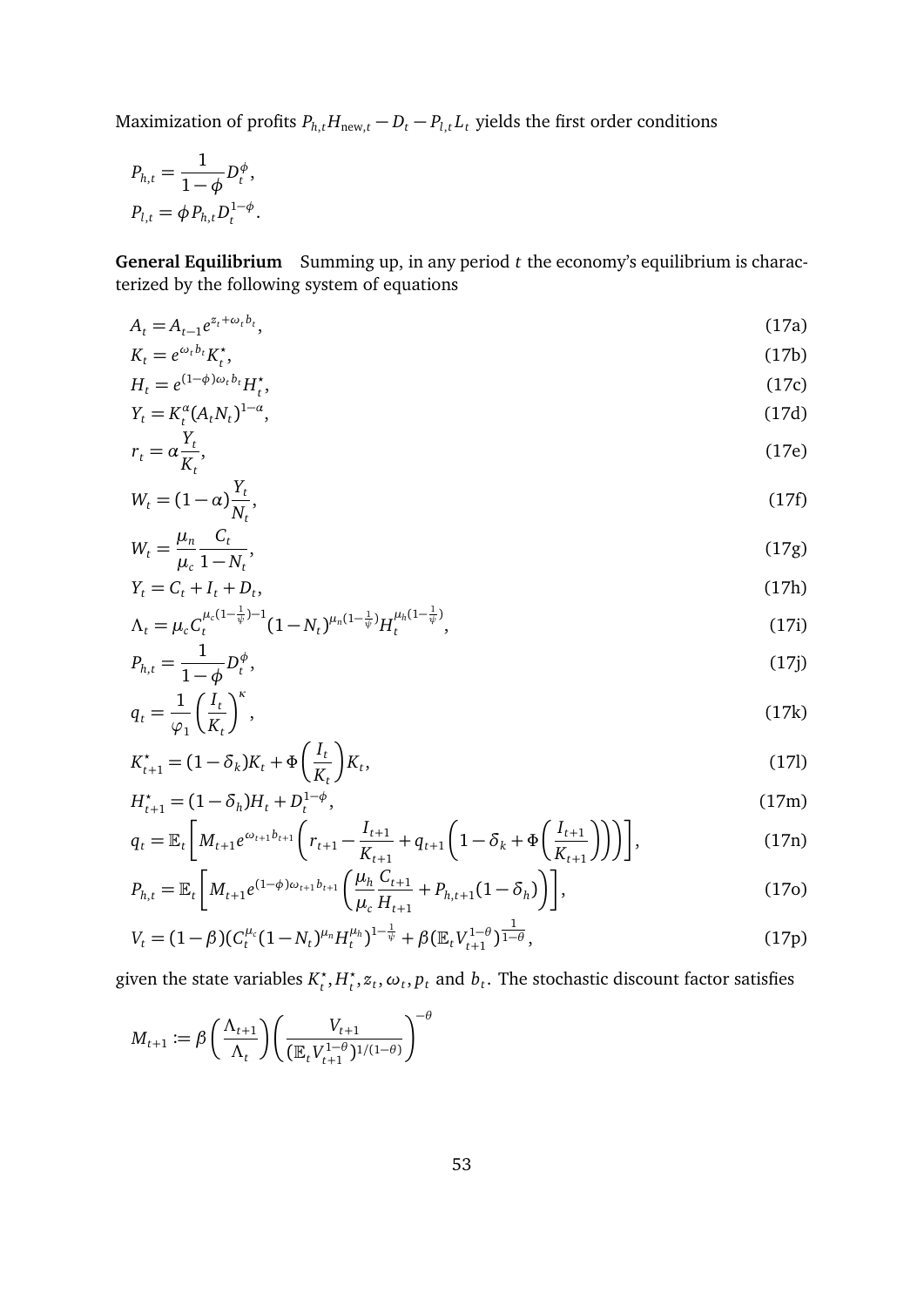Moreover, the exogenous state variables are governed by the stochastic processes

$$
z_{t+1} = \rho_z z_t + \epsilon_{z,t+1}, \ \epsilon_{z,t} \sim \text{iidN}(0, \sigma_z^2), \tag{18a}
$$

$$
\ln p_{t+1} = (1 - \rho_p) \ln \bar{p} + \rho_p \ln p_t + \epsilon_{p,t+1}, \ \epsilon_{p,t} \sim \text{iidN}(0, \sigma_p^2), \tag{18b}
$$

$$
\omega_t := \bar{\omega} e^{\hat{\omega}_t}, \ \hat{\omega}_{t+1} = \rho_\omega \hat{\omega}_t + \epsilon_{\omega, t+1}, \ \epsilon_{\omega, t} \sim \text{iidN}\big(0, \sigma_\omega^2\big),\tag{18c}
$$

$$
P(b_{t+1} = 1 | b_t = 0) = \min\{p_t, 1\}, \ P(b_{t+1} = 1 | b_t = 1) = \max\{q, \min\{p_t, 1\}\}.
$$
 (18d)

Finally, we define GDP as the sum of consumption, both investment types and the implicit rent from housing

$$
\text{GDP}_t = Y_t + MRS_t^{H,C}H_t, \text{ where } MRS_t^{H,C} := \frac{\mu_h}{\mu_c} \frac{C_t}{H_t}.
$$

We scale the variables in terms of technology  $A_{t-1}$  by  $a_t := \frac{A_t}{A_{t-1}}$  $\frac{A_t}{A_{t-1}}, k_t^*$  $\boldsymbol{h}_t^{\star} := \frac{K_t^{\star}}{A_{t-1}}, h_t^{\star}$  $t^*$  :=  $\frac{H_t^*}{A^{1-}}$  $A_{t-1}^{1-\phi}$ ,  $k_t \coloneqq \frac{K_t}{A_{t-1}}$  $\frac{K_t}{A_{t-1}}$ ,  $h_t \coloneqq \frac{H_t}{A_{t-1}^{1-1}}$  $A_{t-1}^{1-\phi}$ ,  $y_t \coloneqq \frac{Y_t}{A_{t-1}}$  $\frac{Y_t}{A_{t-1}}$ ,  $c_t \coloneqq \frac{C_t}{A_{t-1}}$  $\frac{C_t}{A_{t-1}}$ ,  $i_t$   $\coloneqq \frac{I_t}{A_{t-1}}$  $\frac{I_t}{A_{t-1}}$ ,  $d_t \coloneqq \frac{D_t}{A_{t-1}}$  $\frac{D_t}{A_{t-1}}$ ,  $W_t \coloneqq \frac{W_t}{A_{t-1}}$  $\frac{W_t}{A_{t-1}}$ ,  $p_{h,t} \coloneqq \frac{\tilde{P}_{h,t}}{A_{t-1}^{\phi}}$  $A_{t-1}^{\phi}$ ,  $\lambda_t \coloneqq \frac{\Lambda_t}{\sqrt{( \mu_c + (1-\phi)\mu_h )^2}}$  $A_{t-1}^{(\mu_c+(1-\phi)\mu_h)(1-1/\psi)-1}$ , and  $v_t := \frac{V_t}{\sqrt{(u_c + (1 - \phi)t)}}$  $A_{t-1}^{(\mu_c+(1-\phi)\mu_h)(1-1/\psi)}$ . Hence, the system of equations [\(17\)](#page-52-0) can be written equivalently in terms of the scaled variables as

<span id="page-53-0"></span>
$$
a_t = e^{z_t + \omega_t b_t},\tag{19a}
$$

$$
k_t = e^{\omega_t b_t} k_t^*,\tag{19b}
$$

$$
h_t = e^{(1-\phi)\omega_t b_t} h_t^*,\tag{19c}
$$

$$
y_t = k_t^{\alpha} (a_t N_t)^{1-\alpha}, \tag{19d}
$$
\n
$$
x_t = \alpha^{y_t} \tag{19e}
$$

$$
r_t = \alpha \frac{\partial t}{\partial t},
$$
  
\n
$$
w_t = (1 - \alpha) \frac{y_t}{N_t},
$$
\n(19f)

$$
w_t = \frac{\mu_n}{\mu_c} \frac{c_t}{1 - N_t},\tag{19g}
$$

$$
y_t = c_t + i_t + d_t,\tag{19h}
$$

$$
\lambda_t = \mu_c c_t^{\mu_c (1 - \frac{1}{\psi}) - 1} (1 - N_t)^{\mu_n (1 - \frac{1}{\psi})} h_t^{\mu_h (1 - \frac{1}{\psi})},\tag{19i}
$$

$$
p_{h,t} = \frac{1}{1 - \phi} d_t^{\phi},\tag{19}
$$

$$
q_t = \frac{1}{\varphi_1} \left(\frac{i_t}{k_t}\right)^{\kappa},\tag{19k}
$$

$$
a_t k_{t+1}^* = (1 - \delta_k) k_t + \Phi\left(\frac{i_t}{k_t}\right) k_t,
$$
\n(19)

<span id="page-53-1"></span>
$$
a_t^{1-\phi}h_{t+1}^* = (1 - \delta_h)h_t + d_t^{1-\phi}
$$
\n(19m)